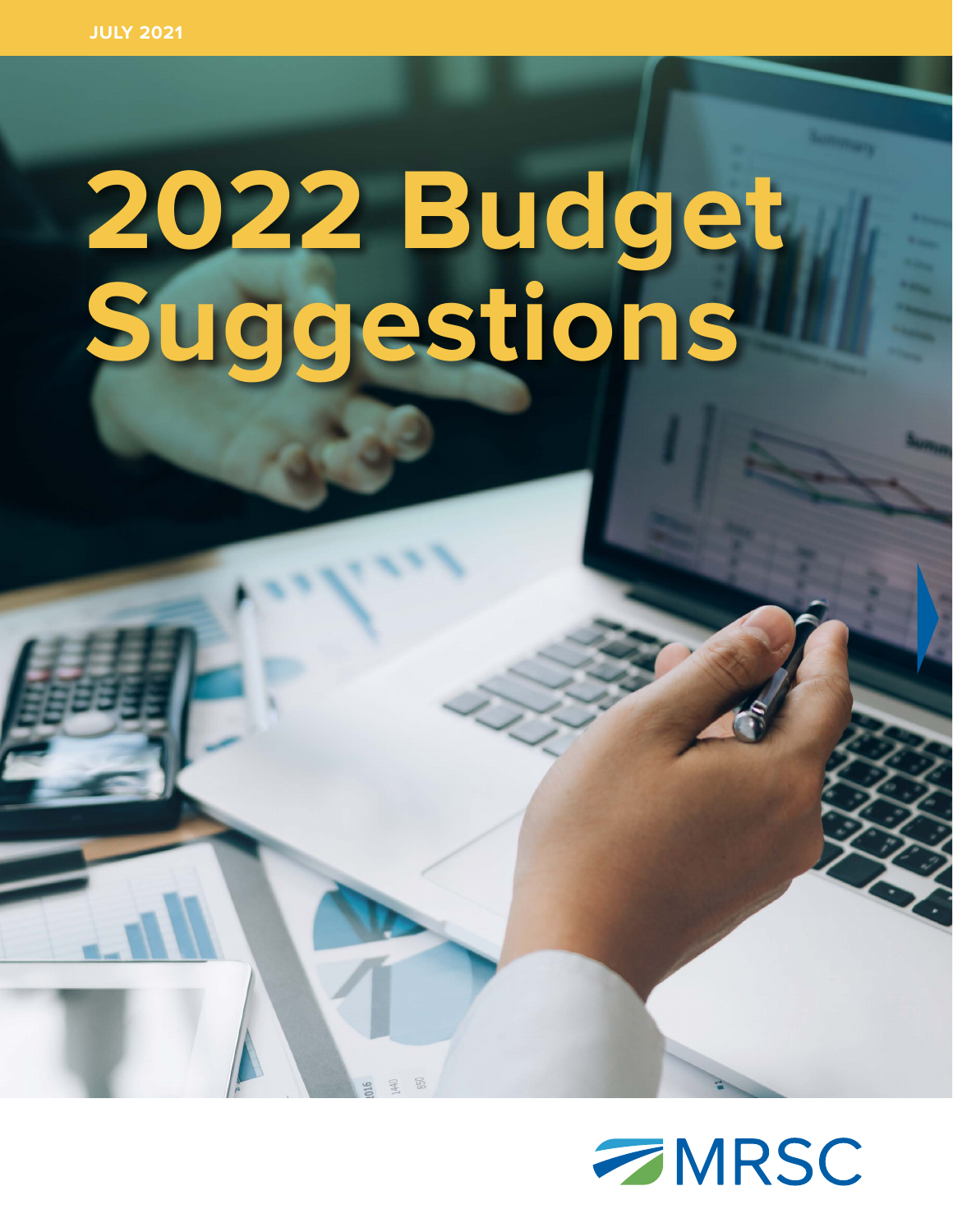To view all of MRSC's budgeting resources, visit [mrsc.org/budgeting](http://mrsc.org/Home/Explore-Topics/Finance/Budgets/Budgeting.aspx)

# 2022 **BUDGET SUGGESTIONS**

Copyright © 2021 by the Municipal Research and Services Center of Washington (MRSC). All rights reserved. Except as permitted under the Copyright Act of 1976, no part of this publication may be reproduced or distributed in any form or by any means or stored in a database or retrieval system without the prior written permission of the publisher; however, governmental entities in the state of Washington are granted permission to reproduce and distribute this publication for official use.

# **DISCLAIMER**

The content of this publication is for informational purposes only and is not intended as legal advice, nor as a substitute for the legal advice of an attorney. You should contact your own legal counsel if you have a question regarding your legal rights or any other legal issue.

### **MRSC MISSION**

Trusted guidance and services supporting local government success.

### **MRSC**

2601 4th Avenue, Suite 800 Seattle, WA 98121-1280

(206) 625-1300 (800) 933-6772

www.MRSC.org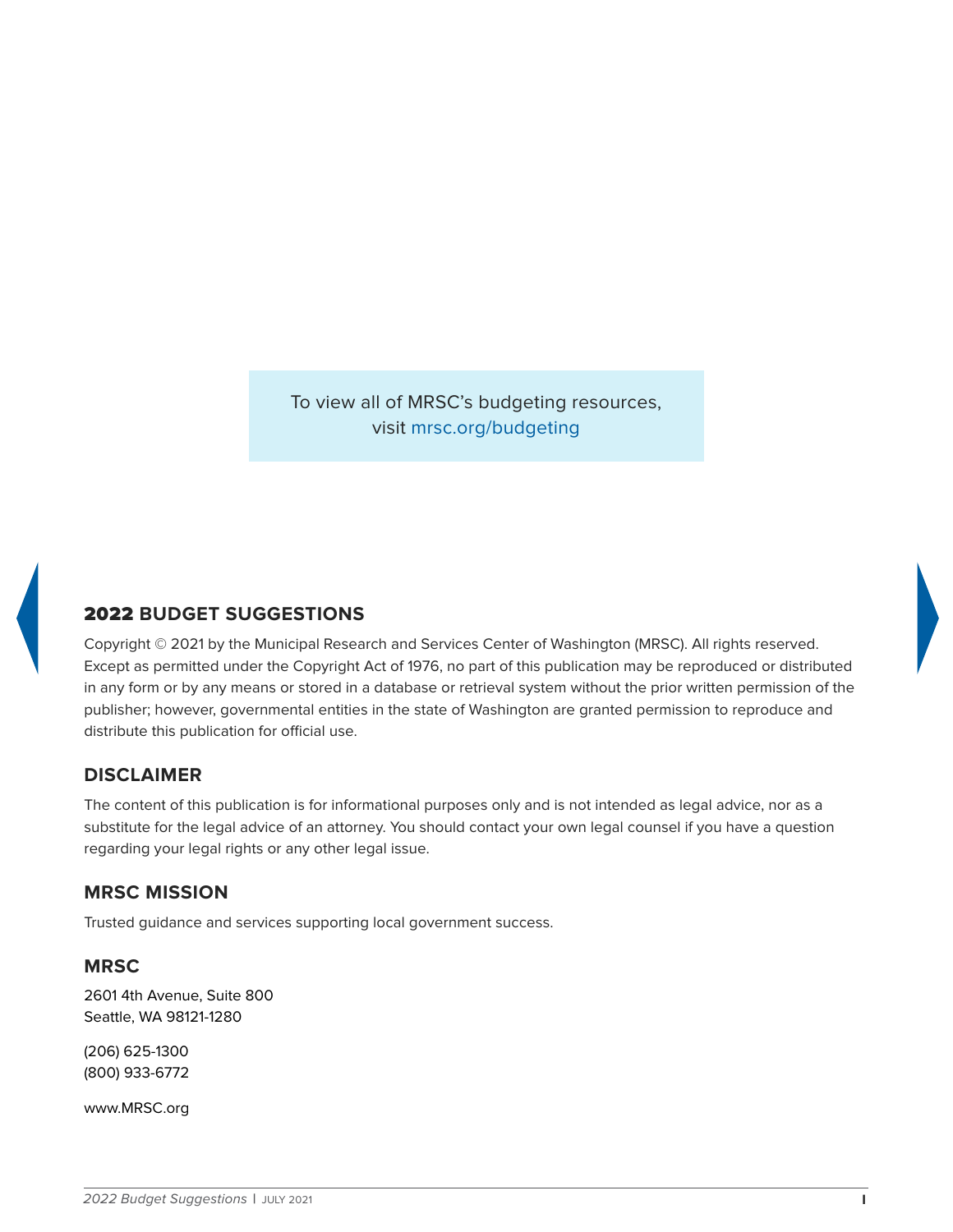# **Contents**

| <b>Introduction</b>                                                                                                                                                                                                                                   | 1                       |
|-------------------------------------------------------------------------------------------------------------------------------------------------------------------------------------------------------------------------------------------------------|-------------------------|
| 2022 Budget Calendar - Cities and Towns                                                                                                                                                                                                               | $\overline{\mathbf{2}}$ |
| 2022 Budget Calendar - Counties                                                                                                                                                                                                                       | 3                       |
| <b>Budget Hearings</b><br><u> 1980 - Johann Stein, marwolaethau a bhann an t-Amhair an t-Amhair an t-Amhair an t-Amhair an t-Amhair an t-A</u>                                                                                                        | 4                       |
| Cities and Towns <b>Committee Committee Committee Committee Committee Committee Committee Committee Committee Committee</b>                                                                                                                           | 4                       |
| <b>Counties</b><br><u> 1980 - Johann Stein, marwolaethau a bhann an t-Amhair ann an t-Amhair an t-Amhair an t-Amhair an t-Amhair an</u>                                                                                                               | 5                       |
| Budget Hearings for Biennial Budget Mid-Biennium Adjustments National Communisty Communisty Communisty Communi                                                                                                                                        | 6                       |
| <b>Public Hearings for Budget Amendments</b><br>the control of the control of the control of the control of the control of                                                                                                                            | 6                       |
| <b>Population Estimates</b><br><u> 1989 - Johann Barn, amerikansk politiker (d. 1989)</u>                                                                                                                                                             | 7                       |
| <b>Economic Factors</b><br>the control of the control of the control of the control of the control of the control of                                                                                                                                  | 9                       |
| State and National Economies <b>Community and Community and State and National Economies</b>                                                                                                                                                          | 9                       |
|                                                                                                                                                                                                                                                       | 9                       |
|                                                                                                                                                                                                                                                       | 10                      |
| <b>Legislation That May Affect Your Budget</b>                                                                                                                                                                                                        | 11                      |
| County Levy Certification Deadlines - SHB 1309<br><u> 1980 - Johann John Stein, mars an de Frankrik (f. 1980)</u>                                                                                                                                     | 11                      |
| Affordable Housing Acquisition - ESHB 1070 Canada Communication and Affordable Housing                                                                                                                                                                | 11                      |
| Fiscal Flexibility - E2SHB 1069 [100]                                                                                                                                                                                                                 | 11                      |
| Targeted Urban Area Tax Exemption - EHB 1386                                                                                                                                                                                                          | 12                      |
| Tax Increment Financing - ESHB 1189                                                                                                                                                                                                                   | 12                      |
| American Rescue Plan Act (ARPA) and the control of the control of the control of the control of the control of the control of the control of the control of the control of the control of the control of the control of the co                        | 12                      |
| No Statewide Initiatives in 2021                                                                                                                                                                                                                      | 12                      |
| <b>Core Revenues</b><br>the control of the control of the control of the control of the control of the control of the control of the control of the control of the control of the control of the control of the control of the control of the control | 13                      |
| <b>Property Taxes</b>                                                                                                                                                                                                                                 | 13                      |
| <b>Sales Taxes</b>                                                                                                                                                                                                                                    | 13                      |
| <b>B&amp;O and Utility Taxes</b>                                                                                                                                                                                                                      | 14                      |
| <b>Ballot Measure Planning</b>                                                                                                                                                                                                                        | 14                      |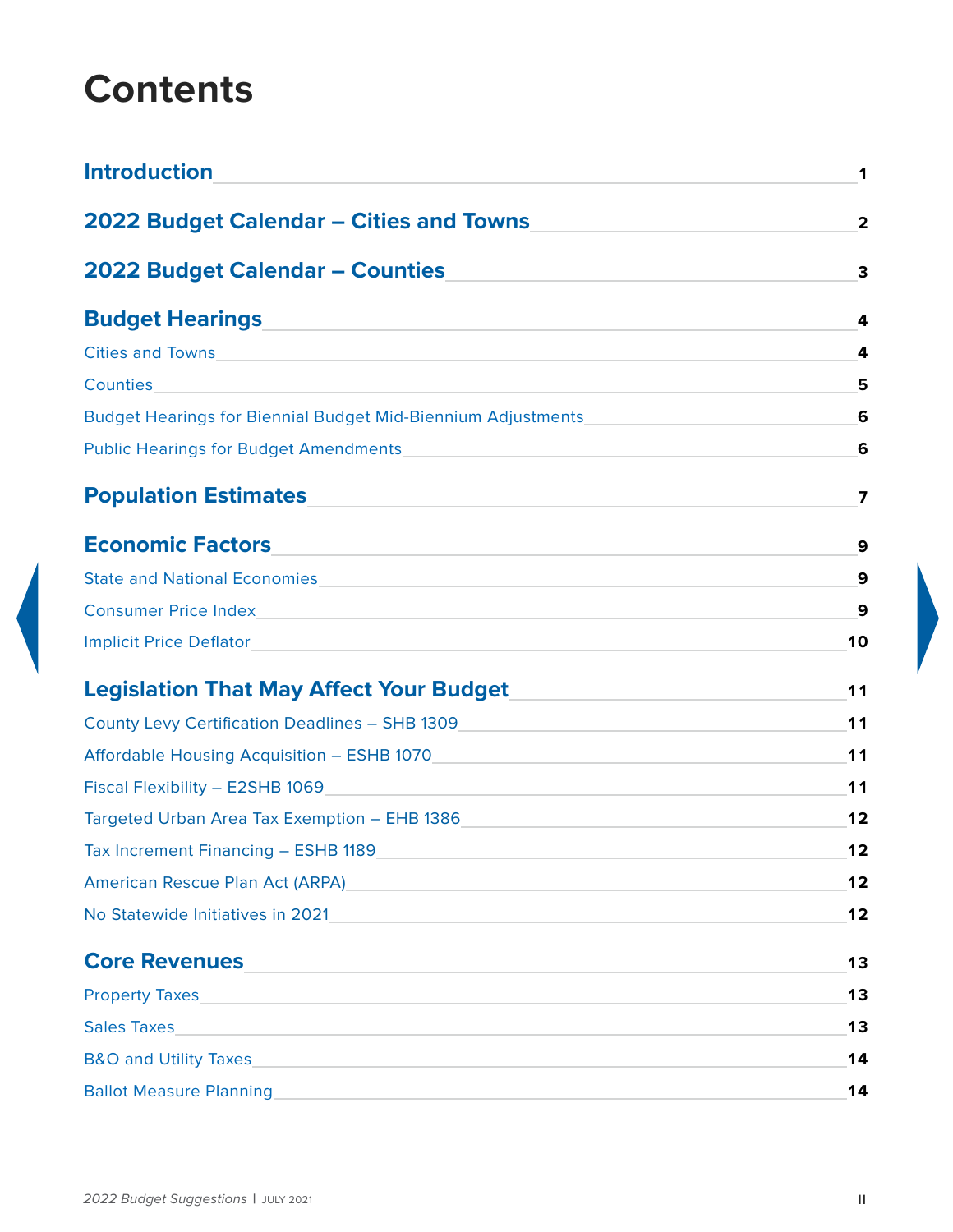| <b>State Shared Revenues</b>                                                                                        | 15 |
|---------------------------------------------------------------------------------------------------------------------|----|
| <b>Shared Revenue Distribution Calendar</b><br><u> 1980 - Jan Barat, martin amerikan ba</u>                         | 16 |
| <b>Population and Annexation Adjustments</b><br><u> 1980 - Andrea Andrew Communication (b. 1980)</u>                | 16 |
| City-County Assistance https://www.assistance.com/www.assistance.com/www.assistance.com/www.assistance.com/www      | 17 |
|                                                                                                                     | 21 |
| Criminal Justice Revenues - Counties                                                                                | 23 |
|                                                                                                                     | 24 |
| Liquor Revenues and the contract of the contract of the contract of the contract of the contract of the contract of | 25 |
| Marijuana Excise Tax Participate and Construction and Constant Article and Constant Article and Constant Article    | 27 |
|                                                                                                                     | 30 |
| Per Capita Shared Revenue Forecast Tables - Cities <b>Capital Access 2018</b>                                       | 32 |
| Per Capita Shared Revenue Forecast Tables - Counties                                                                | 33 |
| <b>Assessing Your Budget Document</b>                                                                               | 34 |
| <b>Budget Document Scorecard</b>                                                                                    | 35 |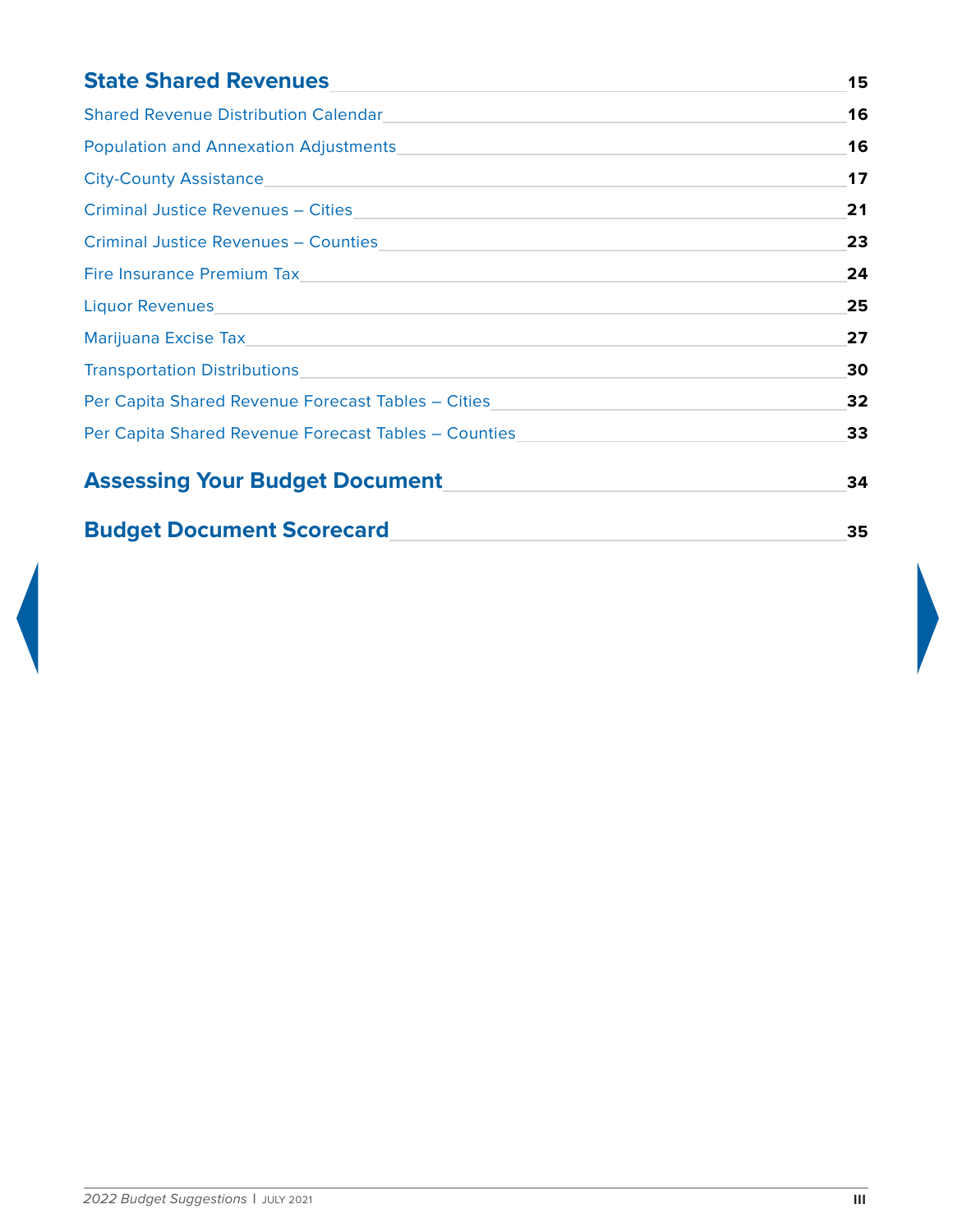# <span id="page-4-0"></span>**Introduction**

MRSC's *Budget Suggestions* publication provides local governments with timely and relevant information to assist in budget development. The data and forecasts in this publication are obtained from various state and federal agencies.

*Budget Suggestions* has been published annually since 1943 – first by our predecessor organization, the Bureau of Government Research, and since 1970 under the MRSC name as one of our signature publications.

The budgetary procedures and deadlines shown in this publication are the absolute minimums. Budgeting frequently requires more time than anticipated. We encourage local governments to start their budget process early to allow sufficient time for budget retreats, strategic planning sessions, other internal meetings, and public hearings.

*Budget Suggestions* focuses primarily on state shared revenue forecasts, economic indicators, state legislative impacts, and proposed initiatives that may impact your budget forecast and development for the forthcoming year and beyond.

The MRSC website is another great resource for budget-related information. Throughout *Budget Suggestions*, there are links to our budget webpages for further information, as well as specific budgeting tools that are only available on our website. One example is the [State Share Revenue Estimator](https://mrsc.org/Home/Explore-Topics/Finance/Budgets/State-Shared-Revenue-Estimator.aspx) which allows users to click on their entity's name and automatically populate their state shared revenue projections for the upcoming year.

As part of the pre-budget process, we recommend that agencies review and update their financial policies to ensure they are still relevant and meet their needs and objectives. MRSC's [Financial Policies Tool Kit](https://mrsc.org/Home/Explore-Topics/Finance/Finance-Policies/Financial-Budget-Policies.aspx) is a great resource with areas such as fund balance, reserves, debt management, and cost allocation, as well as sample policies.

MRSC also publishes the [City Revenue Guide](https://mrsc.org/getmedia/d3f7f211-fc63-4b7a-b362-cb17993d5fe5/Revenue-Guide-For-Washington-Cities-And-Towns.pdf.aspx?ext=.pdf) and [County Revenue Guide.](https://mrsc.org/getmedia/4865001b-1f63-410a-a5ed-8d1ad8d752f3/Revenue-Guide-For-Washington-Counties.pdf.aspx?ext=.pdf) These publications provide indepth discussions of property taxes, sales taxes, excise taxes, and much more and can help jurisdictions better understand existing and potential revenue sources.

All of MRSC's budgeting resources can be found at [mrsc.org/budgeting](https://mrsc.org/Home/Explore-Topics/Finance/Budgets/Budgeting.aspx).

*Budget Suggestions* is a team effort. Eric Lowell, Finance Consultant, is the primary author of this publication. Steve Hawley, Research and Communications Analyst, is the editor of the publication. Angela Mack, Graphic Designer, makes the publication look great. If you have any comments about this year's *Budget Suggestions* publication or our online budget resources, we would love to hear them. Please send your comments to Eric Lowell at [elowell@mrsc.org](mailto:elowell%40mrsc.org?subject=).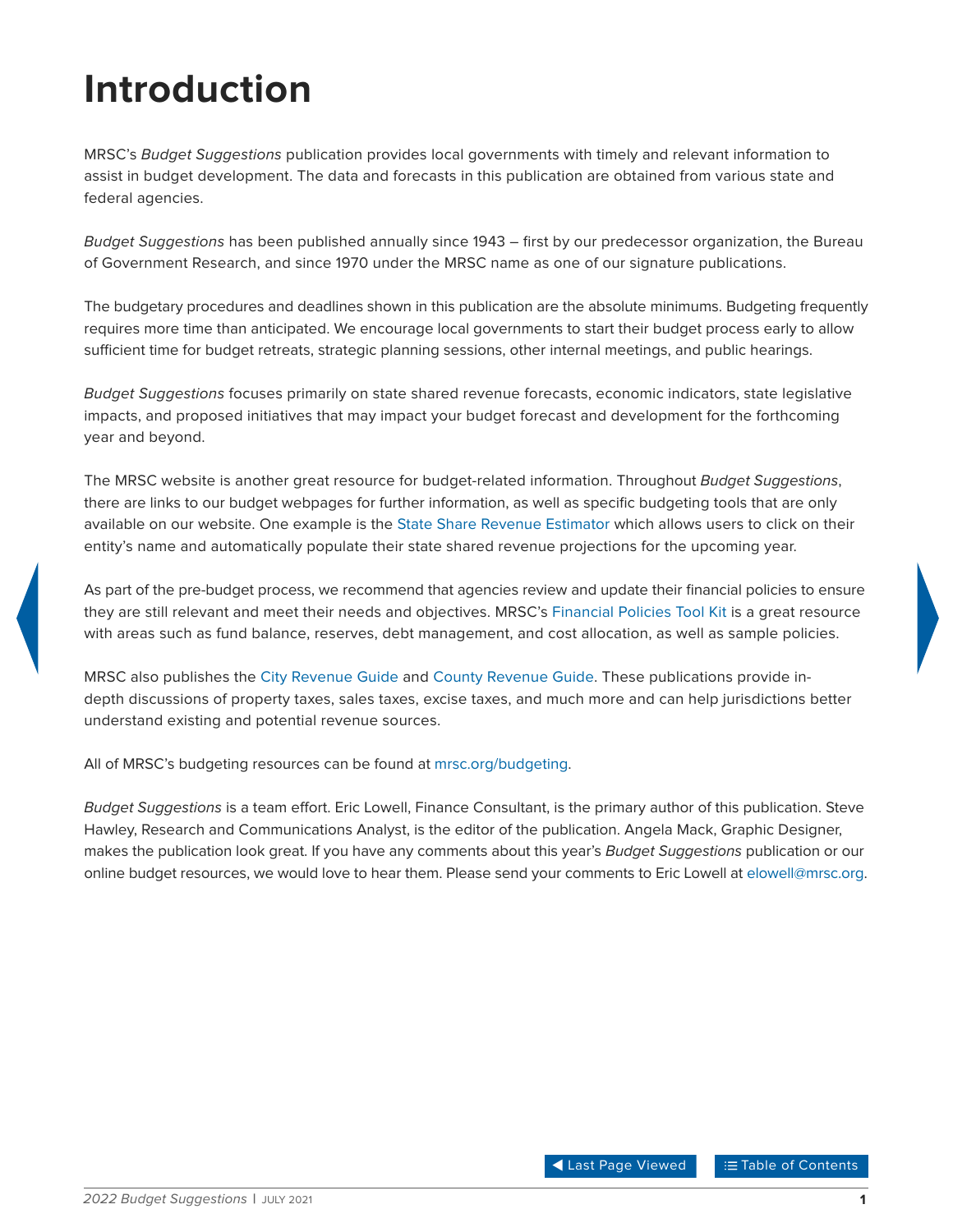# <span id="page-5-0"></span>**2022 Budget Calendar – Cities and Towns**

The annual budget preparation procedures and deadlines for cities are found in [chapter 35A.33 RCW](http://apps.leg.wa.gov/rcw/default.aspx?cite=35a.33) (code cities) and [chapter 35.33 RCW](http://apps.leg.wa.gov/rcw/default.aspx?cite=35.33) (all other cities and towns except Seattle) and outlined below. For cities that budget on a biennial basis, the current biennium is 2021-2022, which means they will be conducting the mid-biennium review and adjustment this year. (For more information, see our page on [Biennial Budgeting](https://mrsc.org/Home/Explore-Topics/Finance/Budgets/Biennial-Budgeting.aspx).)

Most of the pre-budget items listed below are recommendations only and are not required by statute. The rest of the items are based on statutory deadlines; cities and towns can take these steps earlier than listed or adopt different deadlines for some of these steps by ordinance or charter. We recommend that each city and town develop a timeline that best meets its needs, ensures compliance with the statutes, and provides sufficient time to prepare this vital financial plan.

For examples of budget preparation calendars adopted by cities and towns, see our webpage [2022 Budget](http://mrsc.org/Home/Explore-Topics/Finance/Budgets/Budget-Calendar-for-Cities-and-Towns.aspx)  [Calendar for Cities and Towns.](http://mrsc.org/Home/Explore-Topics/Finance/Budgets/Budget-Calendar-for-Cities-and-Towns.aspx) For a detailed explanation of the budget requirements, as well as some helpful practice tips, see our webpage [Budget Preparation Procedures for Cities and Towns.](http://mrsc.org/Home/Explore-Topics/Finance/Budgets/Budget-Procedures-and-Deadlines-for-Cities-and-Tow.aspx)

| March-<br><b>August</b> | <b>Pre-Budget Items</b><br>Council retreat.<br>Update and/or adopt financial policies.<br>Public hearings for capital facility plan updates.<br>Public forums or community outreach (ex: community priorities).<br>Mayor/Manager communicates budget objectives to staff.                                                                                                                                                                   |
|-------------------------|---------------------------------------------------------------------------------------------------------------------------------------------------------------------------------------------------------------------------------------------------------------------------------------------------------------------------------------------------------------------------------------------------------------------------------------------|
| <b>September</b>        | Sept 13 Budget request to all department heads.<br>Sept 13-26 Department heads prepare estimates of revenues and expenditures.<br>Clerk prepares estimates for debt service and all other estimates.<br>Sept 25 Implicit price deflator calculated (only applies to cities of 10,000+ population).<br>Sept 27 Budget estimates from department heads filed with clerk.                                                                      |
| <b>October</b>          | <b>Oct 1</b> Clerk provides estimates filed by department heads to Mayor/Manager showing<br>complete financial program.<br>Oct 4 Mayor/Manager provides Council with estimates of revenues from all sources including<br>estimates prepared by clerk for consideration of setting property tax levy.<br>Mid-October to Mid-November (suggested)<br>Required public hearing on revenue sources including possible increases in property tax. |
| <b>November</b>         | Nov 2 Mayor/Manager prepares preliminary budget and budget message. Files with clerk and council.<br>Nov 1-18 Publication notice of preliminary budget and final hearing.<br>Nov 1-25 Public hearing(s) on preliminary budget. Public hearing on revenue sources for levy setting.<br>Nov 20 Copies of budget available to public<br>Nov 30 Property tax levies set by ordinance and filed with the County.                                 |
| <b>December</b>         | Dec 6 Final budget hearing.<br>Dec 31 Budget adoption.                                                                                                                                                                                                                                                                                                                                                                                      |

 $\blacktriangleleft$  Last Page Viewed  $\blacktriangleright$   $\equiv$  Table of Contents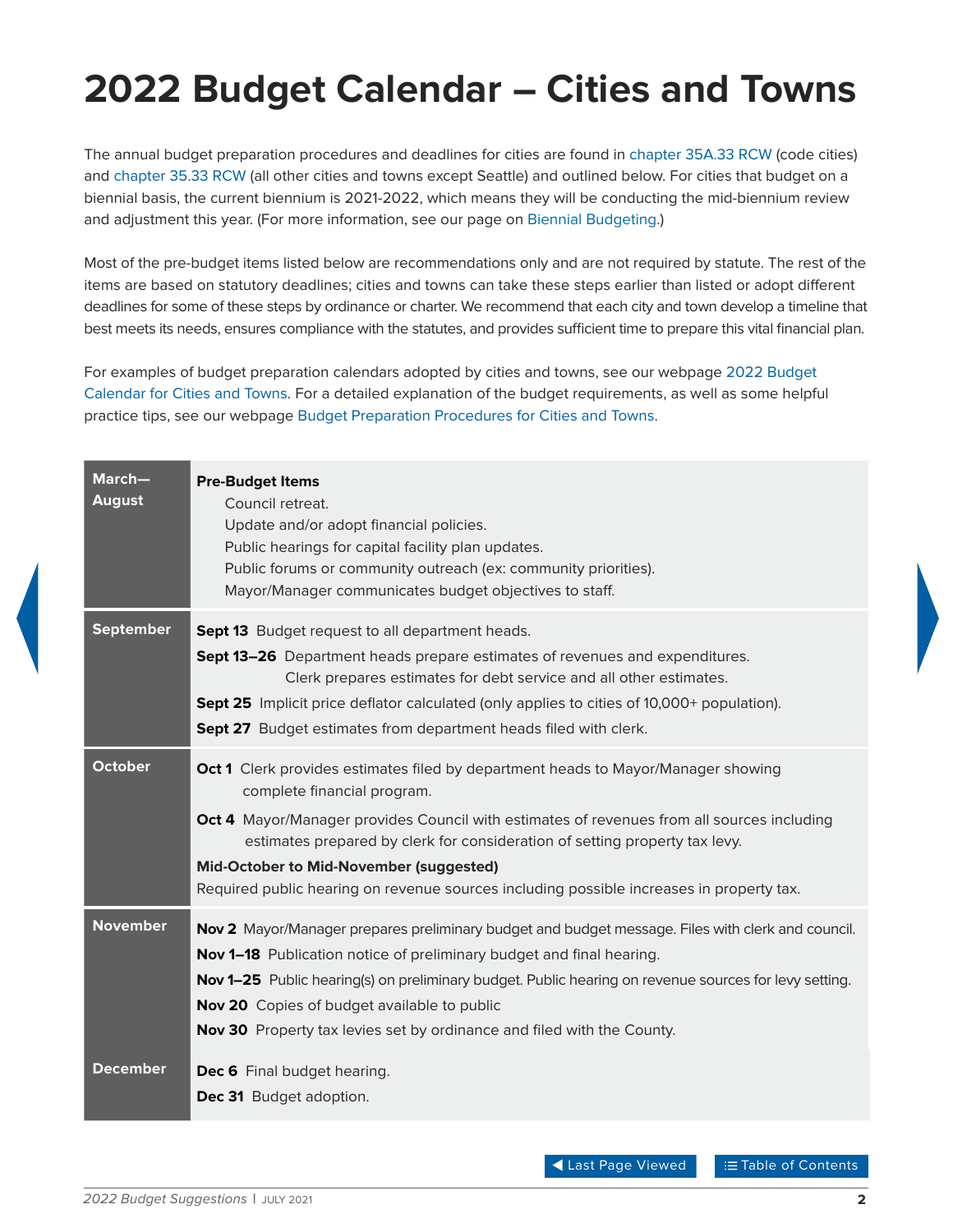# <span id="page-6-0"></span>**2022 Budget Calendar – Counties**

The budget preparation procedures and deadlines for counties are found in [chapter 36.40 RCW](https://apps.leg.wa.gov/rcw/default.aspx?cite=36.40) and outlined below. The initial procedures and requirements are the same for both annual and biennial budgets, with biennial jurisdictions required to conduct a mid-biennium review and adjustment the following year. (For more information, see our page on [Biennial Budgeting](https://mrsc.org/Home/Explore-Topics/Finance/Budgets/Biennial-Budgeting.aspx).)

Most of the pre-budget items listed below are recommendations only and are not required by statute. The rest of the items are statutory deadlines; the board of commissioners may alter the dates for some of these budget processes to conform to the optional alternative preliminary budget hearing date in December [\(RCW 36.40.071\)](http://apps.leg.wa.gov/rcw/default.aspx?cite=36.40.071). Many counties have adopted alternative dates, and we recommend each county develop a timeline that best meets its needs, ensures compliance with the statutes, and provides sufficient time to prepare this vital financial plan.

The calendar below has been updated to reflect SHB 1309 extending the levy certification deadlines for counties; for more details see [Legislation That May Affect Your Budget](#page-14-0).

For examples of budget preparation calendars adopted by counties, see our webpage [2022 Budget Calendar](https://mrsc.org/Home/Explore-Topics/Finance/Budgets/Budget-Calendar-for-Counties.aspx)  [for Counties.](https://mrsc.org/Home/Explore-Topics/Finance/Budgets/Budget-Calendar-for-Counties.aspx) For a detailed explanation of the budget requirements, as well as some helpful practice tips, see our webpage [Budget Preparation Procedures for Counties](https://mrsc.org/Home/Explore-Topics/Finance/Budgets/Budget-Preparation-Procedures-for-Counties.aspx).

| March-<br>June   | <b>Pre-Budget Items</b><br>Strategic planning sessions to develop goals and priorities.<br>Update and/or adopt financial policies.<br>Public hearings for capital facility plan updates for GMA planning counties.<br>Capital improvement plan updates for partially planning GMA counties.<br>Communicate budget objectives to county departments and elected offices. |  |  |  |
|------------------|-------------------------------------------------------------------------------------------------------------------------------------------------------------------------------------------------------------------------------------------------------------------------------------------------------------------------------------------------------------------------|--|--|--|
| July             | July 12 <sup>*</sup> County auditor or chief financial officer (CFO) notifies all officials of the request for budget.                                                                                                                                                                                                                                                  |  |  |  |
| <b>August</b>    | Before Aug 9 <sup>*</sup> Auditor or CFO prepares estimates for debt service and all other estimates not<br>called for in the notification to officials.<br>Aug 9* Budget estimates from all officials filed with auditor or CFO.                                                                                                                                       |  |  |  |
| <b>September</b> | Sept 7* Preliminary county budget prepared by auditor or CFO is submitted to the commissioners.<br>Sept 20 <sup>*</sup> Notice of public hearing on budget and tax levies.<br>Copies of budget available to the public.<br><b>Sept 25</b> Implicit price deflator calculated (only applies to counties of 10,000+ population).                                          |  |  |  |
| <b>October</b>   | Oct 4* Final budget hearing by board of commissioners.                                                                                                                                                                                                                                                                                                                  |  |  |  |
| <b>December</b>  | <b>Dec 6</b> Alternate final budget hearing on preliminary budget; deadline to certify to assessor next<br>year's property taxes levied on behalf of other taxing districts (such as fire districts).<br><b>Dec 15</b> Deadline to certify to assessor next year's property tax levies for county purposes.<br><b>Dec 31</b> Budget adoption.                           |  |  |  |

\* Dates may be altered if county is using alternate budget calendar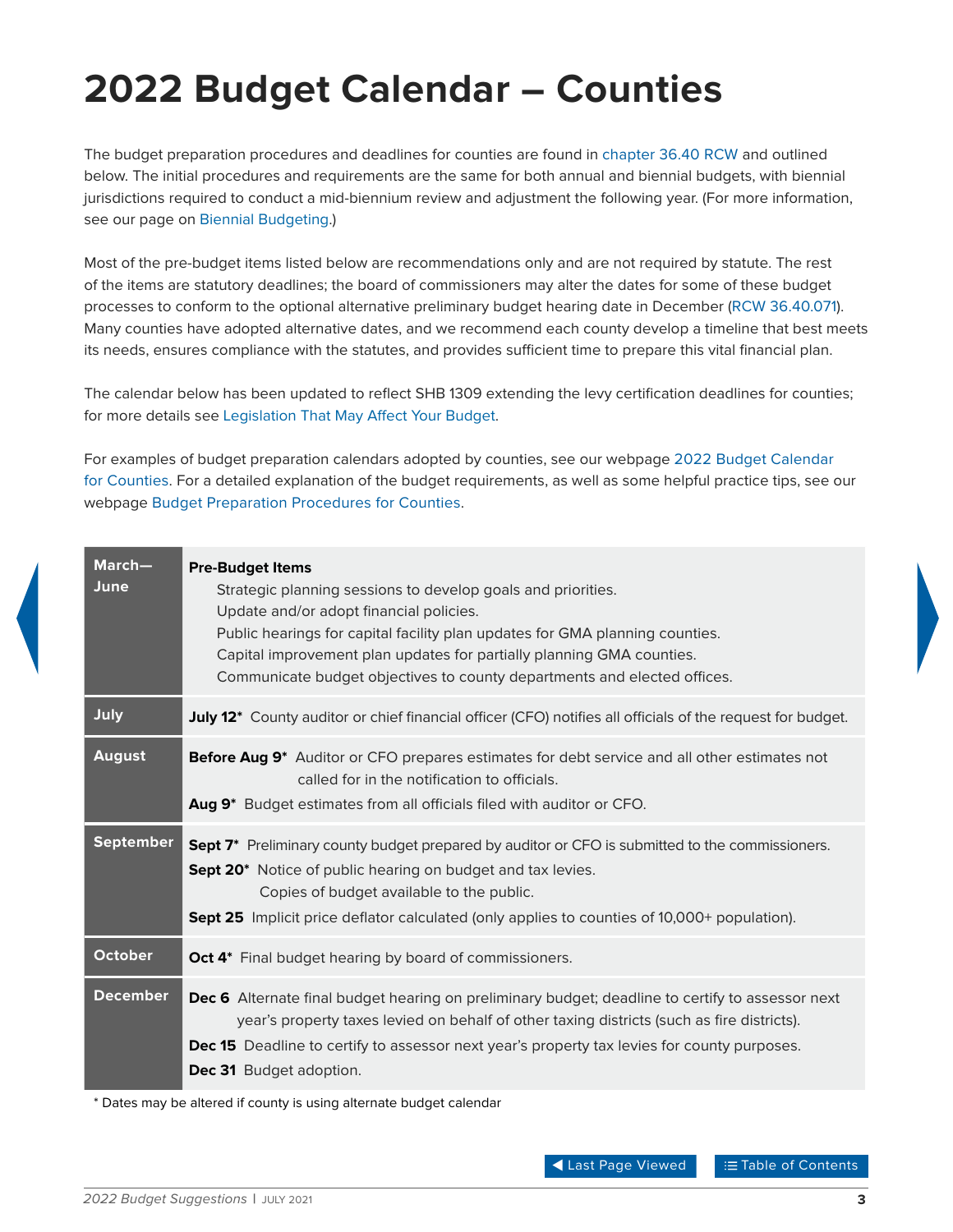# <span id="page-7-0"></span>**Budget Hearings**

"How many public hearings are required for the budget process?" is one of those frequently asked questions at budget time. The following guidance reflects the minimum requirements; jurisdictions should also make sure to follow the state's current COVID-19 guidance for public meetings.

# <span id="page-7-1"></span>**CITIES AND TOWNS**

**By MRSC's analysis, each city or town must hold at least three public hearings during the budget preparation process.** The minimum statutory requirements are addressed below, but please note that some cities may have adopted additional public hearing requirements by policy.

Public Hearing #1: Property Taxes/Revenue Sources. See [RCW 84.55.120](http://app.leg.wa.gov/rcw/default.aspx?cite=84.55.120). The legislative body must hold a public hearing on revenue sources for the coming year's budget, including consideration of possible increases in property tax revenues, prior to the property tax certification deadline, which is November 30. After the hearing, a city/town may choose to pass an ordinance at the same meeting establishing the property tax levy in terms of total dollars and percent increase from the previous year. This ordinance may cover a period up to two years, but in practice most jurisdictions – even biennial budget jurisdictions – hold a revenue hearing every year.

Because of the importance of revenue forecasting as a precursor to presenting a structurally balanced budget, we suggest that the property tax hearing precede the preliminary budget hearing (see below). This would place the property tax hearing sometime between mid-October and mid-November.

Official notices must be placed in the official newspaper of the city/town prior to the public hearing. While the statute does not specifically address the length of time prior to the hearing that notice must be given, it is our recommendation that notice be provided no later than one week prior to the public hearing to ensure that the statutory intent and underlying purpose of notice is reasonably fulfilled.

**Public Hearing #2: Preliminary Budget Hearing.** See [RCW 35.33.057/](http://app.leg.wa.gov/rcw/default.aspx?cite=35.33.057)[RCW 35A.33.055](http://app.leg.wa.gov/rcw/default.aspx?cite=35a.33.055) (annual budgets) and [RCW 35.34.090](http://app.leg.wa.gov/RCW/default.aspx?cite=35.34.090)[/RCW 35A.34.090](http://app.leg.wa.gov/RCW/default.aspx?cite=35A.34.090) (biennial budgets).

The legislative body, or a committee thereof, must schedule preliminary "hearings on the budget or parts thereof" *prior* to the final budget hearing, which must be on or before the first Monday in December, and may require the presence of department heads to give information regarding estimates and programs. Public notice is required, but beyond the requirement to publish in the official newspaper of the city/town there are no additional publication requirements stated in statute. However, as with the property tax hearing, we recommend a minimum of one week's publication notice.

Since the statutory language references "hearings" as plural, it has long been MRSC's opinion that more than one preliminary budget hearing is required. However, since the statute also states that the hearings may be "on the budget or parts thereof," we also conclude that cities and towns may count the property tax/revenue hearing outlined above as one of the required preliminary hearings. This means cities and towns must hold at least one preliminary budget hearing in addition to the property tax/revenue hearing.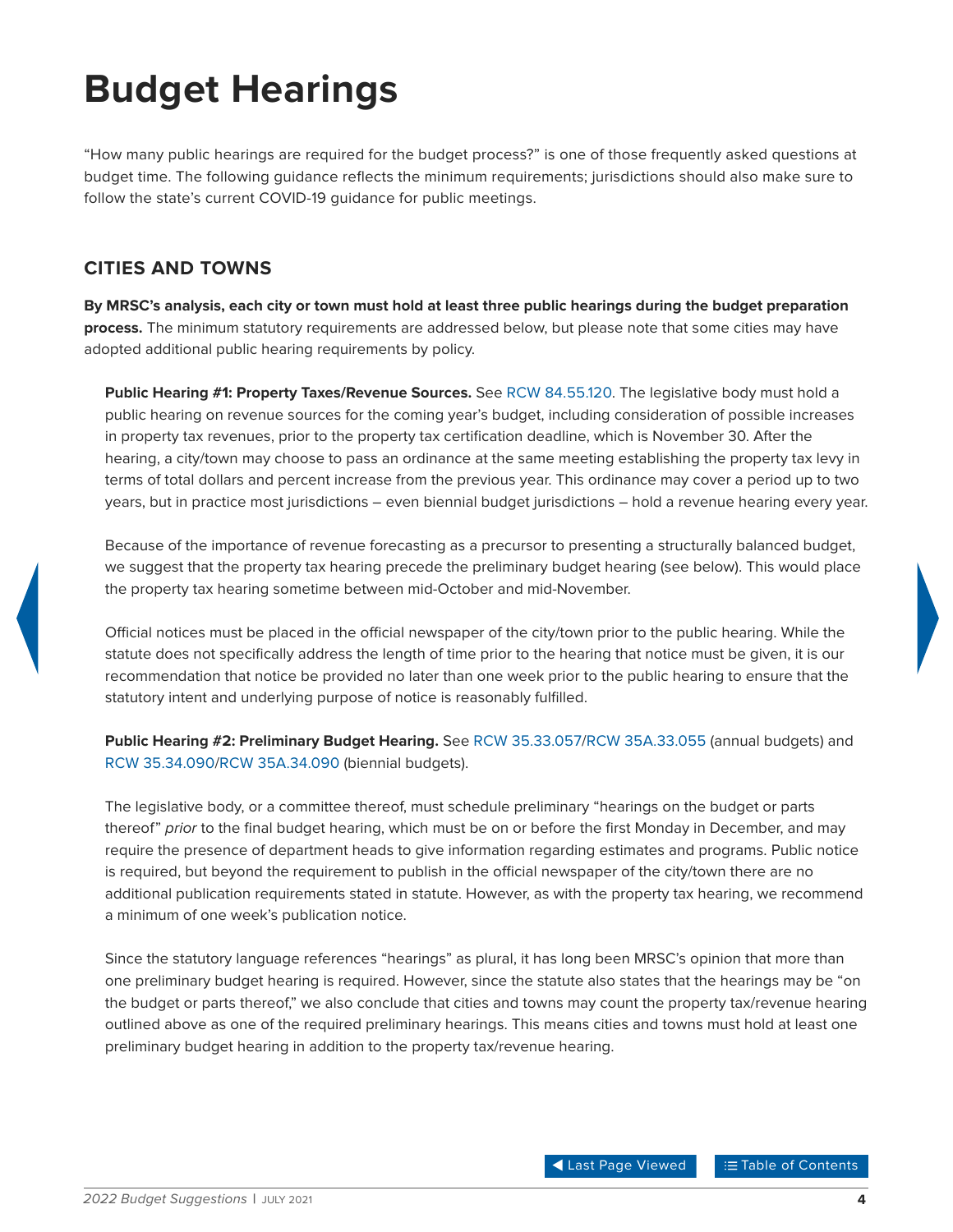**Public Hearing #3: Final Budget Hearing.** See [RCW 35.33.071](http://app.leg.wa.gov/RCW/default.aspx?cite=35.33.071)/[RCW 35A.33.070](http://app.leg.wa.gov/RCW/default.aspx?cite=35A.33.070) (annual budgets) and [RCW](http://app.leg.wa.gov/RCW/default.aspx?cite=35.34.110)  [35.34.110/](http://app.leg.wa.gov/RCW/default.aspx?cite=35.34.110)[RCW 35A.34.110](http://app.leg.wa.gov/RCW/default.aspx?cite=35A.34.110) (biennial budgets). The final budget hearing must begin on or before the first Monday in December (December 6 this year) and may continue from day-to-day beyond the first Monday but it must conclude no later than December 7 (the 25th day prior to the next fiscal year).

Official notice of the final budget hearing must be published once a week for two consecutive weeks in the official newspaper. See [RCW 35.33.061/](http://app.leg.wa.gov/rcw/default.aspx?cite=35.33.061)[RCW 35A.33.060](http://app.leg.wa.gov/rcw/default.aspx?cite=35A.33.060) (annual budgets) and [RCW 35.34.100/](http://app.leg.wa.gov/RCW/default.aspx?cite=35.34.100)[RCW](http://app.leg.wa.gov/RCW/default.aspx?cite=35A.34.100)  [35A.34.100](http://app.leg.wa.gov/RCW/default.aspx?cite=35A.34.100) (biennial budgets). The timing of this notice can be challenging for those cities and towns that have an official newspaper with less than a daily release schedule, so careful planning is required.

# <span id="page-8-0"></span>**COUNTIES**

**By MRSC's analysis, each county must hold at least two public hearings during the budget process.** The minimum statutory requirements are addressed below, but please note that some counties may have adopted additional public hearing requirements by policy.

**Public Hearing #1: Property Taxes/Revenue Sources.** See [RCW 84.55.120.](https://app.leg.wa.gov/RCW/default.aspx?cite=84.55.120) The legislative body must hold a public hearing on revenue sources for the coming year's budget, including consideration of possible increases in property tax revenues, prior to the property tax certification deadline, which is now December 15, and prior to the final budget hearing.

Official notice is required in the county's official newspaper. While the statute does not specifically address the length of time prior to the hearing that notice must be given, it is our recommendation that notice be provided no later than one week prior to the public hearing to ensure that the statutory intent and underlying purpose of the notice is reasonably fulfilled.

After the hearing, a county may choose to pass an ordinance at the same meeting establishing the property tax levy in terms of total dollars and percent increase from the previous year. This ordinance may cover a period up to two years, but in practice most jurisdictions – even biennial budget jurisdictions – hold a revenue hearing every year.

Public Hearing #2: Final Budget Hearing. See [RCW 36.40.070/](http://app.leg.wa.gov/rcw/default.aspx?cite=36.40.070)[RCW 36.40.071](http://app.leg.wa.gov/rcw/default.aspx?cite=36.40.071). The legislative body must meet on the first Monday in October, or alternatively the first Monday in December if using the alternate budget dates, for the budget hearing. Officials in charge of county offices, departments, services, and institutions must appear at the hearing and may, at the appropriate time, be questioned concerning their budget estimates by the commissioners or any taxpayer.

The hearing may be continued from day-to-day but may not exceed a total of five days. Upon conclusion of the hearing, the legislative body must fix and determine each budget item separately and must adopt the budget by resolution.

Official notice of the final budget hearing must be published once a week for two consecutive weeks, immediately following adoption of the preliminary budget, in the county's official newspaper ([RCW 36.40.060](http://app.leg.wa.gov/rcw/default.aspx?cite=36.40.060)). The timing of this notice can be challenging for those counties that have an official newspaper with less than a daily release schedule, so careful planning is required.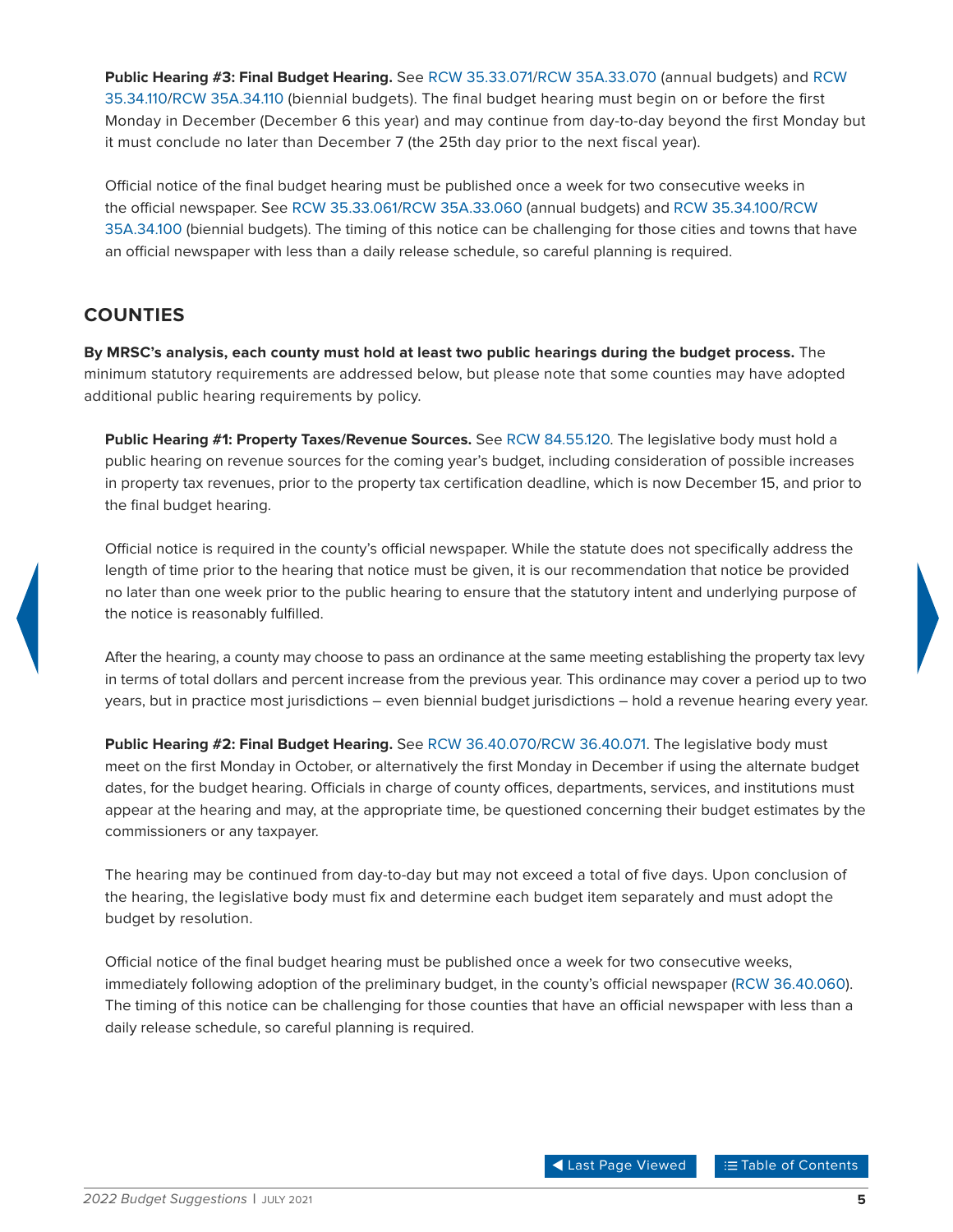## <span id="page-9-0"></span>**BUDGET HEARINGS FOR BIENNIAL BUDGET MID-BIENNIUM ADJUSTMENTS**

#### **Cites/Towns**

By MRSC's analysis, each city or town must hold at least two public hearings for the mid-biennium review and adjustment. Some cities may have adopted additional public hearing requirements by policy. The biennial budget statutes state that cities "shall provide for public hearings on the proposed budget modification" and "shall provide for publication of notice of hearings consistent with publication of notices for adoption of other city or town ordinances." See [RCW 35.34.130](http://app.leg.wa.gov/RCW/default.aspx?cite=35.34.130)[/RCW 35A.34.130](http://app.leg.wa.gov/RCW/default.aspx?cite=35A.34.130).

Because "hearings" is plural, it is our interpretation that at least two public hearings are required. However, as with the initial budget development, the property tax/revenue hearing ([RCW 84.55.120](http://app.leg.wa.gov/rcw/default.aspx?cite=84.55.120)) can count as one of the hearings. After the revenue hearing, cities must hold at least one additional public hearing on the mid-biennium review and adjustment.

#### **Counties**

[RCW 36.40.250](http://app.leg.wa.gov/rcw/default.aspx?cite=36.40.250) provides counties with the authority to adopt a biennial budget and states that there must be a "mid-biennium review and modification for the second year of the biennium." However, the statute goes on to state that "[t]he state auditor shall establish requirements for preparing and adopting the mid-biennium review and modification for the second year of the biennium."

The State Auditor's Office provides limited guidance through its BARS manuals for the budget process and there are no additional requirements or guidance for the mid-biennium review. MRSC recommends that those counties with a biennial budget follow the same requirements as outlined above for cities.

# <span id="page-9-1"></span>**PUBLIC HEARINGS FOR BUDGET AMENDMENTS**

After the budget is adopted, cities, towns, and counties may amend the budget at any time. It is especially important to monitor budget appropriation levels as you reach the end of your budget cycle. Cities, towns, and counties must have sufficient budget appropriations available for all expenditures including open period expenditures. Budget amendments, if any, must be adopted on or before December 31. Most budget amendments do not require public hearings under state law, although some jurisdictions may have adopted public hearing requirements by policy.

Cities, towns, and counties are not required to hold public hearings on budget amendments related to "nondebatable" emergencies – see [RCW 35.33.081/](http://app.leg.wa.gov/RCW/default.aspx?cite=35.33.081)[RCW 35A.33.080](http://app.leg.wa.gov/RCW/default.aspx?cite=35A.33.080) (city/town annual budgets), [RCW 35.34.140/](http://apps.leg.wa.gov/rcw/default.aspx?cite=35.34.140) [RCW 35A.34.140](http://apps.leg.wa.gov/rcw/default.aspx?cite=35A.34.140) (city/town biennial budgets), and [RCW 36.40.180](http://app.leg.wa.gov/RCW/default.aspx?cite=36.40.180) (counties). Public hearings are also not required for expenditures of unanticipated revenues, transfers within a single fund, or budget reductions. These types of amendments must be made by ordinance but do not require a public hearing.

However, public hearings are required for increasing expenditures for other "public emergencies" that are not considered "nondebatable" – see [RCW 35.33.091](http://app.leg.wa.gov/RCW/default.aspx?cite=35.33.091)[/RCW 35A.33.090](http://app.leg.wa.gov/RCW/default.aspx?cite=35A.33.090) (city/town annual budgets), [RCW 35.34.150](http://apps.leg.wa.gov/rcw/default.aspx?cite=35.34.150)/ [RCW 35A.34.150](http://apps.leg.wa.gov/rcw/default.aspx?cite=35A.34.150) (city/town biennial budgets), and [RCW 36.40.140](http://app.leg.wa.gov/RCW/default.aspx?cite=36.40.140) (counties). For cities and towns, the public notice requirements are not specifically outlined in statute. MRSC recommends following the same notice requirements of the preliminary budget hearing. Counties must publish notice of the hearing, as well as a resolution stating the facts of the emergency and the estimated amount of money required to meet it, once in the official county newspaper at least one week before the hearing.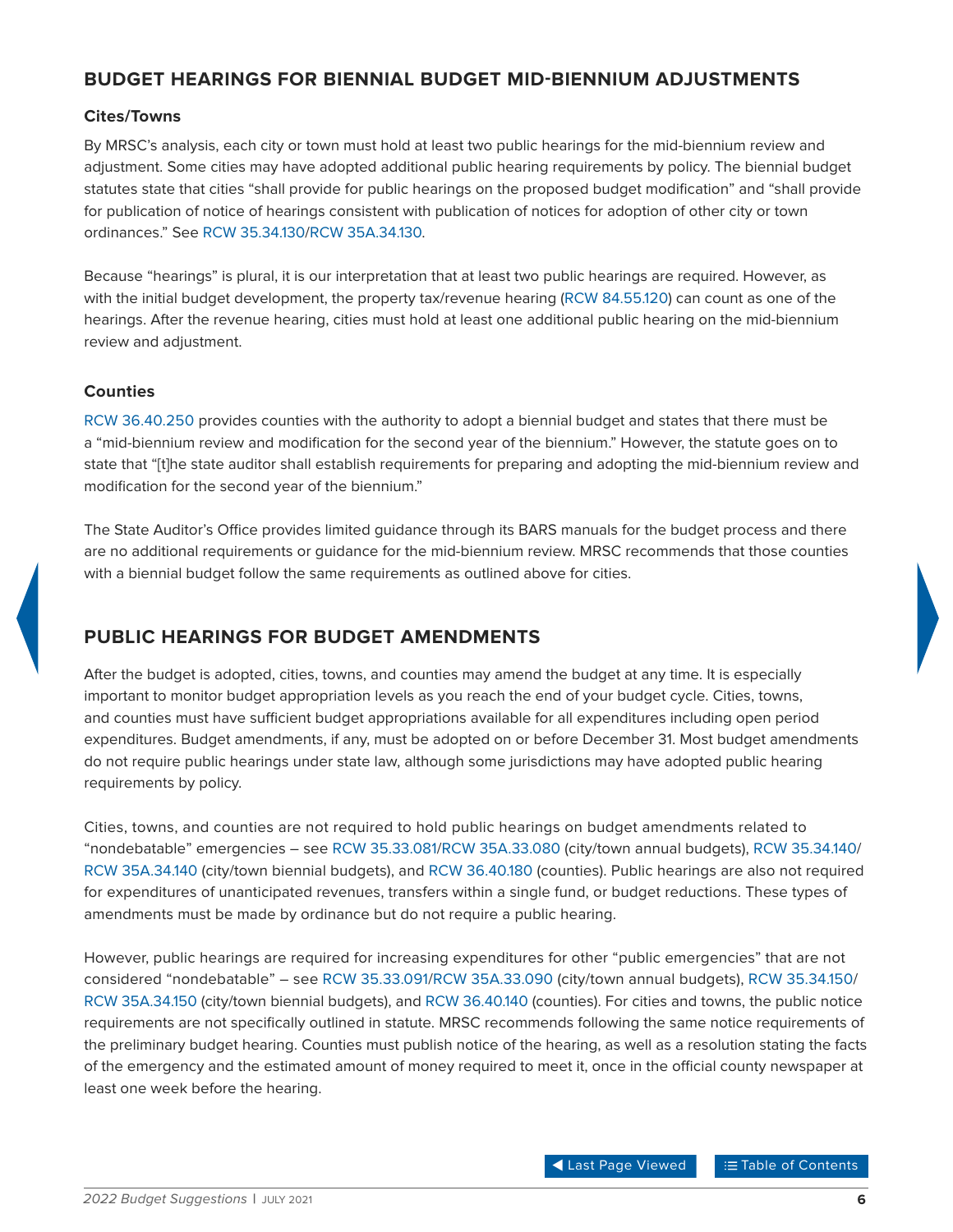# <span id="page-10-0"></span>**Population Estimates**

Population estimates are of particular importance to cities and counties, as they not only indicate whether the population is growing and how quickly, but they also form the basis for the distribution of many state shared revenues (see *[State Shared Revenues](#page-18-0)* chapter).

The Office of Financial Management (OFM) is responsible for determining populations of all cities, towns, and counties every year as of April 1. Those estimates are certified to the secretary of state on or before July 1 and distributed to the state agencies responsible for making allocations or payments to local governments. The updated distribution rates then take effect on January 1 of the following year.

According to OFM's [April 1, 2021 population estimates](https://ofm.wa.gov/washington-data-research/population-demographics/population-estimates/april-1-official-population-estimates), the state's total population now exceeds 7.76 million, an increase of just over 110,000 (1.4%) since last year. OFM originally estimated a smaller population increase of over 61,000 people (0.8%), which is reflected in the chart below. However, the initial 2020 U.S. Census data released earlier this year showed a higher statewide population than OFM's estimate, so OFM adjusted its population estimate upward by roughly 49,000 people, bringing the total increase to just over 110,000. Because the U.S. Census has only released state totals and has not yet released city and county details, OFM proportionately distributed the adjustment to each jurisdiction based on the OFM 2020 population estimates.

The COVID-19 pandemic significantly affected the 2021 population estimates, with OFM showing an increase in deaths, decrease in births, and a dramatic drop in migration and the population living in group quarters. A number of college towns actually saw population decreases in the past year, although OFM expects some of these changes to be temporary and for population numbers to rebound once the pandemic's impacts subside.



# **Components of State Population Change**

*Credit: Washington State Office of Financial Management*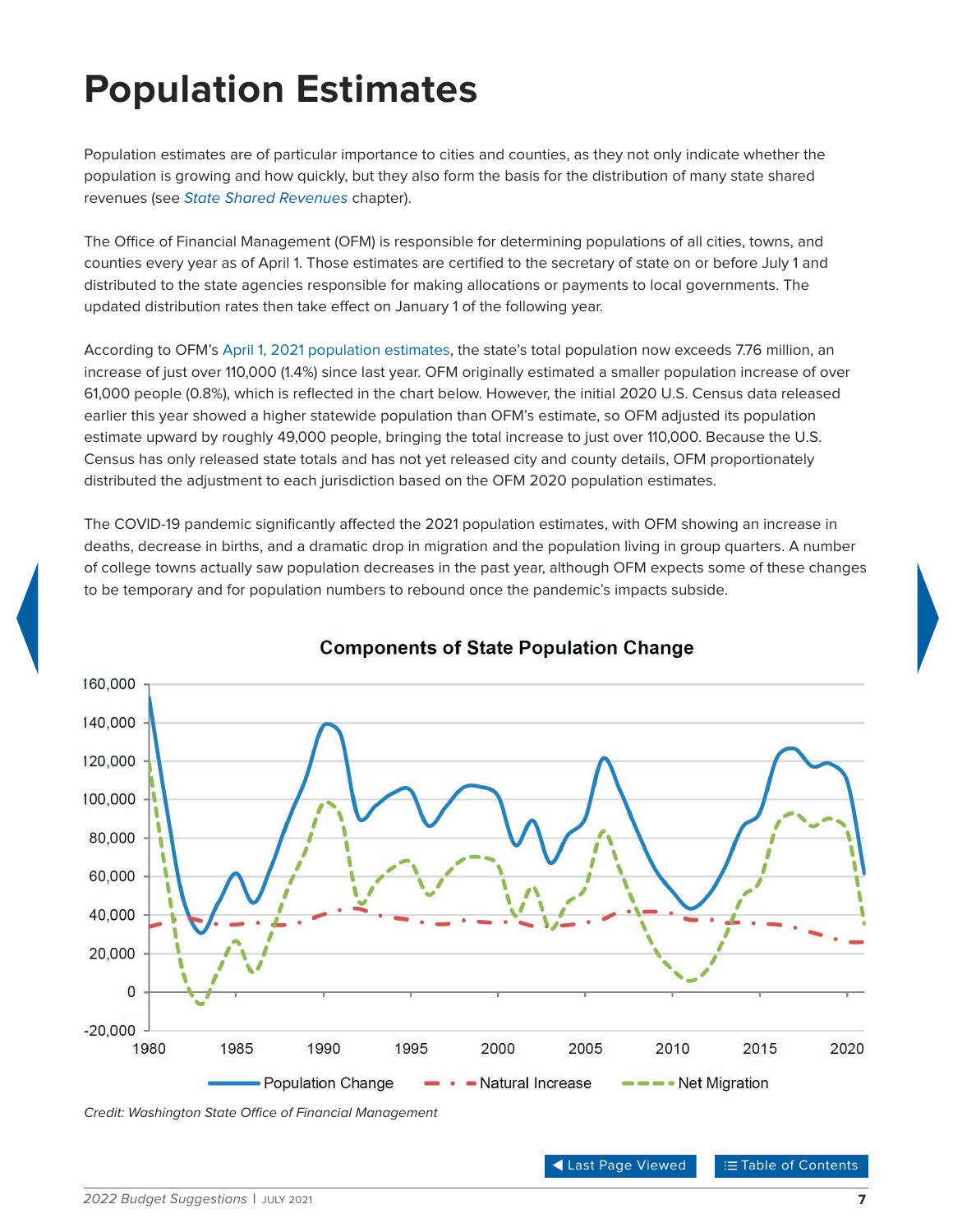Overall, the state's incorporated population increased by about 73,500 (1.5%), while the unincorporated population increased by about 37,000 (1.4%). Population growth remains concentrated in the five largest metropolitan counties – Clark, King, Pierce, Snohomish, and Spokane – which represent 70% of the population growth. On a percentage basis, Franklin was the fastest growing county between 2020 and 2021 with 2.8% growth, followed by Clark at 2.7% and Chelan at 2.4%.

To see your jurisdiction's total population and recent changes, refer to OFM's [April 1, 2021 population estimates](https://ofm.wa.gov/washington-data-research/population-demographics/population-estimates/april-1-official-population-estimates) or our [Tax and Population Data](https://mrsc.org/Home/Explore-Topics/Finance/Economic-and-Population-Data/Population-Property-and-Sales-Tax-Archive.aspx) webpage.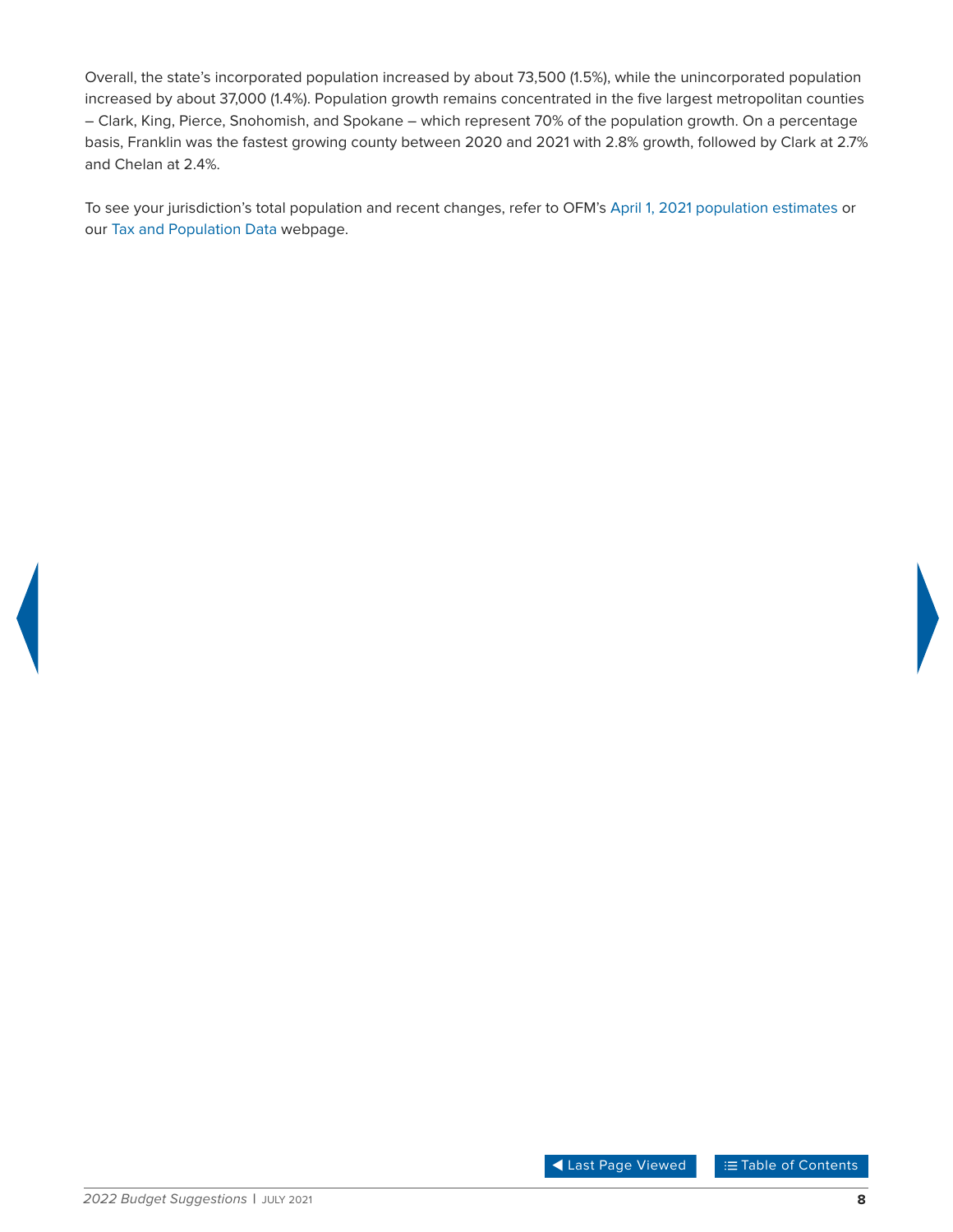# <span id="page-12-0"></span>**Economic Factors**

There are several economic factors that, for many, are instinctively incorporated into the budget forecasting process, especially if using judgmental forecasting and/or historical trend analyses. In particular, economic conditions may have an impact on revenue projections, especially in jurisdictions that are heavily dependent upon retail sales tax.

Major components of economic modeling in the budget process include inflation, employment, population growth, and the prevalence or concentration of particular industries within the local jurisdiction.

# <span id="page-12-1"></span>**STATE AND NATIONAL ECONOMIES**

Last year, the outlook of the US economy was uncertain due to the COVID-19 pandemic. Washington State experienced a steep decline in employment in April 2020. Unemployment rose to 16.3% – the highest on record dating back to 1976. In June 2020, the Washington State Economic Revenue Forecast Council (ERFC) had revised its previous forecast of General Fund-State (GF-S) revenue collections, predicting a decrease of \$8.9 billion over the 2019-2021 and 2021-2023 biennia.

In September 2020, the ERFC reduced the forecasted decrease by almost half. Now a year later, ERFC's June 2021 report noted that unemployment shrunk to 5.4% in April 2021 and the forecast for GF-S revenue collections returned to levels slightly *above* those forecasted pre-pandemic for the same period.

The first quarter of 2021 saw housing construction in Washington hit its highest level since the second quarter of 1978. Home prices continue to increase in the Seattle metro area as well as many other parts of the state and nationwide. According to the Kiplinger Letter, existing homes which sold for over \$500,000 rose to 27% up from 17% a year earlier. Factors which contribute to this trend are a low inventory of homes as well as lower interest rates.

One of the hardest hit sectors of the US economy was travel and tourism. According to data found on the Transportation Security Administration (TSA) website, air travel has rebounded, although not to the levels seen in 2019. While TSA checkpoints in June 2021 saw an increase of 297% over the previous June, it was still 26% below June 2019 numbers. The King County Office of Economic and Financial Analysis in its 2021 Economic and Revenue Forecast presented in March 2021, predicts that lodging tax receipts in King County will not reach pre-pandemic levels until 2023.

As we've seen through the COVID-19 pandemic, predicting economic impacts is difficult when an event is unprecedented. As was recommended in our publication last year, we recommend following the [Economic and](https://erfc.wa.gov/)  [Revenue Forecast Council,](https://erfc.wa.gov/) federal [Bureau of Economic Analysis,](https://www.bea.gov/) state Employment Security Department's [Labor](https://esd.wa.gov/labormarketinfo)  [Market and Economic Analysis,](https://esd.wa.gov/labormarketinfo) and the [King County Office of Economic and Financial Analysis](https://kingcounty.gov/independent/forecasting.aspx) for updates.

# <span id="page-12-2"></span>**CONSUMER PRICE INDEX**

The Consumer Price Index (CPI) is generally the most widely used measure of inflation. The CPI can impact local budgets in multiple ways, including:

- Statewide minimum wage and overtime salary thresholds for the coming year (announced September 30 and taking effect January 1);
- Cost-of-living adjustments and collective bargaining agreements;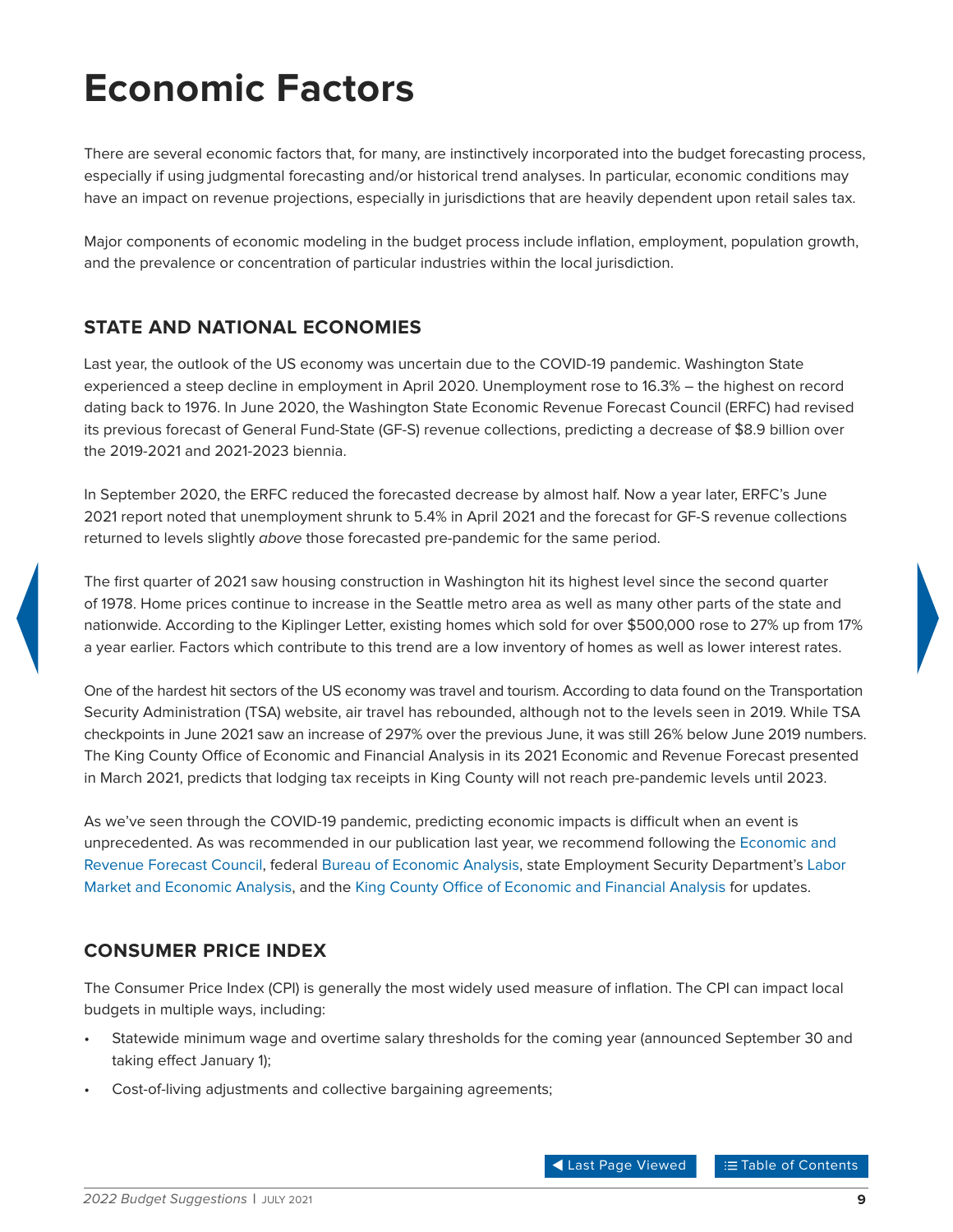- Pension adjustments; and
- Automatic increases for certain fees or revenue sources such as multi-year levy lid lifts or, for some jurisdictions, impact fees.

For more information on the CPI – including differences between the CPI-U and CPI-W indexes and the various geographic regions – see our [Consumer Price Index](https://mrsc.org/Home/Explore-Topics/Finance/Economic-and-Population-Data/Consumer-Price-Index.aspx) webpage. For current data, see the Bureau of Labor Statistics [Consumer Price Index Pacific Cities and U.S. City Average Data Tables](https://www.bls.gov/regions/west/data/cpi_tables.pdf).

We will release information on the new minimum wage rates and overtime salary thresholds in our e-newsletters after they are released on September 30.

The state Economic and Revenue Forecast Council (ERFC) also includes CPI projections for future years in its quarterly [Economic and Revenue Forecast Publications](https://erfc.wa.gov/publications/quarterly-updates) (see Table A4.1). However, this information only includes projections for the U.S. and Seattle CPI-U indexes; it does not include other geographies or any CPI-W indexes. These projections are for informational purposes only; all inflation adjustments should be based on actual CPI figures rather than projections or estimates.

# <span id="page-13-0"></span>**IMPLICIT PRICE DEFLATOR**

The IPD is published quarterly by the federal Bureau of Economic Analysis (BEA), with monthly revisions. Its primary importance to local governments in Washington is in setting property tax levies for the coming year.

Taxing districts with a population of 10,000 or more may increase their total annual levy amount by 1% or the percentage increase of the IPD, whichever is less ([RCW 84.55.005\)](https://app.leg.wa.gov/RCW/default.aspx?cite=84.55.005). If the 12-month change in the IPD is less than 1% as of September 25, these taxing districts cannot take the full 1% levy increase unless they adopt an ordinance or resolution of "substantial need." (Taxing districts with a population under 10,000 are not impacted.)

Current IPD data can be found in the BEA National Income and Product Accounts (NIPA), [Table 1.1.9](https://apps.bea.gov/iTable/iTable.cfm?reqid=19&step=3&isuri=1&nipa_table_list=13) (see Line 2, Personal Consumption Expenditures).

The most recent data as of September 25 will be the August 26 data release, and we will publish the official IPD figure At this time, it appears the IPD increase will be well above 1% for 2021, which means cities and counties with a population of 10,000 or more should be able to increase next year's levy amounts the full 1% without a declaring a substantial need.

The most recent data as of September 25 will be the August 26 data release, and we will publish the official IPD figure in our e-newsletters soon afterward. For more details on the IPD, including examples of substantial need findings in the unlikely event the IPD were to fall below 1%, see our [Implicit Price Deflator](https://mrsc.org/Home/Explore-Topics/Finance/Economic-and-Population-Data/Implicit-Price-Deflator.aspx) webpage.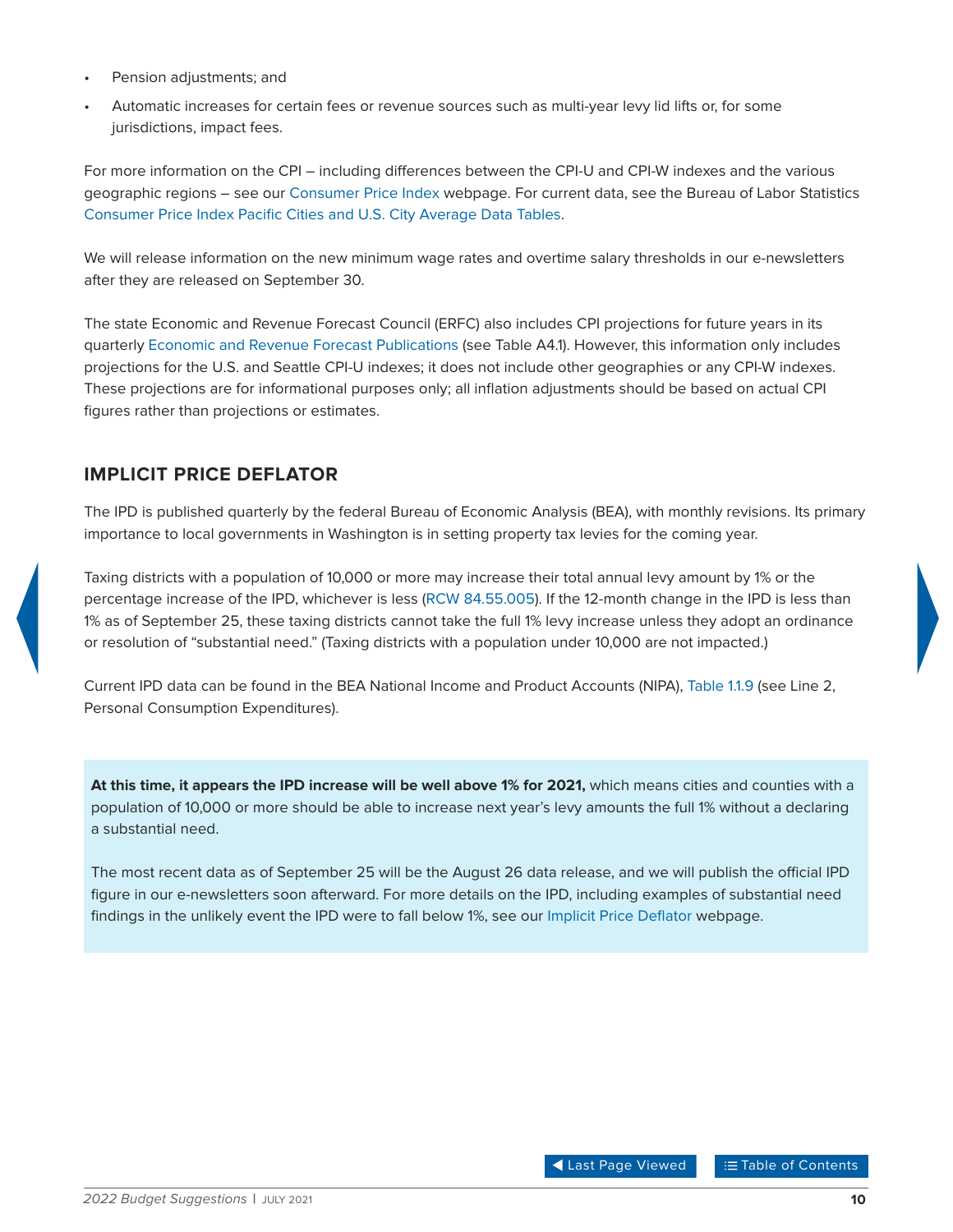# <span id="page-14-1"></span><span id="page-14-0"></span>**Legislation That May Affect Your Budget**

# <span id="page-14-2"></span>**COUNTY LEVY CERTIFICATION DEADLINES – SHB 1309**

Beginning in 2021, [SHB 1309](http://lawfilesext.leg.wa.gov/biennium/2021-22/Pdf/Bills/Session%20Laws/House/1309-S.SL.pdf?q=20210623143734) extends the deadline for the county legislative body to certify the county's own property tax levies to the assessor from November 30 to December 15. For counties using the alternate budget dates, this resolves a conflict with [RCW 36.40.071-.090,](https://app.leg.wa.gov/rcw/default.aspx?cite=36.40&full=true#36.40.071) which require the board of commissioners to fix the levy amount after the final budget hearing beginning the first Monday in December.

The bill also extends the deadline for the legislative body to certify property taxes for other taxing districts that cannot certify directly to the assessor – such as fire districts or cemetery districts – from November 30 to the first Monday in December.

# <span id="page-14-3"></span>**AFFORDABLE HOUSING ACQUISITION – ESHB 1070**

[ESHB 1070](http://lawfilesext.leg.wa.gov/biennium/2021-22/Pdf/Bills/Session%20Laws/House/1070-S.SL.pdf?q=20210628112057) expands the affordable housing & related services sales tax [\(RCW 82.14.530](https://app.leg.wa.gov/rcw/default.aspx?cite=82.14.530)) to allow the revenues to be used for acquiring affordable housing, behavioral health facilities, or land for those purposes. It also updates the definition of "affordable workforce housing" in [RCW 67.28.180](https://app.leg.wa.gov/rcw/default.aspx?cite=67.28.180) (related to lodging tax revenues) to 80% of the county median income. For more details, see our [Affordable Housing Funding Sources](https://mrsc.org/Home/Explore-Topics/Planning/Housing/Affordable-Housing-Funding-Sources.aspx) page.

# <span id="page-14-4"></span>**FISCAL FLEXIBILITY – E2SHB 1069**

[E2SHB 1069](http://lawfilesext.leg.wa.gov/biennium/2021-22/Pdf/Bills/Session%20Laws/House/1069-S2.SL.pdf?q=20210630135507) expands the eligible uses of various tax revenues, as well as adjusting the number of months that a utility can lien a property for delinquent payments due to a declared state of emergency. The Mental Health & Chemical Dependency Sales & Use Tax ([RCW 82.14.460\)](https://apps.leg.wa.gov/RCW/default.aspx?cite=82.14.460) can be used to make modifications to existing facilities to address health and safety needs to deliver services.

Unlike the Mental Health & Chemical Dependency Sales & Use Tax, the expanded uses in the other taxes in the bill are temporary and expire December 31, 2023. The Criminal Justice Sales & Use Tax [\(RCW 82.14.340](https://app.leg.wa.gov/rcw/default.aspx?cite=82.14.340)) has been expanded to include local government programs which have a reasonable relationship to reducing the numbers of people interacting with the criminal justice system including, but not limited to, reducing homelessness or improving behavioral health. The Real Estate Excise Tax (REET) First Quarter Percent ([RCW 82.46.010](https://apps.leg.wa.gov/RCW/default.aspx?cite=82.46.010)) allows counties and cities to use greater of \$100,000 or 35% of available funds for the operation of, maintenance of, and service support for, existing capital projects, including the provision of services to residents of affordable housing or shelter units. The REET Second Quarter Percent [\(RCW 82.46.035](https://apps.leg.wa.gov/RCW/default.aspx?cite=82.46.035)) allows counties and cities to use greater of \$100,000 or 35% of available funds for the operation of, maintenance of, and service support for, existing capital projects. HB 1069 also added to the Business & Occupation Tax ([RCW 82.04.050\)](https://apps.leg.wa.gov/RCW/default.aspx?cite=82.04.050), clarifying that the sale of lodging for less than one month is not a rental or lease, and thus subject to sales and use tax.

The prohibition on using criminal justice shared revenue distributions ([RCW 82.14.310 - .330](https://app.leg.wa.gov/RCW/default.aspx?cite=82.14&full=true#82.14.310)) to supplant existing funding has also been temporarily removed through December 31, 2023.

Finally, under [RCW 35.21.290](https://apps.leg.wa.gov/RCW/default.aspx?cite=35.21.290) and [RCW 35.67.210](https://apps.leg.wa.gov/RCW/default.aspx?cite=35.67.210) a lien may be imposed for more months of delinquent utility charges when a declaration of emergency prevents collection of utility charges.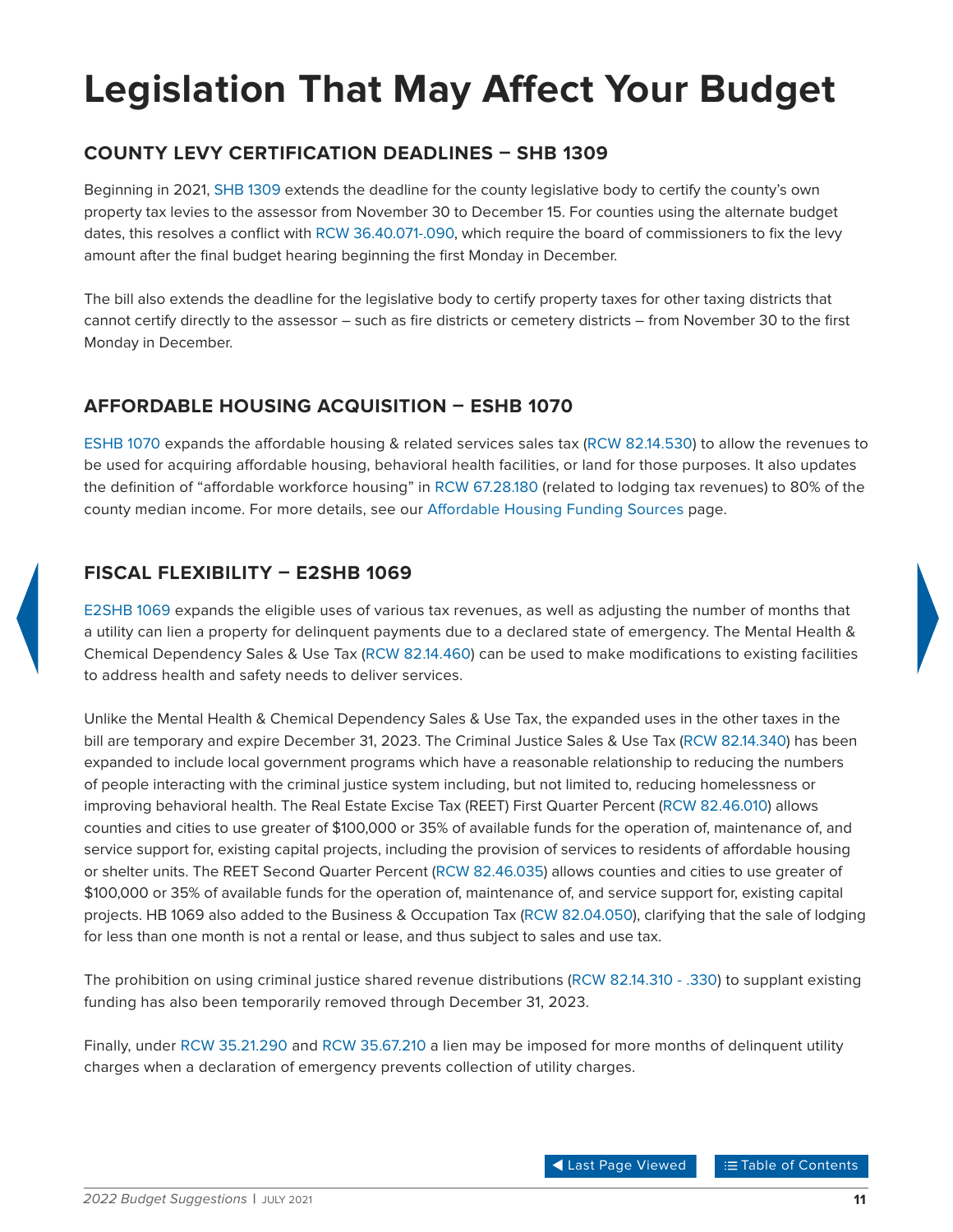# <span id="page-15-1"></span><span id="page-15-0"></span>**TARGETED URBAN AREA TAX EXEMPTION – EHB 1386**

[EHB 1386](http://lawfilesext.leg.wa.gov/biennium/2021-22/Pdf/Bills/Session%20Laws/House/1386.SL.pdf?q=20210630135415) expands Targeted Urban Area Tax Exemptions ([chapter 84.25 RCW](https://app.leg.wa.gov/RCW/default.aspx?cite=84.25&full=true)) to cities. A county or city that creates a Targeted Urban Area can offer tax exemptions to businesses that create at least 25 living wage jobs. A living wage job was changed to a job that pays \$23/hour and offers health care benefits. Priority must be given to businesses that compensate workers at prevailing wage, procure and contract with women, minority, and veteran-owned businesses, utilize apprentices from state-registered programs, and maintain certain labor standards for workers. The tax exemption is extended from December 31, 2022 to December 31, 2030. If at least 25 living jobs are not maintained, back property taxes must be paid to the date that the facility maintained 25 living wage jobs.

### <span id="page-15-2"></span>**TAX INCREMENT FINANCING – ESHB 1189**

[ESHB 1189](http://lawfilesext.leg.wa.gov/biennium/2021-22/Pdf/Bills/Session%20Laws/House/1189-S.SL.pdf?q=20210630135736) allows local governments to create tax increment areas to finance public improvements. A tax increment area cannot encompass the entity's entire boundary and must not have an assessed value that is the lesser of \$200,000,000 or 20% of the jurisdiction's total assessed value. A local government can only have two active tax increment areas at a time, and combined cannot exceed the value threshold above. We will provide more information on tax increment financing on our website soon.

# <span id="page-15-3"></span>**AMERICAN RESCUE PLAN ACT (ARPA)**

On March 11, 2021, the federal American Rescue Plan Act (ARPA) was signed into law. The law appropriated a \$1.9 trillion package which included \$130.2 billion in Local Fiscal Recovery Funds (LFRF) for counties, cities, and towns. The funds will be distributed in two tranches, one in 2021 and another in 2022. The US Treasury Department has published the Interim Final Rule and FAQ which discuss the eligible uses of LFRF and has also published guidance on the quarterly and annual reports required based on the type of local government. ARPA and LFRF resources from MRSC and other agencies can be found in the American Rescue Plan section of our [Coronavirus \(COVID-19\) Local Government Fiscal Impacts](https://mrsc.org/Home/Explore-Topics/Public-Safety/Emergency-Services/Public-Health-Emergencies/Coronavirus-Economic-Impacts-and-Mitigation.aspx) topic page.

### <span id="page-15-4"></span>**NO STATEWIDE INITIATIVES IN 2021**

The deadline for submitting signatures to the Secretary of State's Office to place an initiative on the November general election ballot was 5 PM on Friday, July 2. This year, the Secretary of State's office has confirmed to us that no signatures were filed by the deadline, so there will be no statewide initiatives on the ballot.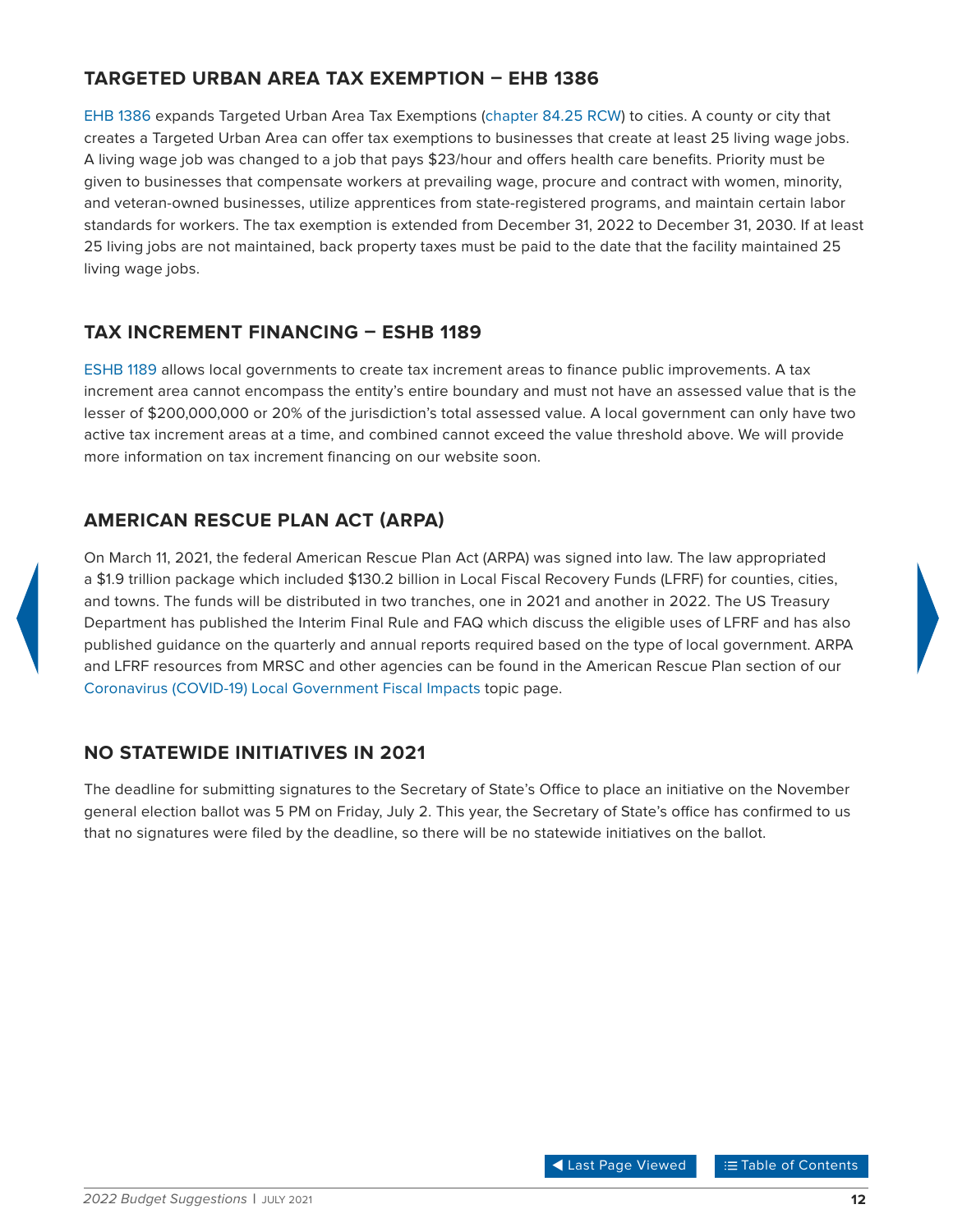# <span id="page-16-0"></span>**Core Revenues**

Property taxes and sales taxes are, for most cities and counties, the two largest revenue streams. Some cities also generate a significant amount of business & occupation (B&O) and utility tax revenues. While MRSC cannot forecast those revenues for you, we can point you toward resources to help you forecast these revenues within a reasonable margin of error.

Whatever your forecasting methodology, it is important to document the methodology and discuss it with your budget team.

For a detailed understanding of Washington's property tax, sales tax, B&O taxes, and other local revenue sources, download MRSC's [City Revenue Guide](https://mrsc.org/getmedia/d3f7f211-fc63-4b7a-b362-cb17993d5fe5/Revenue-Guide-For-Washington-Cities-and-Towns.pdf.aspx?ext=.pdf) and [County Revenue Guide.](https://mrsc.org/getmedia/4865001b-1f63-410a-a5ed-8d1ad8d752f3/Revenue-Guide-For-Washington-Counties.pdf.aspx?ext=.pdf)

### <span id="page-16-1"></span>**PROPERTY TAXES**

The Department of Revenue (DOR) has created a [property tax calendar for 2021](https://dor.wa.gov/sites/default/files/legacy/Docs/Pubs/Prop_Tax/2021PropTaxCalendar.pdf) which explains the process, the various state and local entities responsible for its development, and when you may expect to receive important property tax forecasting information.

Your local county assessor plays a vital role in certifying the assessed valuations that will be used to set your levies for the upcoming year. Typically, the assessor will distribute property tax information during the second half of September each year. This information consists of assessed valuations, new construction valuations, and state utility valuations, as well as each jurisdiction's current levy amounts, levy rates, and maximum statutory levy rate. The county assessor will provide you with a [levy limit worksheet](https://dor.wa.gov/get-form-or-publication/forms-subject/property-tax-forms#Levy) specific to your jurisdiction that will form the basis of your property tax projection, and the assessor's office can also help you determine whether you have banked capacity available.

To see property tax and assessed valuation for all cities, towns, or counties going back 10 years, see MRSC's [Tax and](https://mrsc.org/Home/Explore-Topics/Finance/Economic-and-Population-Data/Population-Property-and-Sales-Tax-Archive.aspx)  [Population Data](https://mrsc.org/Home/Explore-Topics/Finance/Economic-and-Population-Data/Population-Property-and-Sales-Tax-Archive.aspx) webpage. For older data, refer to the [DOR Local Taxing District Levy Detail](https://dor.wa.gov/about/statistics-reports/local-taxing-district-levy-detail) webpage.

For cities and counties of 10,000 population or greater: As stated earlier, it is unlikely that the implicit price deflator will fall below 1% this year, so you should be able to levy the full 1% annual increase without a finding of substantial need.

### <span id="page-16-2"></span>**SALES TAXES**

Sales tax revenues fluctuate depending upon local economic activity. To assist with your sales tax projections, it will be important to monitor actual sales tax revenues being reported and remitted to your entity. Cities and counties can access sales tax reports via the [My DOR Partner Portal.](https://dor.wa.gov/about/statistics-reports/information-local-governments/access-local-sales-tax-information)

To see the last 10 years of annual sales tax distribution data for the "first half" and "second half" (general fund) sales taxes, see MRSC's [Tax and Population Data](https://mrsc.org/Home/Explore-Topics/Finance/Economic-and-Population-Data/Population-Property-and-Sales-Tax-Archive.aspx) webpage. Many jurisdictions have also imposed additional sales taxes that are restricted to certain purposes. Our webpage also includes a spreadsheet listing local sales tax rates and components, to help explain what portion of the local sales tax rate goes to which entity and what the money can be used for.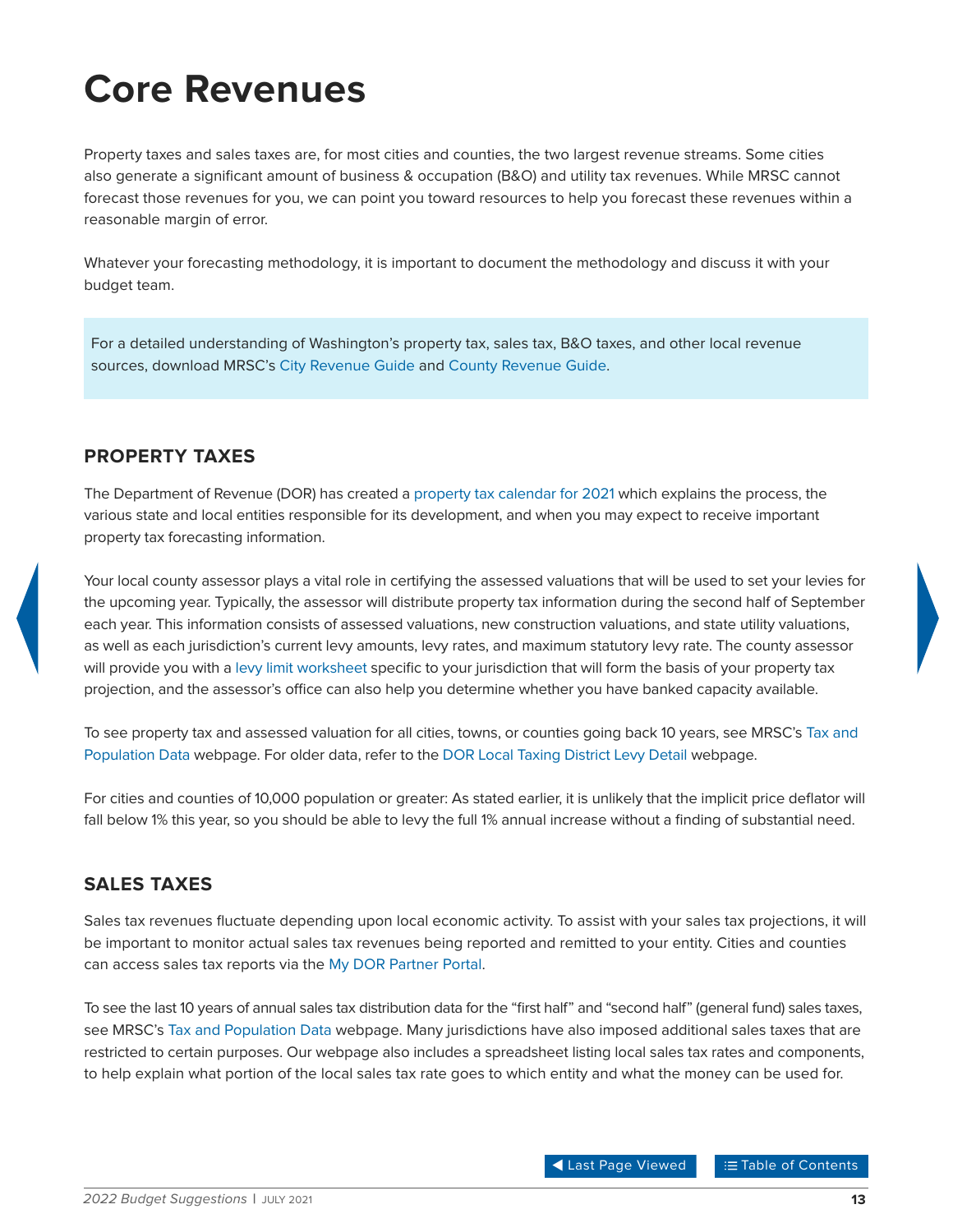# <span id="page-17-0"></span>**B&O AND UTILITY TAXES**

When forecasting B&O and utility taxes, it is important to know whether utilities are increasing their rates or whether local businesses are expanding or contracting.

### <span id="page-17-1"></span>**BALLOT MEASURE PLANNING**

If your jurisdiction is considering a voted revenue increase in the next year or two, such as a levy lid lift, bond measure, or voted sales tax, you must plan ahead and keep the various statutory requirements and deadlines in mind (see [RCW 29A.04.321](https://apps.leg.wa.gov/RCW/default.aspx?cite=29A.04.321) for counties and [RCW 29A.04.330](https://apps.leg.wa.gov/RCW/default.aspx?cite=29A.04.330) for cities and towns). Below are the key statutory deadlines.

| <b>Key Dates for Voted Revenue Increases</b> |                   |                      |                                                              |                                                                 |  |  |  |
|----------------------------------------------|-------------------|----------------------|--------------------------------------------------------------|-----------------------------------------------------------------|--|--|--|
| <b>Election</b>                              | Filing deadline   | <b>Election date</b> | Approved sales tax<br>changes take effect<br>(RCW 82.14.055) | Approved property tax<br>changes take effect<br>(RCW 84.52.070) |  |  |  |
| 2021 Primary                                 | Already passed    | August 3, 2021       | January 1, 2022                                              | 2022                                                            |  |  |  |
| 2021 General                                 | August 3, 2021    | November 2, 2021     | April 1, 2022                                                | 2022                                                            |  |  |  |
| 2022 Feb. Special                            | December 10, 2021 | February 8, 2022     | July 1, 2022                                                 | 2023                                                            |  |  |  |
| 2022 Apr. Special                            | February 25, 2022 | April 26, 2022       | January 1, 2023*                                             | 2023                                                            |  |  |  |
| 2022 Primary                                 | May 13, 2022      | August 2, 2022       | January 1, 2023                                              | 2023                                                            |  |  |  |
| 2022 General                                 | August 2, 2022    | November 8, 2022     | April 1, 2023                                                | 2023                                                            |  |  |  |

*\*Beginning in 2017, sales tax rates no longer change on October 1*

You should also consider whether any other jurisdictions are planning ballot measures that will appear on the same ballot, as well as whether your measure requires a simple majority (50% plus one) or a supermajority (60%) in order to pass.

Bond measures and 60% voted property taxes also require a certain minimum level of voter turnout compared to the most recent general election, referred to as "validation." Validation is not a problem for most jurisdictions in most years, but it can create difficulties for some jurisdictions in low-turnout special elections or in years immediately following high-turnout elections – such as 2023 and 2025 following the state/federal elections. For details and to see which types of ballot measures require validation, see MRSC's [City Revenue Guide](https://mrsc.org/getmedia/d3f7f211-fc63-4b7a-b362-cb17993d5fe5/Revenue-Guide-For-Washington-Cities-and-Towns.pdf.aspx?ext=.pdf) and [County](https://mrsc.org/getmedia/4865001b-1f63-410a-a5ed-8d1ad8d752f3/Revenue-Guide-For-Washington-Counties.pdf.aspx?ext=.pdf)  [Revenue Guide](https://mrsc.org/getmedia/4865001b-1f63-410a-a5ed-8d1ad8d752f3/Revenue-Guide-For-Washington-Counties.pdf.aspx?ext=.pdf).

To see how ballot measures have fared in other jurisdictions recently, see MRSC's [Local Ballot Measure Database.](https://mrsc.org/Elections.aspx)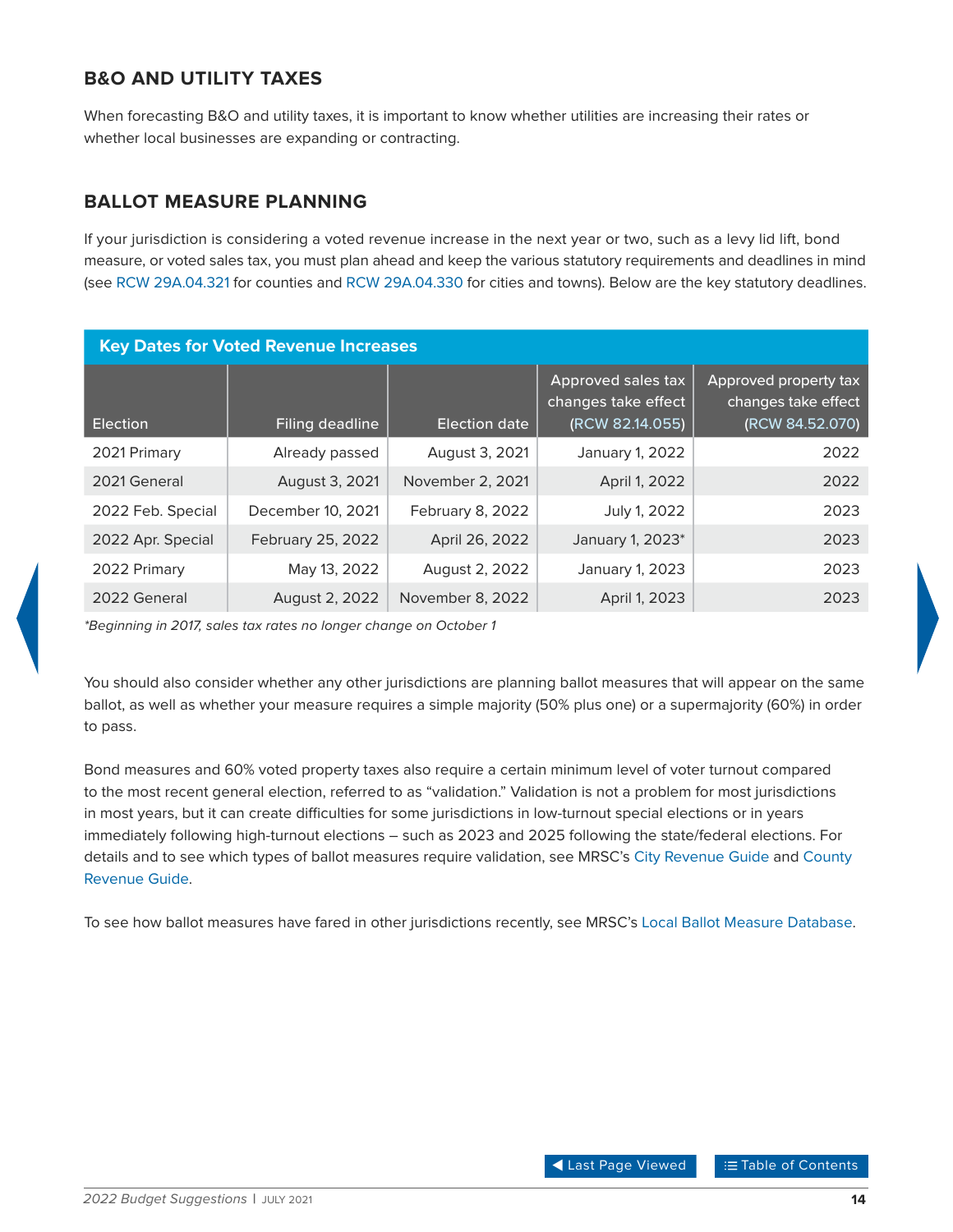# <span id="page-18-0"></span>**State Shared Revenues**

The State of Washington distributes a number of "state shared revenues" to cities, towns, and counties. Some of these revenues are distributed to all entities solely on a population (per capita) basis, while others are based on different factors and/or are only distributed to jurisdictions that meet certain criteria.

Forecasting state shared revenues can be somewhat tricky. First of all, the state fiscal year begins July 1 and ends June 30, while all cities and counties in Washington use a calendar year budget (January 1 to December 31). As a result, legislation can and often does impact shared revenue distributions halfway through the local government budget year.

Secondly, it is impossible to predict what the legislature will do – in recent years, it has added new distributions (increased gas taxes, multimodal transportation, and marijuana excise taxes), reduced distributions (marijuana excise taxes, which were later restored), and attempted to eliminate distributions (the fire insurance premium tax, which was preserved by the governor's veto). When creating long-range forecasts, remember that these resources are potentially vulnerable during each legislative session. Careful monitoring of legislative sessions will help you keep abreast of changes to these revenue sources, and strategically thinking and planning for potential shortfalls will help minimize the impacts to your budget.

And finally, some of the revenue distributions can vary significantly from year to year based on certain formulas, economic activity, and other factors.

We have provided our best estimates of the state shared revenue distributions for 2022 and 2023 based on the 2021-2023 state biennial budget (July 1, 2021 to June 30, 2023) and economic and revenue forecasts created by the Economic and Revenue Forecast Council (ERFC). For those distributions that are done on a strictly per capita basis, we have provided per capita estimates (see the *[Per Capita Shared Revenue Forecast Tables](#page-35-0)* near the end of this publication). You can also view the total estimated per capita distributions, tailored to your specific jurisdiction, in our online [State Shared Revenue Estimator](http://mrsc.org/Home/Explore-Topics/Finance/Budgets/State-Shared-Revenue-Estimator.aspx).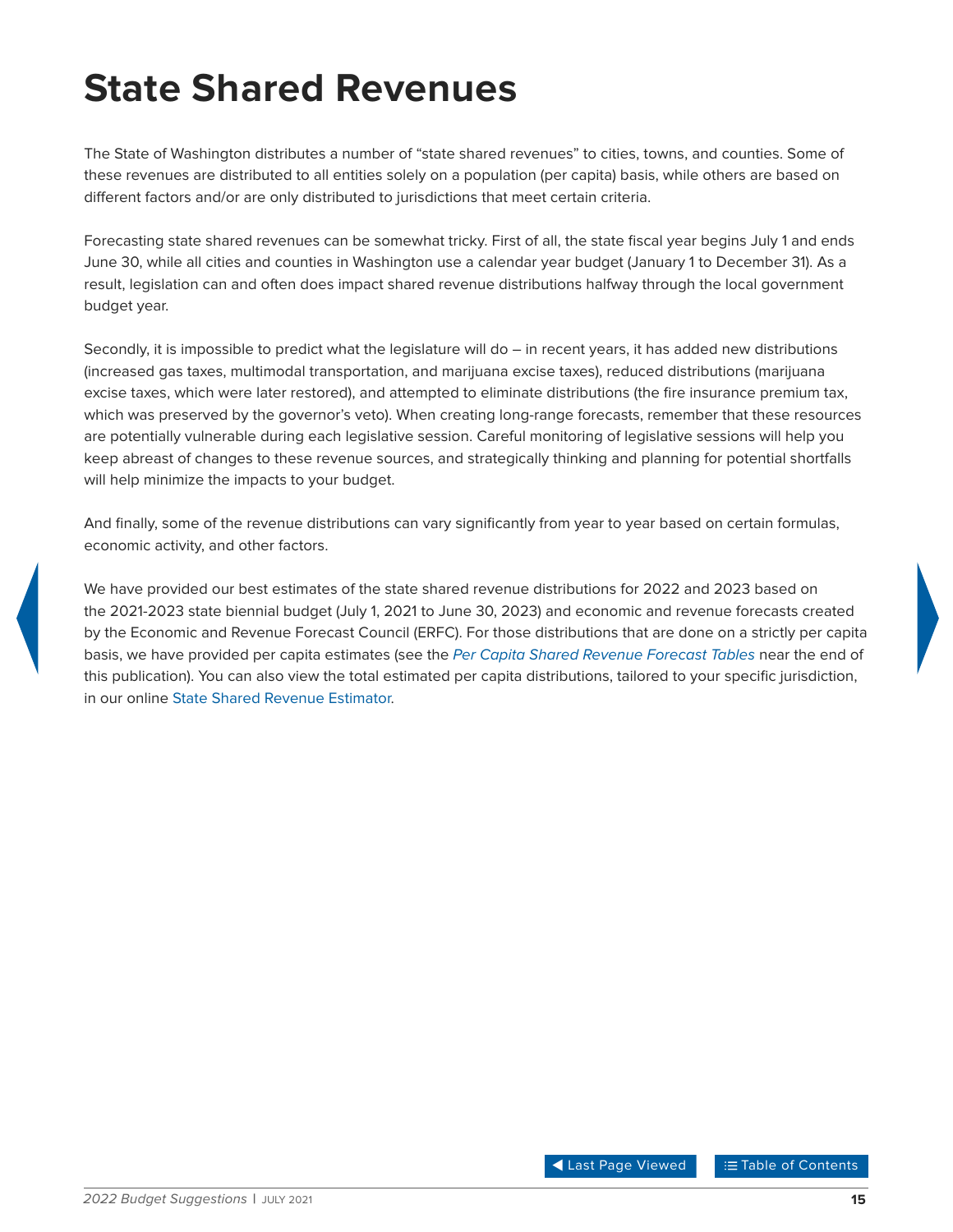# <span id="page-19-0"></span>**SHARED REVENUE DISTRIBUTION CALENDAR**

Shared revenues are distributed on the last business day of the month. Some are distributed monthly and others quarterly, while the fire insurance premium tax is distributed on an annual basis, according to the schedule below.

| <b>Shared Revenue Distribution Calendar</b> |     |           |           |           |           |           |           |           |           |     |     |            |
|---------------------------------------------|-----|-----------|-----------|-----------|-----------|-----------|-----------|-----------|-----------|-----|-----|------------|
|                                             | Jan | Feb       | Mar       | Apr       | May       | Jun       | Jul       | Aug       | Sep       | Oct | Nov | <b>Dec</b> |
| Gas Tax (MVFT)                              |     | $\bullet$ | $\bullet$ | $\bullet$ | $\bullet$ |           |           | $\bullet$ | $\bullet$ |     |     |            |
| Increased Gas Tax (MVFT)                    |     |           | $\bullet$ |           |           | $\bullet$ |           |           | $\bullet$ |     |     |            |
| <b>Multimodal Distribution</b>              |     |           | $\bullet$ |           |           | $\bullet$ |           |           | $\bullet$ |     |     |            |
| Liquor Excise Tax                           |     |           |           | ●         |           |           | $\bullet$ |           |           |     |     |            |
| <b>Liquor Profits</b>                       |     |           | $\bullet$ |           |           | $\bullet$ |           |           | $\bullet$ |     |     |            |
| Marijuana Excise Tax                        |     |           | $\bullet$ |           |           | $\bullet$ |           |           | $\bullet$ |     |     |            |
| <b>Criminal Justice</b>                     |     |           |           | $\bullet$ |           |           | $\bullet$ |           |           |     |     |            |
| Fire Insurance Premium Tax                  |     |           |           |           | $\bullet$ |           |           |           |           |     |     |            |
| <b>City/County Assistance</b>               |     |           | ●         |           |           |           |           |           | $\bullet$ |     |     |            |

### <span id="page-19-1"></span>**POPULATION AND ANNEXATION ADJUSTMENTS**

Changes in total distribution *amounts* (if any) begin each year on July 1, the beginning of the state's fiscal period. The per capita distribution *rates* are updated each year on January 1 to reflect the most recent OFM annual population estimates. Our 2022 per capita estimates are based on the April 1, 2021 OFM population estimates, with an **incorporated population of 5,064,210** and an **unincorporated population of 2,702,715**, for a **total statewide population of 7,766,925** (see the *[Population Estimates](#page-10-0)* section).

In addition, OFM makes quarterly adjustments for any new annexations (see OFM's [Central Annexation Tracking](https://ofm.wa.gov/washington-data-research/annexations-and-municipal-boundary-changes/central-annexation-tracking-system)  [System\)](https://ofm.wa.gov/washington-data-research/annexations-and-municipal-boundary-changes/central-annexation-tracking-system). Cities that annex qualify for state shared revenue distributions on their new population base starting the first day of the quarter after the effective date of the OFM-approved annexation. Distributions for other cities, towns, and counties may be adjusted slightly each quarter as a result, but the overall impact on per capita distribution rates should be minimal.

The rest of this publication will describe the various state shared revenues distributed to cities and counties and provide projected distribution amounts and, for per capita revenues only, distribution rates.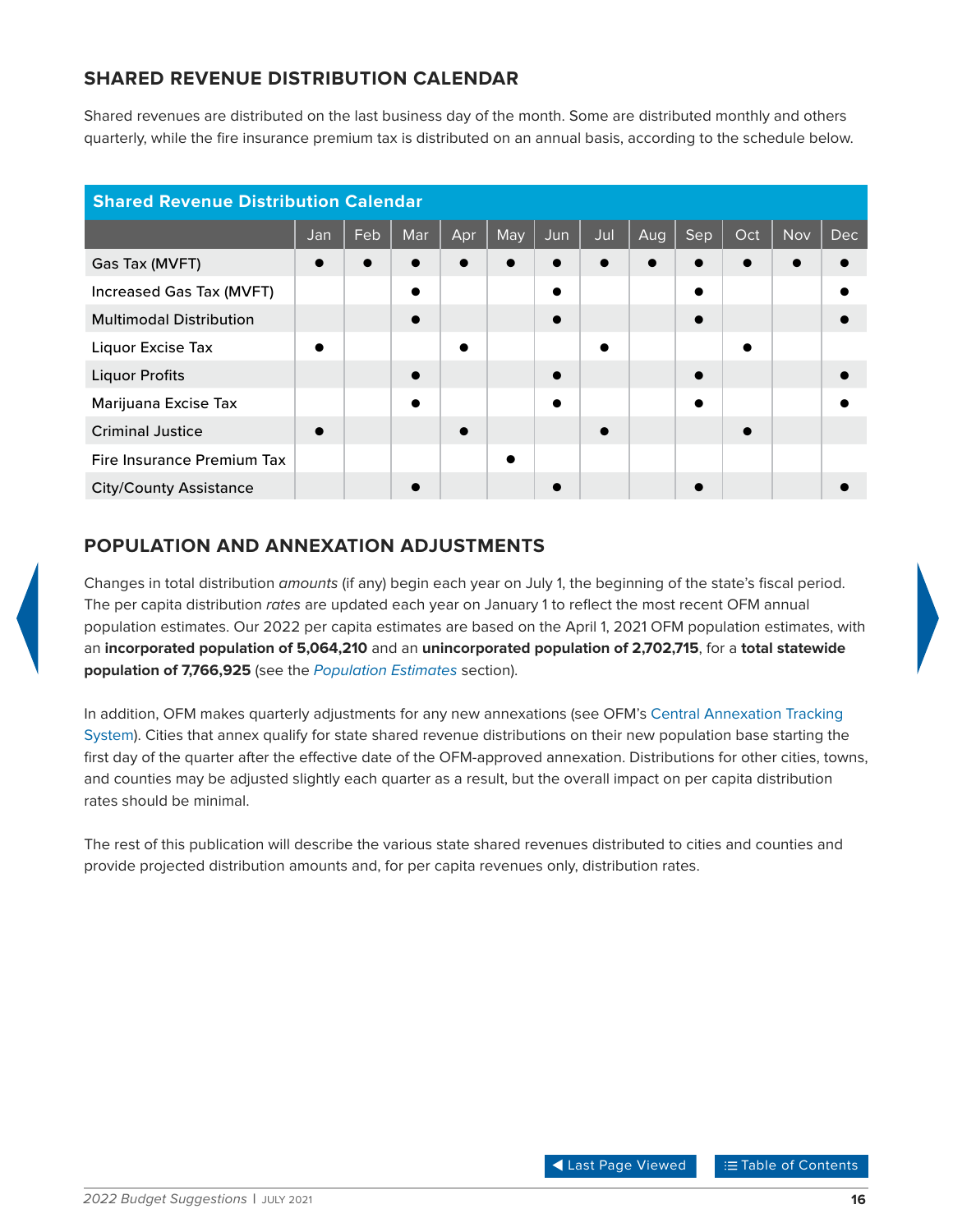# <span id="page-20-0"></span>**CITY-COUNTY ASSISTANCE**

The State of Washington imposes a real estate excise tax (REET) on each sale of real property ([RCW 82.45.060\)](https://app.leg.wa.gov/rcw/default.aspx?cite=82.45.060), in addition to any local real estate excise taxes.

1.4% of the state REET is deposited into the city-county assistance account [\(RCW 43.08.290](http://app.leg.wa.gov/RCW/default.aspx?cite=43.08.290)) to provide assistance for certain cities and counties that meet the statutory qualifications (see the formulas in the tables below). Half of these funds are distributed to cities and the other half to counties.

These funds were originally intended to mitigate the loss of the motor vehicle excise tax (MVET) that was distributed to local governments as a means of equalization of sales tax.

The formula used to allocate city funding is based on a sales and property tax equalization formula and the 2005 MVET backfill levels. The maximum distribution for any eligible city was originally capped at \$100,000, to be increased each year by the increase in the July implicit price deflator (IPD) for personal consumption expenditures. The **2021 cap is \$129,501**.

| <b>City Assistance Distributions</b>                                                                      |                                                                                                                                                                                                                                                             |
|-----------------------------------------------------------------------------------------------------------|-------------------------------------------------------------------------------------------------------------------------------------------------------------------------------------------------------------------------------------------------------------|
| <b>City/Town Population</b>                                                                               | <b>Distribution Formula</b>                                                                                                                                                                                                                                 |
| 5,000 or less                                                                                             | <b>Greater of</b>                                                                                                                                                                                                                                           |
| Only eligible if per capita assessed<br>value is less than 2x the statewide<br>average for all cities     | 55% sales tax equalization on "first half" local sales tax;<br>$\bullet$<br>55% property tax equalization based on per capita assessed values<br>$\bullet$<br>(per \$1,000 AV); or<br>2005 MVET backfill.<br>$\bullet$<br>Not to exceed \$129,501 (in 2021) |
| Greater than 5,000                                                                                        | <b>Greater of</b>                                                                                                                                                                                                                                           |
| Only eligible if per capita assessed<br>value is less than the statewide<br><i>average for all cities</i> | 50% sales tax equalization on "first half" local sales tax; or<br>$\bullet$<br>55% property tax equalization based on per capita assessed values<br>$\bullet$<br>(per \$1,000 AV)                                                                           |
|                                                                                                           | Not to exceed \$129,501 (in 2021)                                                                                                                                                                                                                           |

*Any city that incorporates after August 1, 2005 is not eligible for funding.*

If there are not enough revenues to fund the city distributions, then they will be reduced proportionately. If there are more revenues than necessary to fund the above distributions, the excess is to be distributed proportionately on the basis of population among those cities that have qualified for city-county assistance and impose the full second half-cent of the sales and use tax under [RCW 82.14.030](http://apps.leg.wa.gov/rcw/default.aspx?cite=82.14.030)(2).

The county formulas are shown on the next page. Unlike cities, there are no eligibility restrictions. The sales tax equalization threshold for counties was originally set at \$250,000, to be increased each year by the increase in the July implicit price deflator (IPD) for personal consumption expenditures. The **2021 cap is \$312,162**.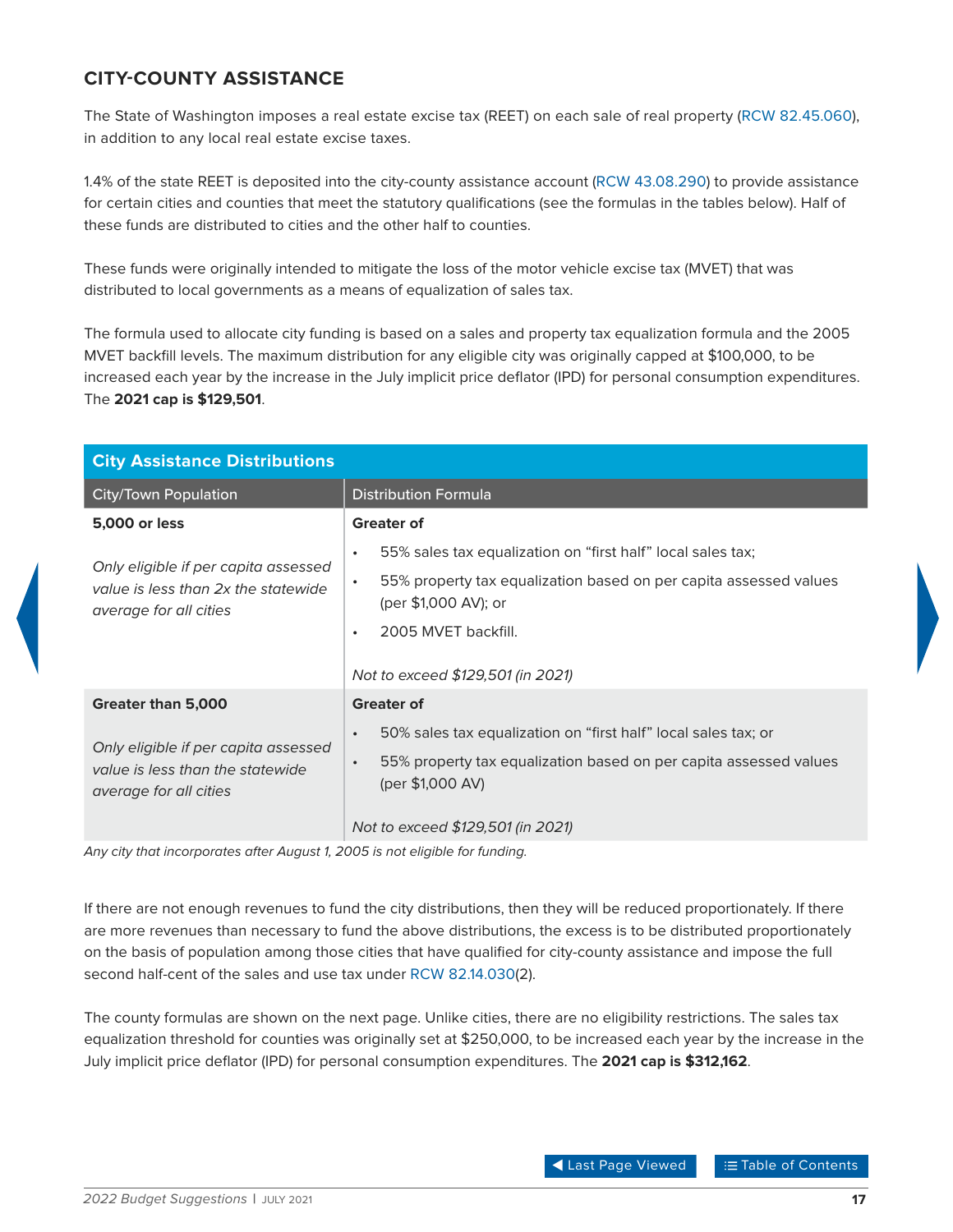| <b>County Assistance Distributions</b> |                                                                                                                                                                            |  |  |  |
|----------------------------------------|----------------------------------------------------------------------------------------------------------------------------------------------------------------------------|--|--|--|
| <b>Unincorporated Population</b>       | <b>Distribution Formula</b>                                                                                                                                                |  |  |  |
| Greater than 100,000                   | Sales tax equalization up to the greater of:                                                                                                                               |  |  |  |
|                                        | \$312,162 (in 2021); or<br>$\bullet$                                                                                                                                       |  |  |  |
|                                        | 65% of the statewide per capita average collected for "first half-cent"<br>$\bullet$<br>sales tax in unincorporated areas in the previous fiscal year                      |  |  |  |
| 15,001 to 100,000                      | Sales tax equalization up to the greater of:                                                                                                                               |  |  |  |
|                                        | \$312,162 (in 2021); or<br>$\bullet$                                                                                                                                       |  |  |  |
|                                        | 70% of the statewide per capita average for "first half-cent" sales tax in<br>$\bullet$<br>unincorporated areas in the previous fiscal year                                |  |  |  |
| 15,000 or less                         | <b>Greater of</b>                                                                                                                                                          |  |  |  |
|                                        | Sales tax equalization to \$312,162 (in 2021);<br>$\bullet$                                                                                                                |  |  |  |
|                                        | Sales tax equalization to 70% of the statewide per capita average for "first"<br>$\bullet$<br>half-cent" sales tax in unincorporated areas in the previous fiscal year; or |  |  |  |
|                                        | The amount the county received in "backfill" for FY 2005 under section<br>$\bullet$<br>716, Ch. 276, Laws of 2004 (amended state budget).                                  |  |  |  |

If there are not enough revenues to fund the county distributions as outlined above, then they will be reduced proportionately. If there are more revenues than necessary to fund the above distributions, the excess is to be distributed proportionately on the basis of the unincorporated population among those counties that have qualified for city-county assistance funding and impose the full second half-cent of the sales and use tax under [RCW 82.14.030\(](http://apps.leg.wa.gov/rcw/default.aspx?cite=82.14.030)2).

#### **Certification and distribution dates**

The Department of Revenue (DOR) must certify the amounts to be distributed each year by October 1, with preliminary estimates available by September 1.

Funds are required to be distributed quarterly on January 1, April 1, July 1, and October 1. In order for these distribution dates to be met, the transfers are made on the last day of the previous month in conjunction with the regular remittance of revenues from the State Treasurer's Office (OST) to local governments. As a result, the January 1 remittance is received on December 31, which is part of the current budget cycle for cities, towns, and counties instead of being received in the next budget period. This means that, for budgeting purposes, cities and counties are dealing with two different certification years.

Here's how it works: when you pass your budget for 2022 later this year, you will know the amount for which you are certified for 2022, but keep in mind that the first payment from that certification will arrive in December and will become part of the current year's revenues. The amount you forecast for 2022 will depend on the October 1, 2021 certification, less the January distribution (received December 31), plus your "guesstimate" of your January 2023 distribution (certified October 1, 2022 and received December 31, 2022).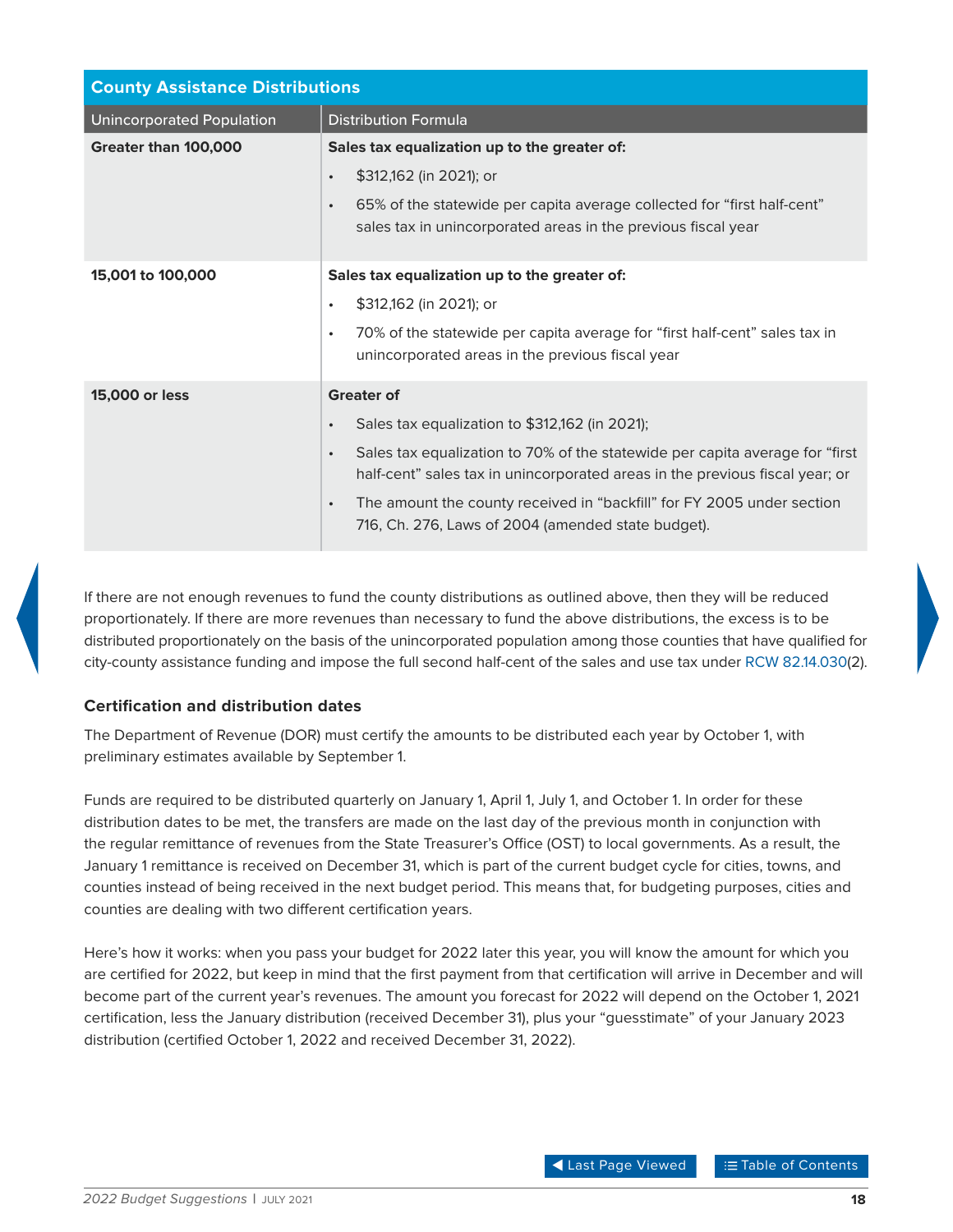|               | <b>City-County Assistance Distribution Certification and Payment Dates</b> |                                        |                                                          |                           |  |  |  |  |
|---------------|----------------------------------------------------------------------------|----------------------------------------|----------------------------------------------------------|---------------------------|--|--|--|--|
|               |                                                                            | <b>Statutory Date for Distribution</b> | <b>Actual Payment Date</b><br>last business day of month | <b>Certification Date</b> |  |  |  |  |
|               | 1st Quarter                                                                | April 1, 2021                          | <b>March 2021</b>                                        | October 1, 2020           |  |  |  |  |
| <b>Budget</b> | 2nd Quarter                                                                | July 1, 2021                           | June 2021                                                | October 1, 2020           |  |  |  |  |
| 2021          | 3rd Quarter                                                                | October 1, 2021                        | September 2021                                           | October 1, 2020           |  |  |  |  |
|               | 4th Quarter                                                                | January 1, 2022                        | December 2021                                            | October 1, 2021           |  |  |  |  |
|               | 1st Quarter                                                                | April 1, 2022                          | <b>March 2022</b>                                        | October 1, 2021           |  |  |  |  |
| <b>Budget</b> | 2nd Quarter                                                                | July 1, 2022                           | June 2022                                                | October 1, 2021           |  |  |  |  |
| 2022          | 3rd Quarter                                                                | October 1, 2022                        | September 2022                                           | October 1, 2021           |  |  |  |  |
|               | 4th Quarter                                                                | January 1, 2023                        | December 2022                                            | October 1, 2022           |  |  |  |  |

The city-county assistance fund receives its revenues from the sales of real property, so when the real estate market is active funds are frequently sufficient to distribute. However, revenues decrease when there is a downturn in the economy, as was the case during the Great Recession and several years thereafter. During that time cities and counties received a decreased distribution. Because of the weighted formula, there was enough to fully fund the counties during many of those years, but cities received only a proportion of their certified amounts.

Real estate sales have been brisk throughout the state for the past several years resulting in increased distributions for both cities and counties. In the ERFC June 2020 forecast, it was predicted that housing sales would be lower in 2020 and 2021 due to the COVID-19 pandemic, and therefore lower REET amounts were projected. But in fact, housing sales have remained strong during this period.

#### **2021 Update**

The total certification amount for 2021 was \$11.27 million for cities and \$5.4 million for counties. Of this amount, both cities and counties received their January distribution in calendar year 2020 (see distribution table) and you have now received the April and July distributions. According to the June 2021 ERFC forecast of real estate excise tax receipts, cities and counties are currently expected to receive \$3.62 million from the real estate excise tax in the October distribution, which will be paid out at the end of September. That would bring the total so far for 2021 to \$20.20 million. There will be one more payment this calendar year – the January 2022 distribution, which cities and counties will receive at the end of December.

To update your forecast for 2021, you can go to the Department of Revenue (DOR) [City-County Assistance](https://dor.wa.gov/about/statistics-reports/city-county-assistance)  [webpage](https://dor.wa.gov/about/statistics-reports/city-county-assistance) and click on "2021 City and County Distributions." These spreadsheets show the amounts for which each city and county were certified in 2020. Remember to adjust the estimated total for the distribution date differences explained in the table above.

The preliminary estimates for City-County Assistance distributions in 2022 will be available in September. They will be posted on the DOR [City-County Assistance webpage](https://dor.wa.gov/about/statistics-reports/city-county-assistance) under **"2022 City and County Distribution Estimates."**

The June forecast provided by ERFC estimates that the January 2022 distribution (December 2021 payment) will be \$2,765,000 each for cities and counties. That would make the statewide total for the four payments for the 2021 budget year equal \$22.96 million. This means that counties will receive significantly more than their certification amount, while cities should receive roughly their full certification amount.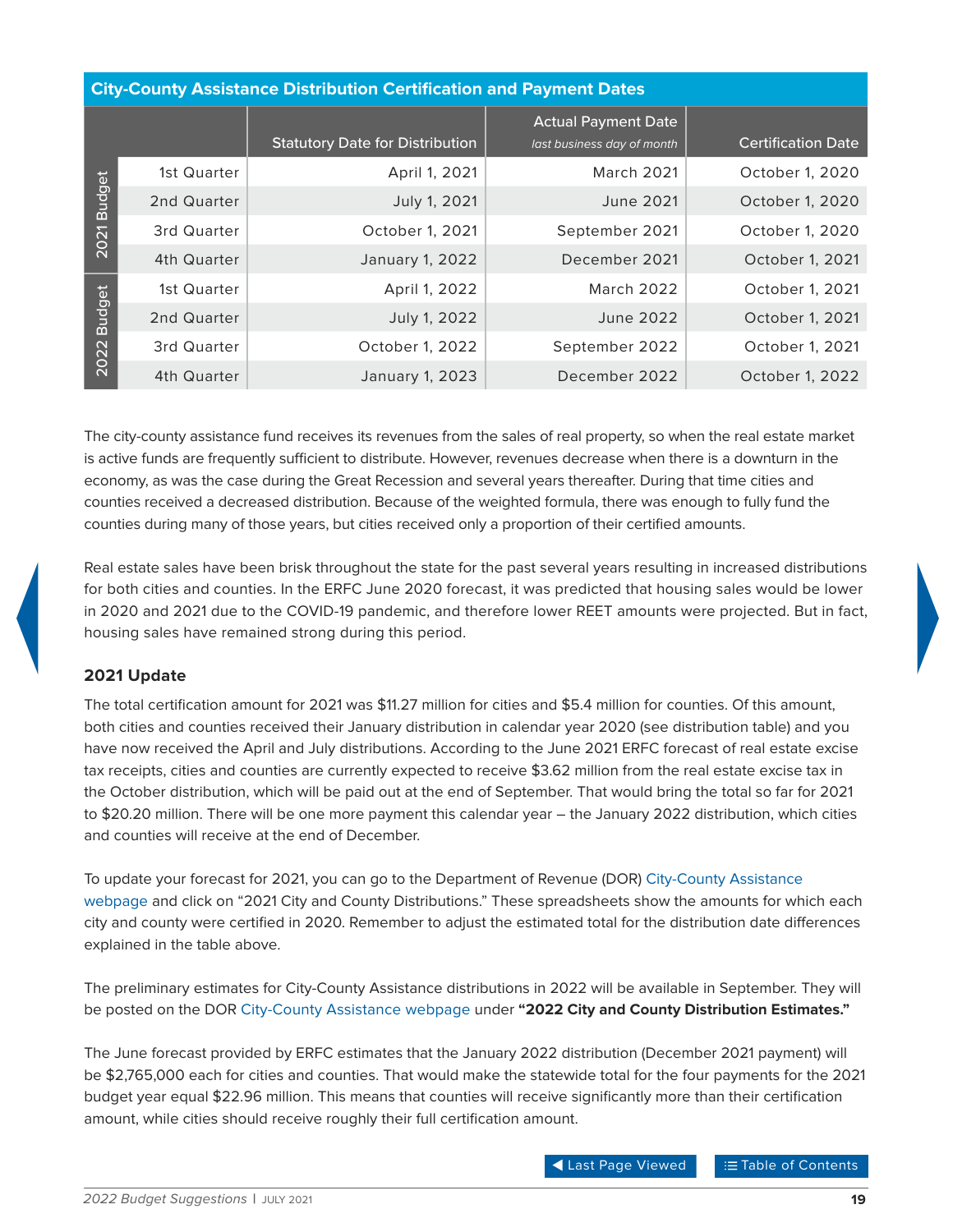#### **2022 Forecast**

As previously mentioned the DOR will release the estimates in September. The June 2021 ERFC forecasts indicate a distribution of \$10.33 million each for cities and counties.

If you cannot wait until the release of the preliminary certification in September to make your budget estimate for 2022, then take your entity's percentage share of the 2021 certification and multiply it by the estimated pot of city or county revenue for 2022, or \$10.33 million. This methodology assumes that your share of the last payment in 2021 (which will come from the October 1, 2021 certification) will be the same percentage amount as the first three payments, and this is a reasonably good assumption for most entities. But the September and October numbers will be the more reliable estimates, especially if you are one of those jurisdictions close to the limits on the distribution formula provided at the beginning of this discussion.

Another wrinkle in revenue forecasting is the timing of the preliminary certification. [RCW 43.08.290](http://app.leg.wa.gov/RCW/default.aspx?cite=43.08.290)(6)(d) states, in part:

By September 1, 2010, and September 1st of every year thereafter, the department of revenue must make available a preliminary certification of the amounts to be distributed under this section…

A component of releasing the ESSB 6050 distributions is having the Implicit Price Deflator (IPD) for personal consumption expenditures, and what the drafter of the legislation did not realize is that the July IPD for personal consumption expenditures is not published until the third week of September. Therefore the "preliminary" certification is not available on September 1. As mentioned, the October release by DOR will be your most accurate estimate for next year's distributions.

*Editor's Note: The real estate excise tax revenues and forecasts are the work of Eric Swenson of the Washington State Economic and Revenue Forecast Council (ERFC).*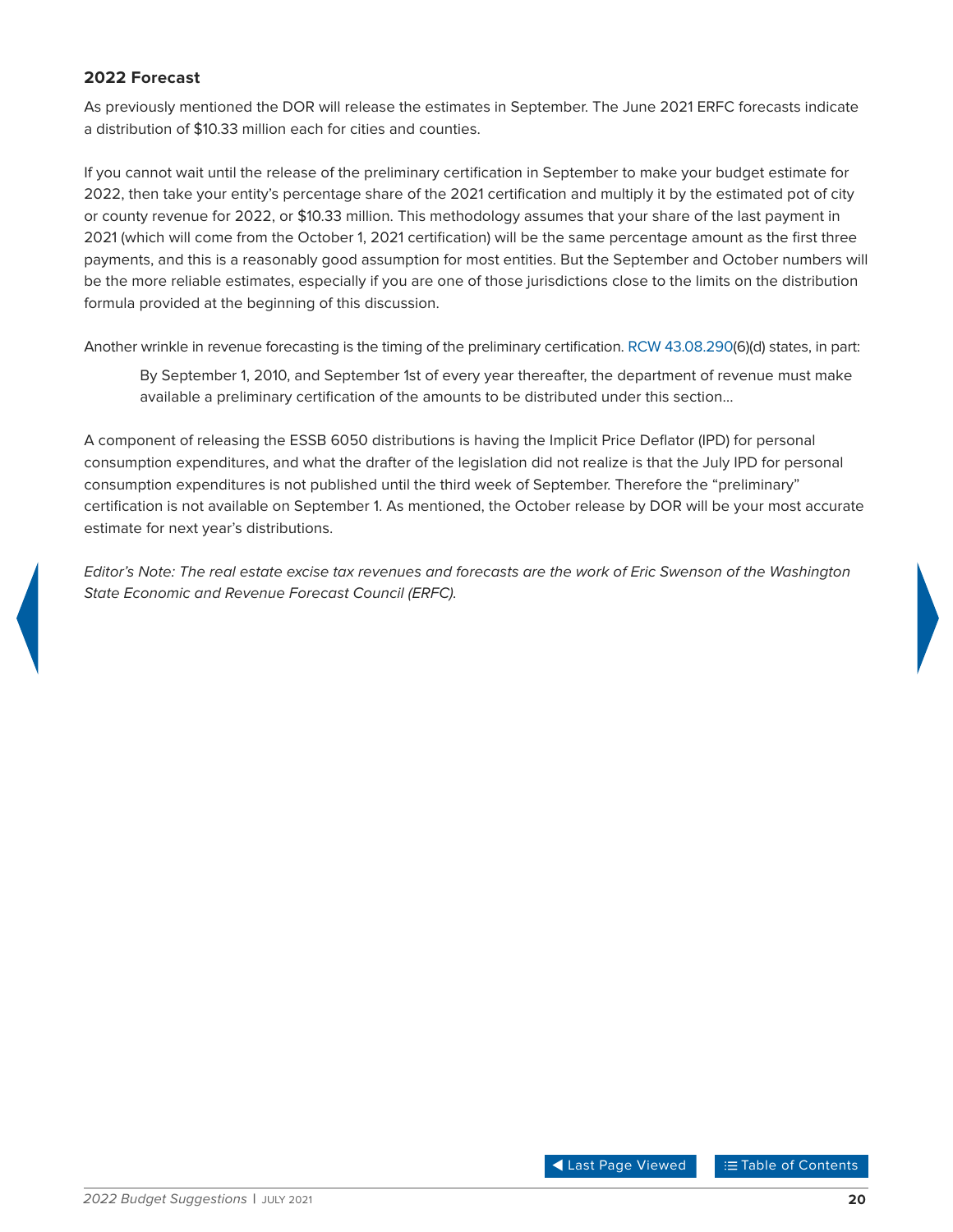# <span id="page-24-0"></span>**CRIMINAL JUSTICE REVENUES – CITIES**

There are two separate criminal justice distributions for cities, created by [RCW 82.14.320](http://app.leg.wa.gov/RCW/default.aspx?cite=82.14.320) and [82.14.330.](http://app.leg.wa.gov/RCW/default.aspx?cite=82.14.330) Each program originally (in state fiscal year 2000) appropriated a total of \$4.6 million, to be increased each July by the "[fiscal growth factor"](https://elc.wa.gov/fiscal-growth-factors) set forth in [RCW 43.135.025.](http://app.leg.wa.gov/rcw/default.aspx?cite=43.135.025) The fiscal growth factor is the average annual growth in state personal income for the prior ten fiscal years, and the distributions have now grown to total \$10,829,607 (as of 2021) for each of these two separate criminal justice resources. The amount to be distributed for 2022 will be \$11,456,641 for each program, an increase of 5.79%.

Criminal justice revenues created by [RCW 82.14.320](http://app.leg.wa.gov/RCW/default.aspx?cite=82.14.320) – the "Criminal Justice – High Crime" distributions – are distributed partially based on crime rates and we cannot forecast them. The cities that may qualify for these funds know who they are and are aware of the problems they have in forecasting these revenues. As mentioned earlier, [HB 1069](http://lawfilesext.leg.wa.gov/biennium/2021-22/Pdf/Bills/Session%20Laws/House/1069-S2.SL.pdf) temporarily allows these funds to supplant existing revenues through December 31, 2023.

| <b>City Criminal Justice - High Crime</b> |                                                                                                                                            |  |  |  |
|-------------------------------------------|--------------------------------------------------------------------------------------------------------------------------------------------|--|--|--|
| <b>Eligible jurisdictions</b>             | Any city or town with a crime rate over 125% of the annual statewide average that<br>also meets the other requirements of RCW 82.14.320(2) |  |  |  |
| <b>Estimated 2022 distribution</b>        | No estimate provided. Determined by population, crime rates, and other factors.                                                            |  |  |  |
| <b>Payment received</b>                   | Quarterly at the end of January, April, July, and October                                                                                  |  |  |  |
| Revenue must be used for                  | Criminal justice purposes; may temporarily replace or supplant existing criminal<br>justice funding through December 31, 2023              |  |  |  |

Criminal justice funds created by [RCW 82.14.330](http://app.leg.wa.gov/RCW/default.aspx?cite=82.14.330) have four different components for distribution:

- **• Population:** 16%, or \$1,833,063, is distributed to all cities and towns on a per capita basis, with each city receiving a minimum of \$1,000 no matter how small its population.
- **• Special Programs:** 54%, or \$6,186,586, is distributed to all cities and towns on a strictly per capita basis to be used for innovative law enforcement strategies, programs to help at-risk children or child abuse victims, and programs to reduce the level of domestic violence or to provide counseling for domestic violence victims. While these funds must be spent in these specific areas, there is no requirement for how much must be spent in each area. The city's entire distribution could be spent in only one of these areas if the city wishes.
- **• Contracted Services:** 10%, or \$1,145,664, goes to cities that contract with another governmental agency for the majority of their law enforcement services. Cities that qualify for this distribution must notify the Department of Commerce by **November 30, 2021** to receive 2022 distributions. Cities are responsible for notifying Commerce of any changes regarding these contractual relationships. However, any cities that are added to or removed from this list will only impact distributions for the next calendar year, and no adjustments will be made retroactively.
- **• Violent Crime:** 20%, or \$2,291,328, goes to cities with a three-year average violent crime rate (per 1,000 population) above 150% of the three-year statewide average. No city may receive more than \$1.00 per capita.

On the next page is a summary of the four distributions under [RCW 82.14.330.](http://app.leg.wa.gov/RCW/default.aspx?cite=82.14.330) These are the labels under which the state treasurer's office makes the quarterly distributions.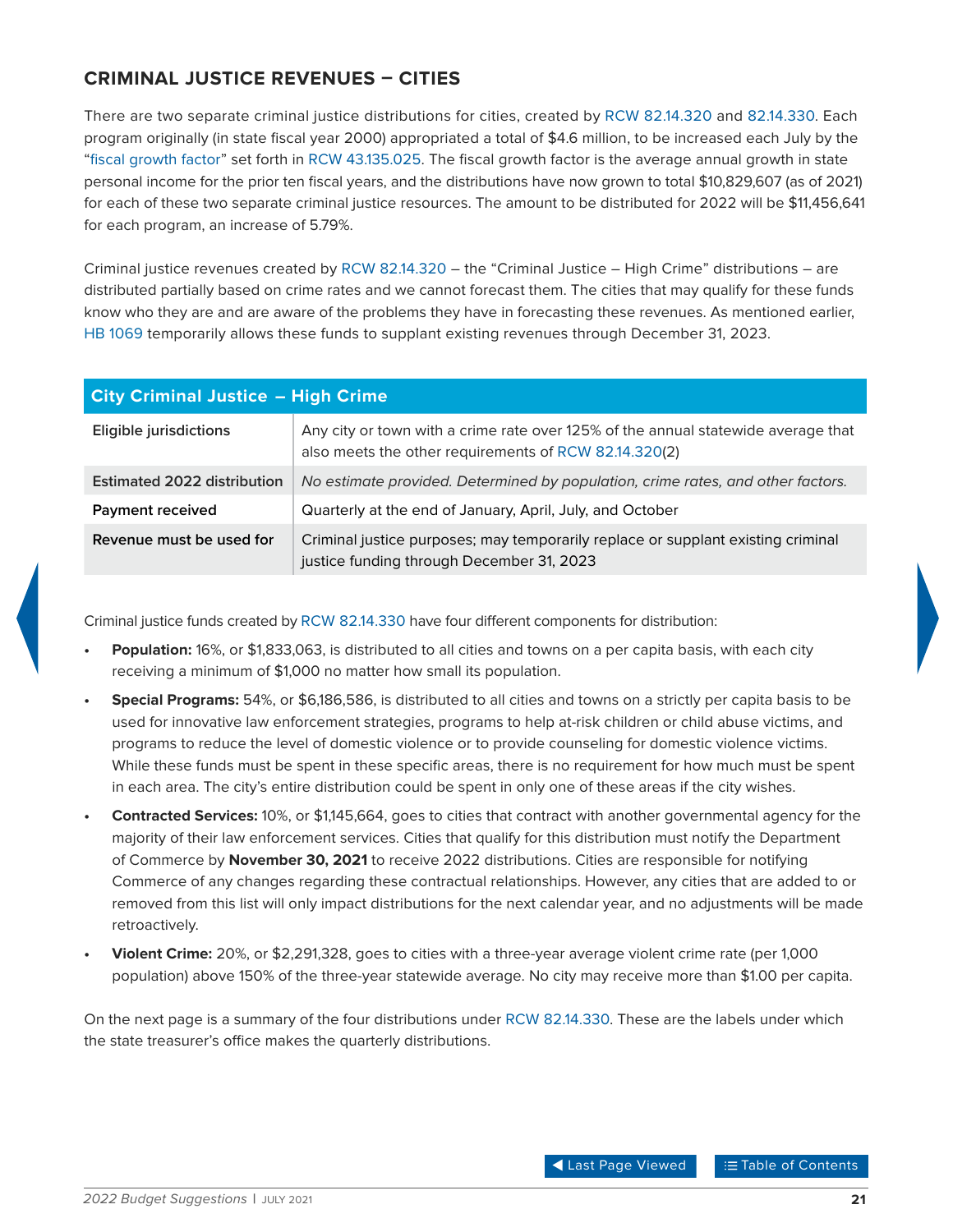| <b>City Criminal Justice - Population</b> |                                                                                                                               |  |  |  |
|-------------------------------------------|-------------------------------------------------------------------------------------------------------------------------------|--|--|--|
| <b>Eligible jurisdictions</b>             | All cities and towns                                                                                                          |  |  |  |
| <b>Estimated 2022 distribution</b>        | \$0.35 per capita; minimum distribution of \$1,000 per city/town, which is factored<br>into our calculations.                 |  |  |  |
| <b>Payment received</b>                   | Quarterly at the end of January, April, July, and October                                                                     |  |  |  |
| Revenue must be used for                  | Criminal justice purposes; may temporarily replace or supplant existing criminal<br>justice funding through December 31, 2023 |  |  |  |

| <b>City Criminal Justice - Special Programs</b> |                                                                                                                                |  |  |  |
|-------------------------------------------------|--------------------------------------------------------------------------------------------------------------------------------|--|--|--|
| Eligible jurisdictions                          | All cities and towns                                                                                                           |  |  |  |
| <b>Estimated 2022 distribution</b>              | \$1.24 per capita                                                                                                              |  |  |  |
| <b>Payment received</b>                         | Quarterly at the end of January, April, July, and October                                                                      |  |  |  |
| Revenue must be used for                        | Innovative law enforcement strategies, programs for child abuse victims/at-risk<br>children, and/or domestic violence programs |  |  |  |

| <b>City Criminal Justice - Contracted Services</b> |                                                                                                                               |
|----------------------------------------------------|-------------------------------------------------------------------------------------------------------------------------------|
| Eligible jurisdictions                             | Any city or town that contracts with another local government agency for the<br>majority of its law enforcement services      |
| <b>Estimated 2022 distribution</b>                 | No estimate provided. Determined by population and number of cities that<br>contract for law enforcement.                     |
| <b>Payment received</b>                            | Quarterly at the end of January, April, July, and October                                                                     |
| Revenue must be used for                           | Criminal justice purposes; may temporarily replace or supplant existing criminal<br>justice funding through December 31, 2023 |

| <b>City Criminal Justice - Violent Crime</b> |                                                                                                                               |  |
|----------------------------------------------|-------------------------------------------------------------------------------------------------------------------------------|--|
| Eligible jurisdictions                       | Any city or town with a violent crime rate over 150% of the three-year statewide<br>average.                                  |  |
| <b>Estimated 2022 distribution</b>           | No estimate provided. Determined by crime rate and population; no city may<br>receive more than \$1.00 per capita.            |  |
| Payment received                             | Quarterly at the end of January, April, July, and October                                                                     |  |
| Revenue must be used for                     | Criminal justice purposes; may temporarily replace or supplant existing criminal<br>justice funding through December 31, 2023 |  |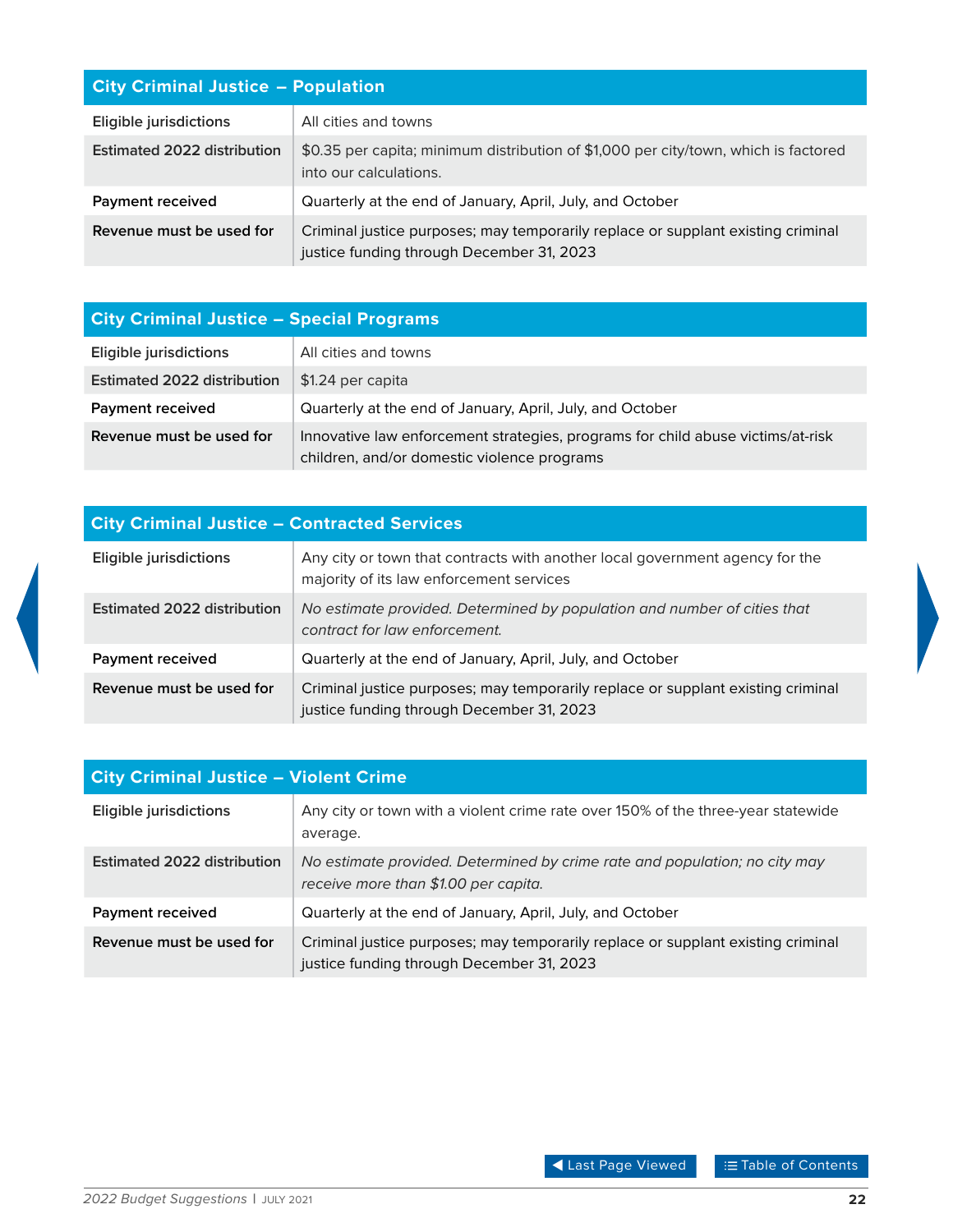# <span id="page-26-0"></span>**CRIMINAL JUSTICE REVENUES – COUNTIES**

Counties receive state shared criminal justice funds from the state general fund under the provisions of [RCW 82.14.310](http://app.leg.wa.gov/RCW/default.aspx?cite=82.14.310). The initial appropriation, made by the state in fiscal year 2000, was \$23.2 million and is increased each July by the "[fiscal growth factor,](https://elc.wa.gov/fiscal-growth-factors)" the same as cities. The county funding formula includes population, crime rate, and the annual number of criminal cases filed in superior court. Because revenues are not distributed on a strictly per capita basis, we cannot provide a per capita forecast. The amount to be distributed for 2022 will be \$57,781,319, an increase of 5.79%.

As mentioned earlier, [HB 1069](http://lawfilesext.leg.wa.gov/biennium/2021-22/Pdf/Bills/Session%20Laws/House/1069-S2.SL.pdf) temporarily allows these funds to supplant existing revenues through December 31, 2023.

| <b>County Criminal Justice</b>     |                                                                                                                                |
|------------------------------------|--------------------------------------------------------------------------------------------------------------------------------|
| Eligible jurisdictions             | All counties                                                                                                                   |
| <b>Estimated 2022 distribution</b> | No estimate provided. Determined by population, crime rate, and number of<br>criminal cases filed in superior court.           |
| Payment received                   | Quarterly at the end of January, April, July, and October                                                                      |
| Revenue must be used for           | Criminal justice purposes; may temporarily replace or supplant existing criminal<br>justice funding through December 31, 2023. |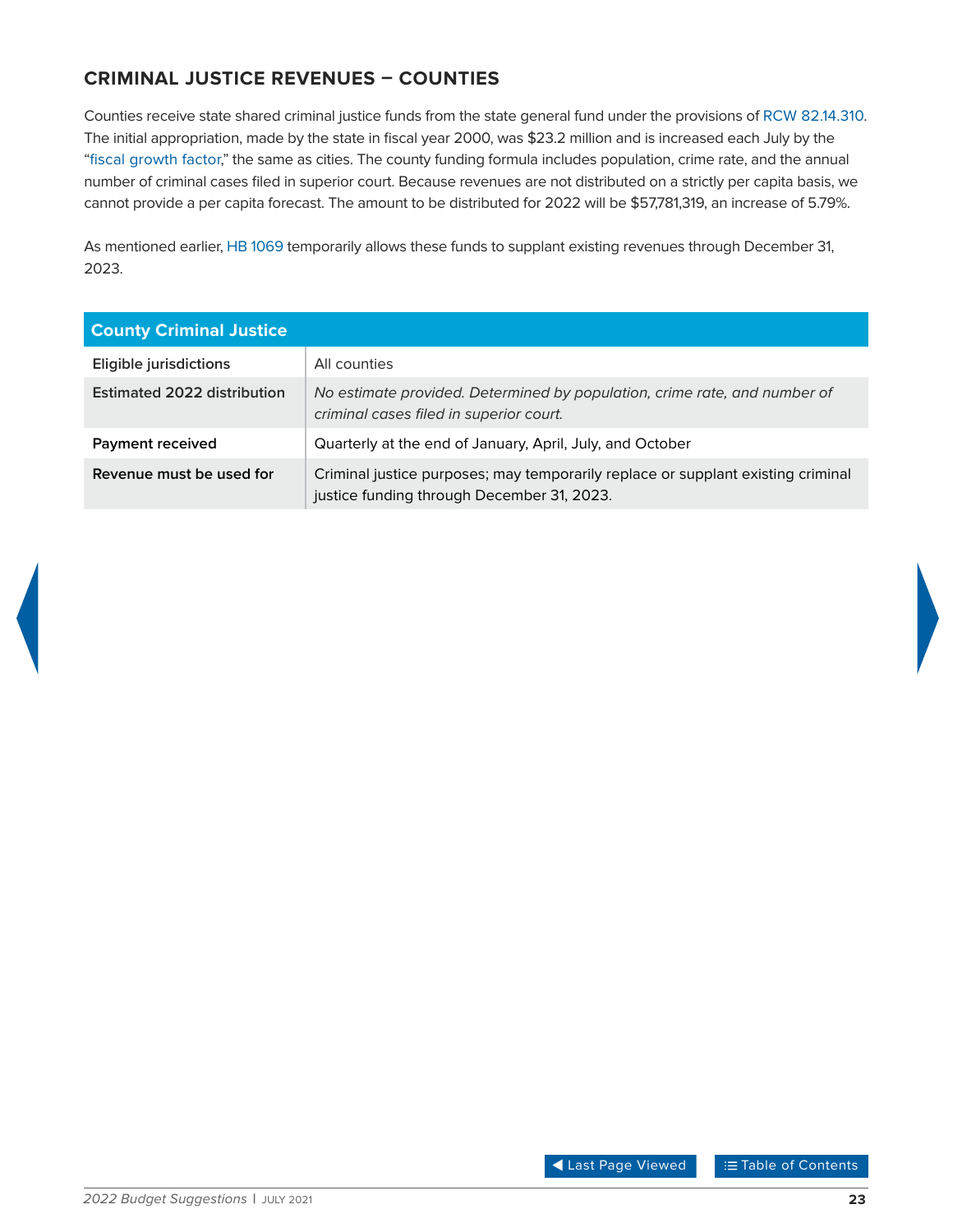### <span id="page-27-0"></span>**FIRE INSURANCE PREMIUM TAX**

[RCW 41.16.050](http://app.leg.wa.gov/RCW/default.aspx?cite=41.16.050) requires each municipality having a regularly organized full-time fire department with paid firefighters to establish a firefighters' pension fund. This fund is to consist of all bequests, gifts, or donations given or paid to the municipality for the firefighters' pension fund; a proportional share of the state tax on fire insurance premiums; property taxes collected under the provisions of [RCW 41.16.060;](http://app.leg.wa.gov/RCW/default.aspx?cite=41.16.060) interest on the investments of the fund; and any contributions made by firefighters themselves.

The state collects a 2% tax on the premiums of all insurance policies written. Of the tax collected on fire policies and the fire component of homeowner's and commercial multi-peril policies, 25% is distributed to cities and fire districts that have firefighters' pension funds.

The moneys received from the tax on fire insurance premiums under [RCW 41.16.050](http://app.leg.wa.gov/rcw/default.aspx?cite=41.16.050) are distributed to those cities and fire districts with a pre-LEOFF firefighters' pension fund based on their proportionate number of paid firefighters – a calculation known as the "ratio value." Each year, on or before January 15, cities and fire districts must certify to the State Treasurer their number of paid firefighters. The Office of Insurance Commissioner (OIC) must certify the fire insurance premiums collected between April 1 and March 31 and remit the funds to the State Treasurer's office by May 15th. These moneys are then distributed to the reporting jurisdictions by the end of May each year based upon the calculated ratio value of insurance premiums/firefighters.

The fire insurance premiums certified for distribution by OIC for 2021 amounted to \$5,665,237, and the number of paid firefighters reported on January 15 by 44 cities and 2 fire districts was 4,780. The ratio value for 2021 is \$1,185.20 per paid firefighter, which was 1.05% greater than our forecast made last year.

#### **2022 Projection**

This state shared revenue distribution has been the subject of debate in previous legislative sessions when the economic forecast has been challenging. The 2021-2023 state operating budget ([ESSB 5092 § 801\)](https://lawfilesext.leg.wa.gov/biennium/2021-22/Pdf/Bills/Session%20Laws/Senate/5092-S.SL.pdf#page=517) did not fully fund this appropriation due to an error in information received by the legislature which was not discovered until after the budget was passed.

However, the intent of the legislature was to fully fund this appropriation; the May 2021 distribution was smaller than anticipated but the state made cities whole with an additional distribution in June. For the next fiscal year, the plan is to fully fund the appropriation with a budget amendment in the next session and base the distributions on the actual fire insurance premium tax collections.

The Washington State Office of the Insurance Commissioner forecasts a 4.5% increase in the fire insurance premium tax in 2022, and we have also projected that the number of paid firefighters will remain flat in 2022. The actual figures will be calculated in 2022 based on the number of paid firefighters reported, fire insurance loss experience, and premiums paid.

| <b>2022 Distribution Estimates: Fire Insurance Premium Tax</b> |                                                                           |  |
|----------------------------------------------------------------|---------------------------------------------------------------------------|--|
| Eligible jurisdictions                                         | All cities and fire districts with a pre-LEOFF firefighters' pension fund |  |
| <b>Estimated 2022 ratio value</b>                              | \$1,238.53 per paid firefighter                                           |  |
| <b>Payment received</b>                                        | In one lump sum on May 30, 2022                                           |  |
| Revenue must be used for                                       | Firefighters' pension fund                                                |  |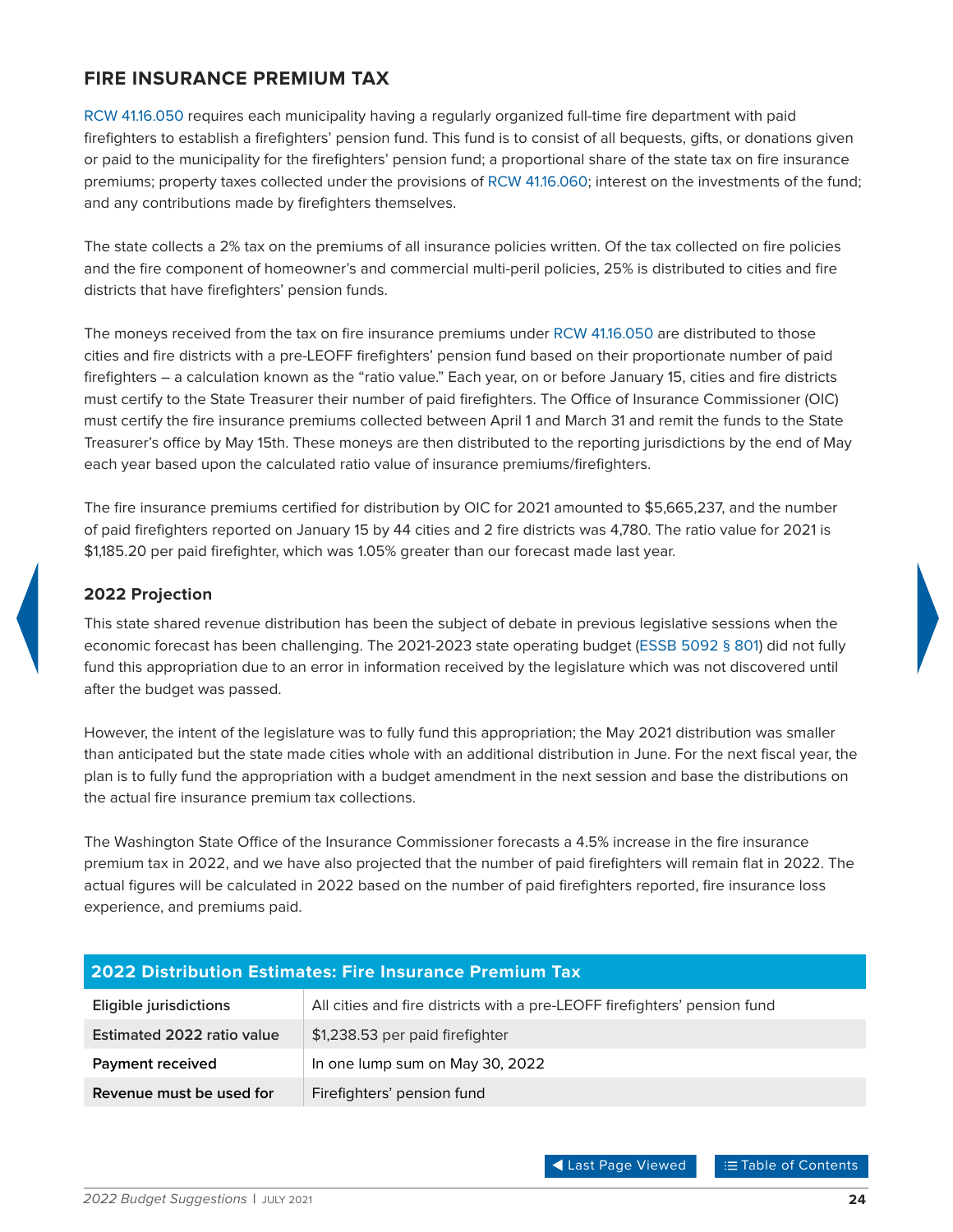# <span id="page-28-0"></span>**LIQUOR REVENUES**

Liquor revenues have two separate distributions that are received at different times. There is a state shared distribution from the liquor revolving account for licensing fees (this is referred to by the state and others as "liquor profits"), and there is a distribution from the liquor excise tax account that represents a portion of the excise tax collected on liquor sales. The total distribution from liquor profits is the same each year, while the total distribution for liquor excise taxes varies depending on actual liquor sales.

#### **Liquor Excise Taxes**

The formula works as follows:

- 1. 35% of liquor excise tax collected is deposited in the "liquor excise tax fund" for distribution to cities, towns, and counties [\(RCW 82.08.160\(](http://app.leg.wa.gov/RCW/default.aspx?cite=82.08.160)1)).
- 2. \$2.5 million each quarter (\$10 million a year) is deducted from the liquor excise tax fund and remitted to the state general fund ([RCW 82.08.170](http://app.leg.wa.gov/RCW/default.aspx?cite=82.08.170)(3)).
- 3. Of the remaining amount, 80% is distributed to cities (based on population) and 20% is distributed to counties (based on unincorporated population).

The June 2021 forecasts by the ERFC project a fair increase (11.3%) in liquor excise tax collections, resulting in an increase in distributions. The revised forecast for 2021 distributions is \$34,652,337 for cities and \$8,015,569 for counties.

For calendar year 2022 the ERFC projects a 5.8% decrease to liquor excise tax revenues that are to be deposited into the liquor excise tax fund. After deductions, the total local government distributions are estimated to be \$32,645,124 for cities and \$7,513,766 for counties.

It's important to note that the distributions to cities and counties occur with a lag of one quarter after the collections are made by the state. This difference in timing makes state estimates and our estimates hard to compare. When comparing distributions by the state treasurer's office to the ERFC forecasts there is usually a variation of plus or minus 2%.

| <b>Liquor Excise Taxes</b>         |                                                                                                                                                               |
|------------------------------------|---------------------------------------------------------------------------------------------------------------------------------------------------------------|
| <b>Eligible jurisdictions</b>      | All cities, towns, and counties                                                                                                                               |
| <b>Estimated 2022 distribution</b> | Cities: \$6.45 per capita<br>Counties: \$2.78 per capita (unincorporated population)                                                                          |
| Payment received                   | Quarterly at the end of January, April, July, and October                                                                                                     |
| Revenue must be used for           | At least 2% must be used for a licensed or certified alcohol or drug addiction<br>program. The remaining 98% may be used for any lawful governmental purpose. |

*Editor's Note: The liquor excise tax forecasts are the work of Lance Carey of the Washington State Economic and Revenue Forecast Council (ERFC).*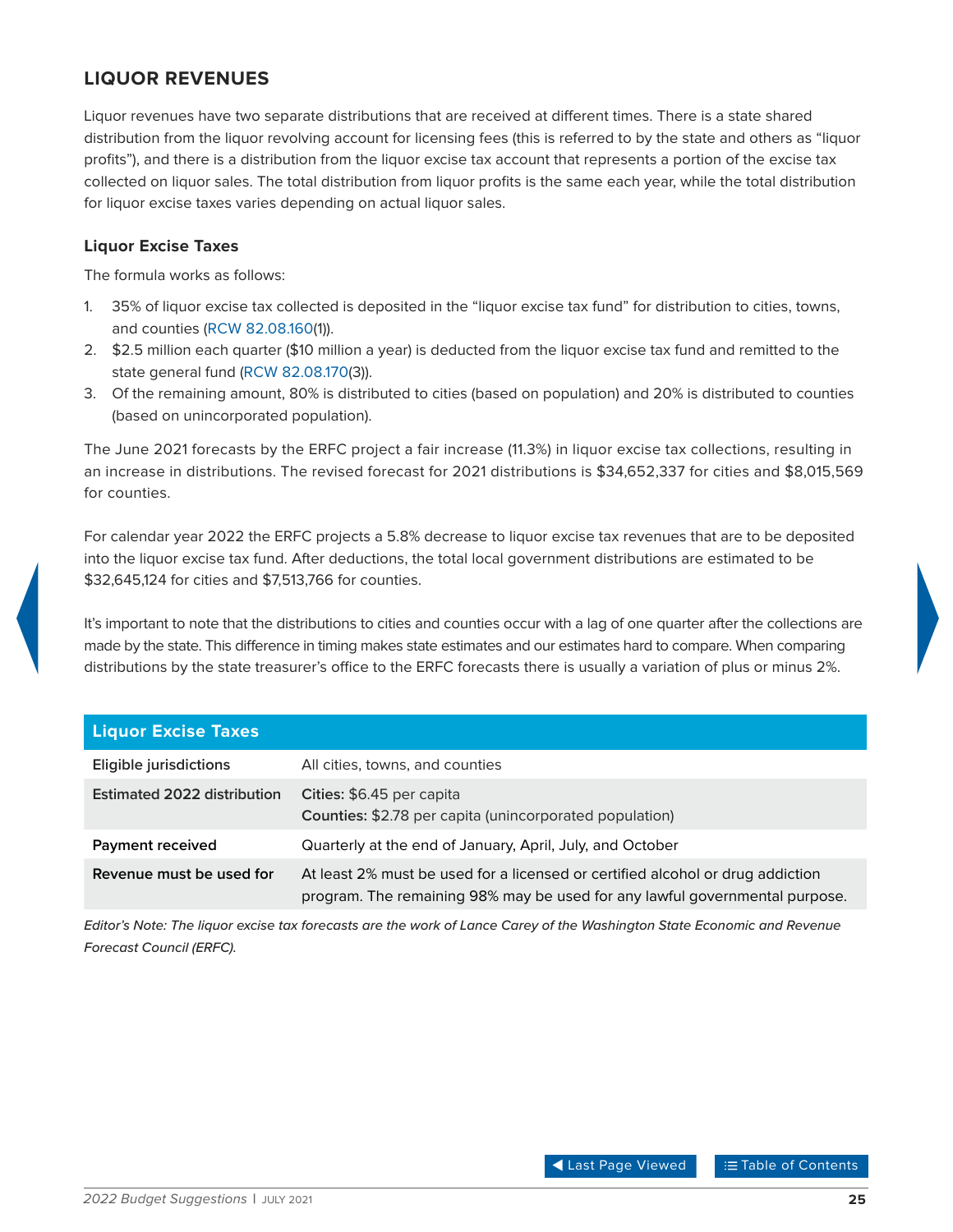#### **Liquor Profits**

Initiative 1183 in 2011 not only privatized liquor sales in Washington, but it also changed the types of liquor revenues collected by the state. The state is now collecting revenue in the form of license fees from distributors and retailers, rather than profits from the state-run liquor stores. However, the Liquor and Cannabis Board (LCB) continues to call these funds "liquor profits." A portion of these collections go to cities, counties, and border jurisdictions. Codified as [RCW 66.24.065](http://app.leg.wa.gov/rcw/default.aspx?cite=66.24.065), it reads:

The distribution of spirits license fees under [RCW 66.24.630](http://app.leg.wa.gov/rcw/default.aspx?cite=66.24.630) and [66.24.055](http://app.leg.wa.gov/rcw/default.aspx?cite=66.24.055) through the liquor revolving fund to border areas, counties, cities, towns, and [MRSC] must be made in a manner that provides that each category of recipients receive, in the aggregate, no less than it received from the liquor revolving fund during comparable periods prior to December 8, 2011. An additional distribution of ten million dollars per year from the spirits license fees must be provided to border areas, counties, cities, and towns through the liquor revolving fund for the purpose of enhancing public safety programs.

The "comparable periods prior to December 8, 2011" were determined by the Office of Financial Management (OFM) to be December 2010, March 2011, July 2011, and September 2011. The liquor profit revenue for cities, counties, and border areas for those four quarters was \$39,438,000. To this amount, LCB adds the \$10 million to enhance public safety programs for a total liquor profits distribution of \$49,438,000 each year. Of that amount, 0.3%, which equals \$148,314, is distributed to border cities and counties based on traffic totals, crime statistics, and per capita law enforcement spending. The remaining \$49,289,686 is distributed as follows:

- Cities receive 80%, or \$39,431,749 annually, distributed proportionately by population.
- Counties receive 20%, or \$9,857,937 annually, distributed proportionately by unincorporated population.

As noted in the statute, \$10 million of the \$49,438,000 – just under 20.23% – must be spent on "enhancing public safety programs." We recommend that each city or county split its distribution so that it can account separately for the portion that must be spent on public safety. To calculate the portion that must be used for public safety purposes, multiply your distribution by 20.23%, or 0.2023. In addition, at least 2% of your distribution must be used for a licensed or certified alcohol or drug addiction program under [RCW 71.24.555](http://app.leg.wa.gov/rcw/default.aspx?cite=71.24.555).

When forecasting liquor profits beyond next year's budget it's important to note that the total city and county distributions will remain the same from year to year unless the legislature amends the statute. The initiative did not include any measures to account for inflation. We have incorporated a per capita ratio value in the rate tables at the end of this chapter and the ratio values will vary slightly each year due to population changes.

| <b>Liquor Profits</b>              |                                                                                                                                                                                                                                   |
|------------------------------------|-----------------------------------------------------------------------------------------------------------------------------------------------------------------------------------------------------------------------------------|
| Eligible jurisdictions             | All cities, towns, and counties that do not prohibit the sale of liquor                                                                                                                                                           |
| <b>Estimated 2022 distribution</b> | Cities: \$7.79 per capita<br><b>Counties: \$3.65 per capita (unincorporated population)</b><br>Border cities and counties get extra distributions based on traffic totals, crime rate, and<br>per capita law enforcement spending |
| Payment received                   | Quarterly at the end of March, June, September, and December                                                                                                                                                                      |
| Revenue must be used for           | At least 20.23% must be used for public safety programs, and an additional 2%<br>must be used for an approved alcohol or drug addiction program. The remaining<br>77.77% may be used for any lawful governmental purpose.         |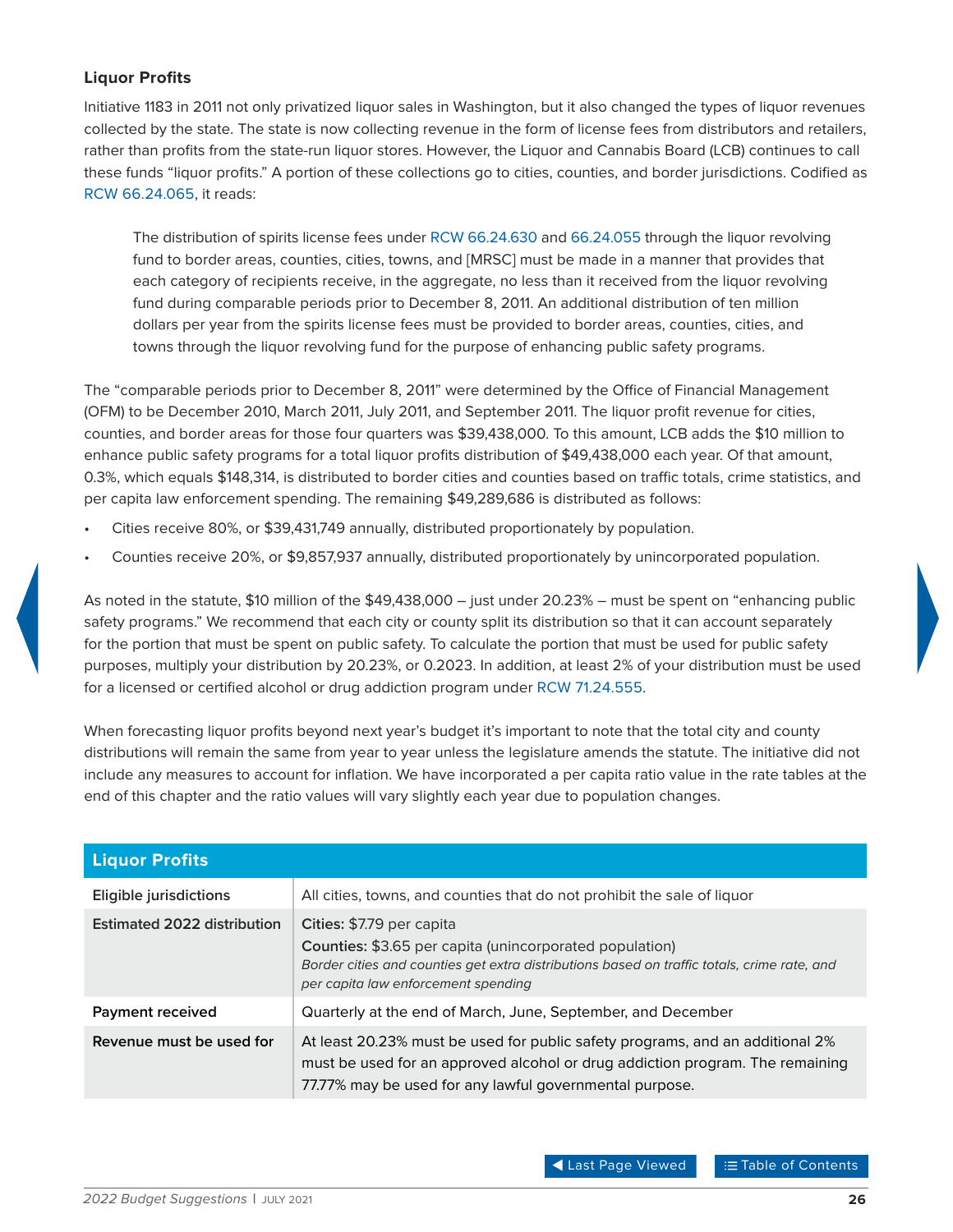### <span id="page-30-0"></span>**MARIJUANA EXCISE TAX**

The state's marijuana taxation collections and distribution are codified in [RCW 69.50.530-.540](https://app.leg.wa.gov/rcw/default.aspx?cite=69.50&full=true#69.50.530) and provide for revenue sharing with cities and counties, but the formula is a bit complicated.

The state distributes a portion of the marijuana excise taxes to the Liquor and Cannabis Board (LCB) and various state agencies and programs on a quarterly basis. At the end of each state fiscal year (June 30), the state treasurer must transfer any remaining unappropriated marijuana excise tax revenues into the state's general fund.

If marijuana excise tax collections deposited into the general fund in the prior fiscal year exceed \$25 million, then the legislature must appropriate an amount equal to 30% of those general fund deposits to cities, towns, and counties, up to a maximum of \$20 million per year. This amount was previously capped at \$15 million per year, but beginning in state fiscal year 2022 (July 1, 2021-June 30, 2022) the cap has increased to \$20 million, a 33% increase.

To summarize: If marijuana deposits to the state general fund exceed \$66.67 million, cities and counties will receive the full \$20 million distribution (30% of \$66.67 million). The ERFC June 2021 Economic and Revenue Forecast, [Table 3.18,](https://erfc.wa.gov/sites/default/files/public/documents/publications/jun21pub.pdf#page=83) projects the general fund deposits to be well above that threshold in current and future years, so barring any legislative changes cities and counties should receive the maximum \$20 million distribution each year.

The \$20 million is distributed as follows:

- 30%, or \$6 million the "retail share" goes to cities, towns, and counties where licensed marijuana retailers are physically located and in proportional share to the total revenues generated.
- 70%, or \$14 million the "per capita share" is distributed on a per capita basis to all cities, towns, and counties that allow the siting of marijuana producers, processors, and retailers. Cities, towns, and counties that prohibit marijuana producers, processors, or retailers are not eligible. Of this amount:
	- \$8.4 million (60%) goes to eligible counties based on each county's total proportional population *(note that this is total population, unlike the other state shared distributions which are calculated based on unincorporated population)*
	- \$5.6 million (40%) goes to eligible cities and towns on a per capita basis.

Some jurisdictions will receive both the per capita and retail distributions, while others may receive only one or the other, and jurisdictions that completely prohibit marijuana businesses will receive neither. For explanation purposes, a few hypothetical scenarios are shown on the next page.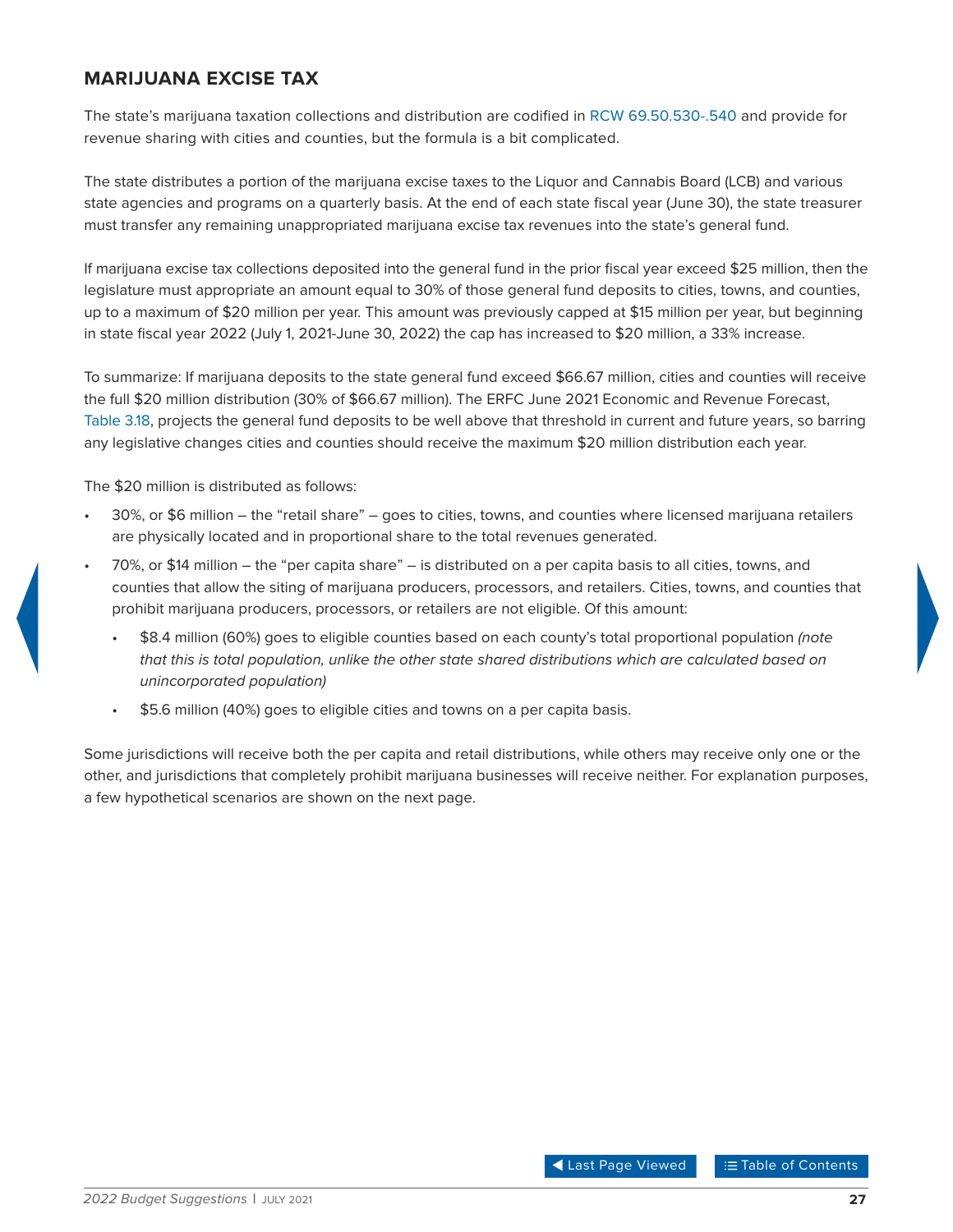| <b>Hypothetical Marijuana Excise Tax Distribution Scenarios</b>                                                                                                    | <b>Eligible for per</b><br>capita share? | <b>Eligible for retail</b><br>share? |
|--------------------------------------------------------------------------------------------------------------------------------------------------------------------|------------------------------------------|--------------------------------------|
| Jurisdiction allows marijuana production, processing, and retail and<br>has at least one retailer located within the jurisdiction.                                 | <b>Yes</b>                               | <b>Yes</b>                           |
| Jurisdiction prohibits marijuana entirely and as a result has no<br>retailers located within the jurisdiction.                                                     | N <sub>o</sub>                           | <b>No</b>                            |
| Town took no action to prohibit marijuana, but is small enough that<br>no marijuana businesses can locate there under state law due to the<br>buffer requirements. | <b>Yes</b>                               | N <sub>o</sub>                       |
| Jurisdiction prohibits marijuana producers and processors but allows<br>retailers and has at least one retailer located within the jurisdiction.                   | No.                                      | Yes                                  |
| Jurisdiction prohibits marijuana retail and has no retailers but allows<br>marijuana production and processing.                                                    | No                                       | <b>No</b>                            |

Each year by September 15, the LCB must provide the state treasurer with the annual distribution amount for each county and city. Payments are distributed four times per year on the last day of each fiscal quarter (September 30, December 31, March 31, and June 30). The State Treasurer's Office distributes both the "per capita" and "retail" shares together using the same BARS code.

The distributions that you receive in September will form the basis for your budget projections for the forthcoming budget year.

#### **Forecast**

We have (tentatively) produced an estimate of the per capita distributions using the information from our [Marijuana](http://mrsc.org/Home/Explore-Topics/Legal/Regulation/Marijuana-Regulation-in-Washington-State.aspx)  [Regulation in Washington State](http://mrsc.org/Home/Explore-Topics/Legal/Regulation/Marijuana-Regulation-in-Washington-State.aspx) webpage and ordinance database, as well as information about previous LCB marijuana distributions. Please note that this is a "big picture, point-in-time" estimate of the local regulatory environment as it exists in July 2021, based on our own marijuana ordinance database as well as LCB's ongoing distributions and lists of "prohibited" entities (see the following tables). While we work hard to keep our marijuana database up-to-date, this is still an evolving area and these numbers are subject to change.

The per capita distributions will be calculated based on the population of cities and counties that do not prohibit marijuana. If a city or county decides to repeal a previously adopted prohibition or removes a moratorium – or, on the other hand, imposes a new moratorium or prohibition – this will impact the distribution rates. According to LCB, any changes in local marijuana policies will be reflected in the per capita distributions beginning with the next state fiscal year (September 30 payment).

| <b>City Marijuana Policies as of July 2021</b>          | <b>Est. Number</b> | <b>Est. Population</b> |
|---------------------------------------------------------|--------------------|------------------------|
| Cities/towns that partially or fully prohibit marijuana | 87                 | 1,316,020              |
| Cities/towns that do not prohibit marijuana             | 194                | 3.748.190              |
| <b>TOTAL</b>                                            | 281                | 5,064,210              |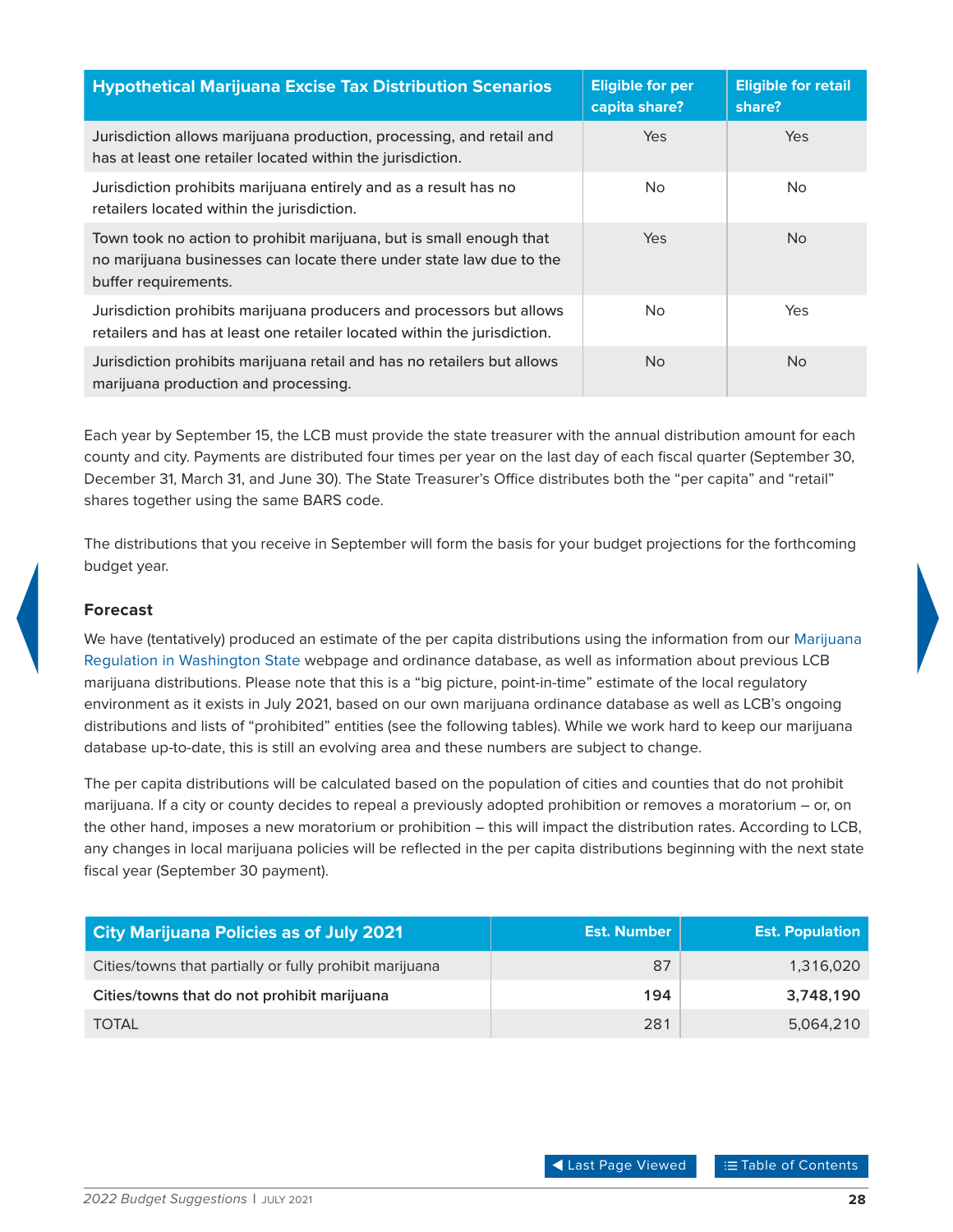| <b>County Marijuana Policies as of July 2021</b>    | <b>Est. Number</b> | <b>Est. Total Population*</b> |
|-----------------------------------------------------|--------------------|-------------------------------|
| Counties that partially or fully prohibit marijuana | 8                  | 798,250                       |
| Counties that do not prohibit marijuana             | 31                 | 6.968.675                     |
| <b>TOTAL</b>                                        | 39                 | 7,766,925                     |

*\*County marijuana excise tax distributions are distributed on the basis of total population, not unincorporated population.*

Based on the population estimates of those cities and counties that do not prohibit marijuana, we have generated a 2022 "per capita" estimate of \$1.49 for eligible cities and towns and \$1.21 for eligible counties. Again, these numbers could fluctuate. We are unable to provide an estimate of the "retail share," which is dependent upon marijuana retail sales within each jurisdiction and the state as a whole.

| <b>Marijuana Excise Taxes "Per Capita Share"</b> |                                                                                                                                                                                                                                                                                                                                                    |
|--------------------------------------------------|----------------------------------------------------------------------------------------------------------------------------------------------------------------------------------------------------------------------------------------------------------------------------------------------------------------------------------------------------|
| Eligible jurisdictions                           | All cities, towns, and counties that do not prohibit the siting of any state-licensed<br>marijuana producer, processor, or retailer                                                                                                                                                                                                                |
| <b>Estimated 2022 distribution</b>               | Cities: \$1.49 per capita<br><b>Counties:</b> \$1.21 per capita (total population, not unincorporated)                                                                                                                                                                                                                                             |
| <b>Payments received</b>                         | Quarterly at the end of March, June, September, and December. Will be<br>distributed together with retail share using same BARS code.                                                                                                                                                                                                              |
| Revenue must be used for                         | The notes in RCW 69.50.540 reference RCW 69.50.101 and the stated intent<br>of I-502, which states that marijuana legalization will "[allow] law enforcement<br>resources to be focused on violent and property crimes [and generate] new<br>state and local tax revenue for education, health care, research, and substance<br>abuse prevention." |

| <b>Marijuana Excise Taxes "Retail Share"</b> |                                                                                                                    |  |
|----------------------------------------------|--------------------------------------------------------------------------------------------------------------------|--|
| <b>Eligible jurisdictions</b>                | All cities, towns, and counties with at least one marijuana retailer physically<br>located within the jurisdiction |  |
| <b>Estimated 2022 distribution</b>           | No estimate provided; depends upon the jurisdiction's proportional share of<br>statewide marijuana retail sales.   |  |
| <b>Payments received</b>                     | Same as "per capita share" above                                                                                   |  |
| Revenue must be used for                     | Same as "per capita share" above                                                                                   |  |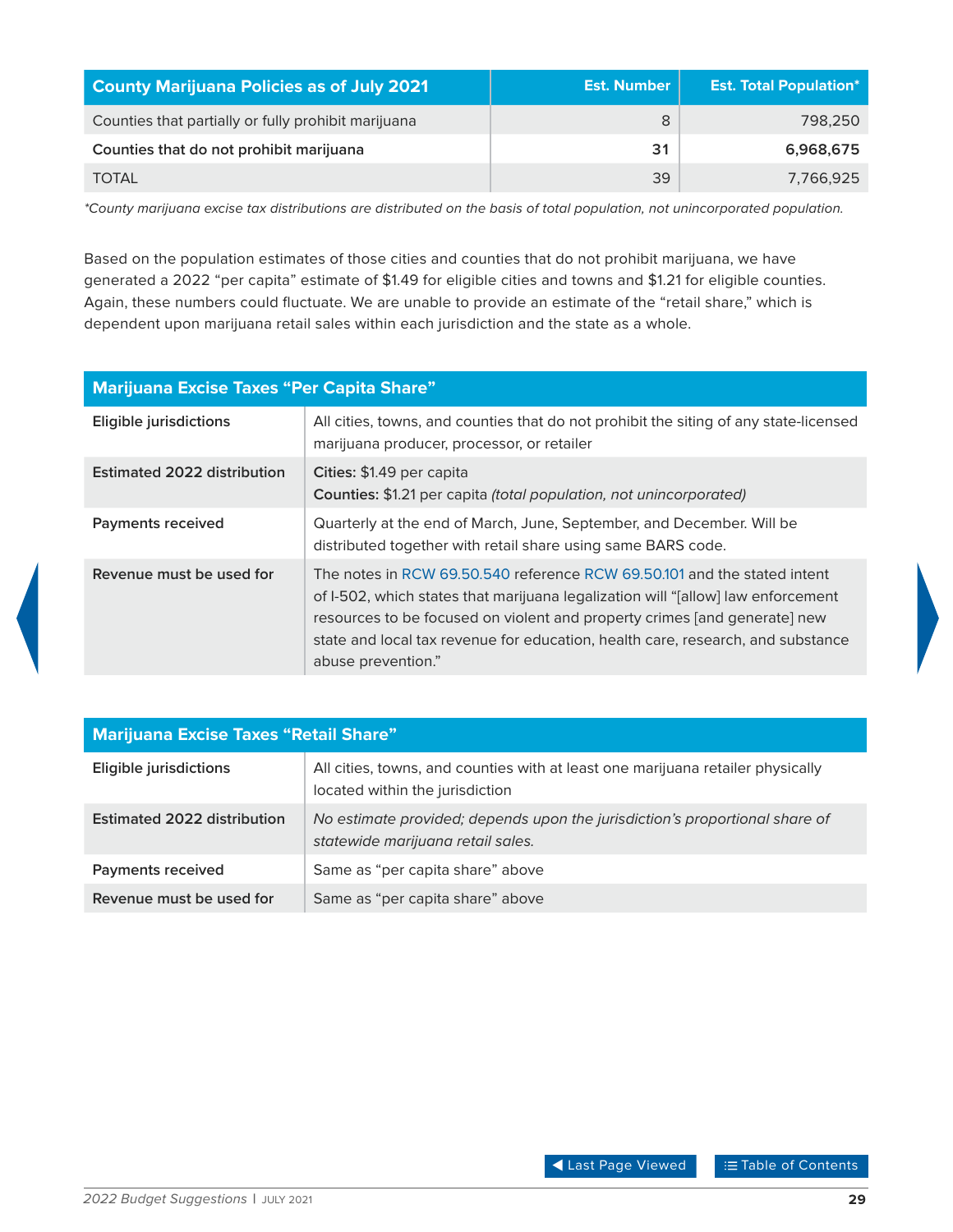# <span id="page-33-0"></span>**TRANSPORTATION DISTRIBUTIONS**

All cities, towns, and counties receive three separate transportation distributions. The first is the motor vehicle fuel tax (MVFT), which is distributed as a percentage of the total fuel taxes collected statewide. The other two, the "increased motor vehicle fuel tax" and "multi-modal" distributions, were created in 2015 and consist of direct transfers from the state transportation fund, so those allocations are not impacted by actual fuel tax collections.

MVFT and increased MVFT distributions must be used for highway purposes, while the multi-modal funds may be used for any transportation purpose.

**Reminder:** [RCW 47.30.050](https://app.leg.wa.gov/rcw/default.aspx?cite=47.30.050) *requires cities and counties to spend at least 0.42% of their MVFT funds each year on pedestrian, equestrian, or bicycle trails, unless 0.42% would amount to \$500 or less (for cities and towns) or \$3,000 or less (for counties). In other words, this requirement applies to any city that receives approximately \$119,047 and any county that receives approximately \$714,286 or more in MVFT revenue per year. Cities and counties also have the option to place these dedicated funds in a capital reserve or special revenue fund to accumulate the resources, so long as the funds are used for paths or trails within a 10-year time frame.*

#### **Motor Vehicle Fuel Tax**

Cities and towns receive MVFT distributions on a per capita basis under [RCW 46.68.090\(](http://app.leg.wa.gov/RCW/default.aspx?cite=46.68.090)2)(g), (4)(a), and (5)(a), less state adjustments found in [RCW 46.68.110](http://app.leg.wa.gov/RCW/default.aspx?cite=46.68.110)(1) and (2) and the Small City Pavement and Sidewalk account.

For counties, MVFT revenues are distributed under [RCW 46.68.090](http://app.leg.wa.gov/RCW/default.aspx?cite=46.68.090)(2)(h) and (4)(b)and (5)(b), less state adjustments found in [RCW 46.68.120\(](http://app.leg.wa.gov/RCW/default.aspx?cite=46.68.120)1) and (3) and withholding for the County Road Administration Board (CRAB) as required by [RCW 46.68.090\(](http://app.leg.wa.gov/RCW/default.aspx?cite=46.68.090)2)(h). The distribution formula includes annual road costs and "need" in addition to population. Distributions are calculated by CRAB according to the requirements stated in [RCW 46.68.120](http://app.leg.wa.gov/rcw/default.aspx?cite=46.68.120)(4). The distribution percentages are set at the annual CRAB board meeting each year after the release date of *Budget Suggestions*, so we are unable to provide distribution amounts for counties. CRAB will notify counties directly of the allocations for the next fiscal period. CRAB also posts [Motor Vehicle Fuel Tax Reports](https://www.crab.wa.gov/programs/revenues) on its website for current and past distributions.

Fuel taxes in Washington are assessed as cents per gallon, so motor vehicle fuel tax (MVFT) revenues – and therefore the MVFT distributions to cities and counties – depend on the number of gallons sold, not the dollar value of the sales.

Transportation and revenue forecasts are released each quarter by the Transportation Revenue Forecast Council. Each year, we use the calendar year second quarter as the basis for forecasting the MVFT distributions for cities and counties. The [June 2021 forecast](https://ofm.wa.gov/budget/budget-instructions/transportation-revenue-information) provides a forecast span of 10 years plus a look back of two years and uses multiple factors in the process.

For cities, WSDOT is projecting total gas tax distributions of \$91,914,993 in calendar year 2022 and \$92,782,358 in 2023. For counties, WSDOT projects total distributions of \$138,931,073 in calendar year 2022 and \$139,239,029 in 2023. However, the tax revenue forecasts provided by WSDOT are updated each quarter and often vary slightly from earlier projections. Unexpected events such as major snowstorms and the COVID-19 pandemic have significantly reduced gas tax collections in the past.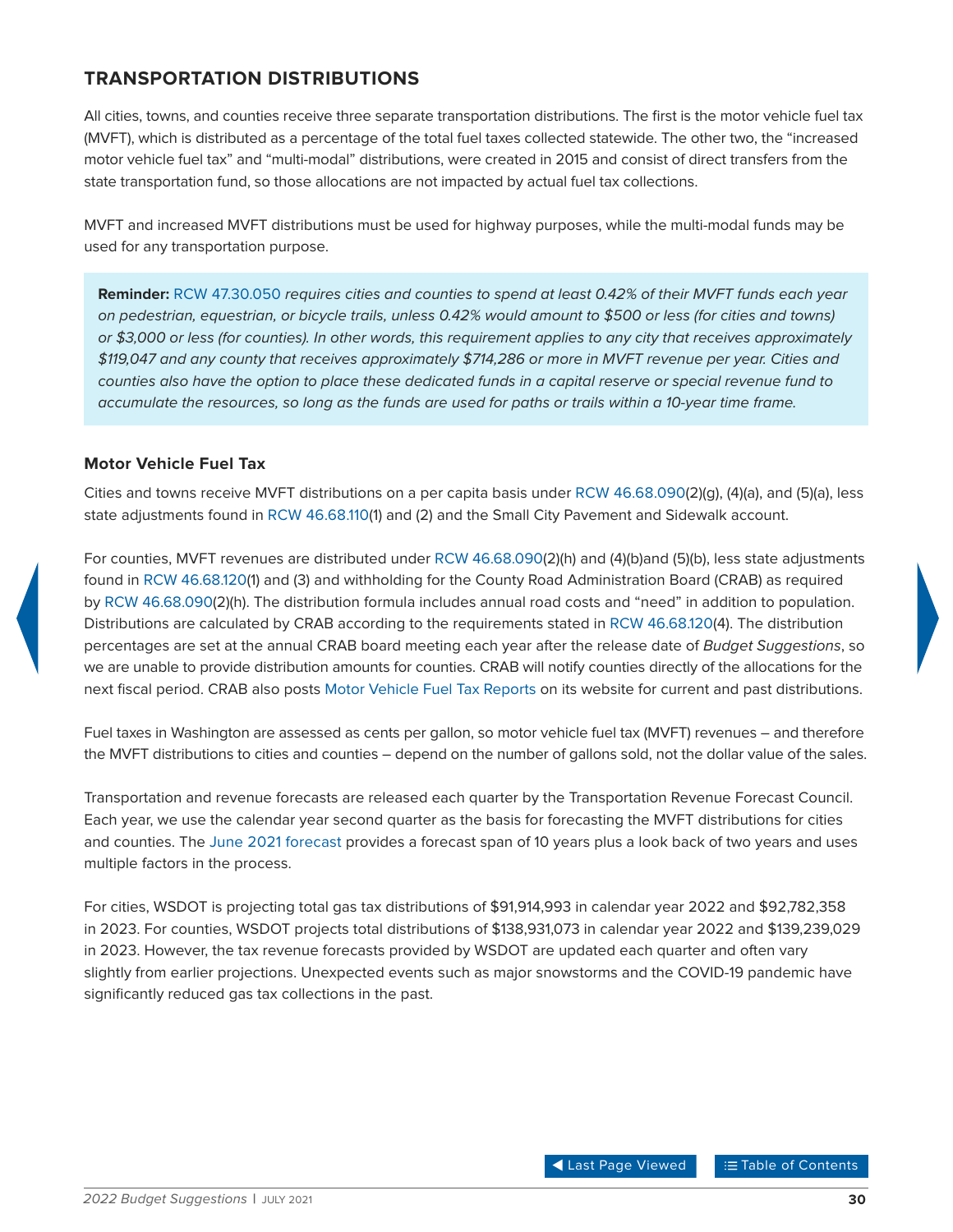| <b>Motor Vehicle Fuel Tax</b>      |                                                                                                                                                                |
|------------------------------------|----------------------------------------------------------------------------------------------------------------------------------------------------------------|
| <b>Eligible jurisdictions</b>      | All cities, towns, and counties                                                                                                                                |
| <b>Estimated 2022 distribution</b> | Cities: \$18.15 per capita<br>Counties: No estimate provided. Determined by CRAB formula based on<br>population, annual road costs, and annual monetary needs. |
| <b>Payments received</b>           | At the end of every month                                                                                                                                      |
| Revenue must be used for           | Highway purposes                                                                                                                                               |

*Editor's Note: Lizbeth Martin-Mahar, Assistant Director of Economic Analysis for the Department of Transportation, provided calendar year fuel tax forecasts for cities and counties to assist with these projections.*

#### **Increased Motor Vehicle Fuel Tax and Multi-Modal Funds**

In addition to the monthly gas tax distributions, counties, cities, and towns receive a share of the multi-modal funds and the 2015 increase in fuel tax ([RCW 46.68.126](https://app.leg.wa.gov/rcw/default.aspx?cite=46.68.126)). This legislation provides over \$25 million annually to counties, cities, and towns, allocated as follows:

- Increased MVFT: \$11,719,000 per year
- Multi-modal funds: \$13,393,000 per year

These revenues are split equally between cities and counties and are not impacted by actual fuel sales. City distributions are based on population, while county distributions are established by the same CRAB formula as the MVFT described earlier [\(RCW 46.68.120](http://app.leg.wa.gov/rcw/default.aspx?cite=46.68.120)(4)) and set at the annual CRAB board meeting in late July, following the release date of *Budget Suggestions*.

#### **Increased Motor Vehicle Fuel Tax**

| Eligible jurisdictions             | All cities, towns, and counties                                                                                                                               |
|------------------------------------|---------------------------------------------------------------------------------------------------------------------------------------------------------------|
| <b>Estimated 2022 distribution</b> | Cities: \$1.16 per capita<br>Counties: No estimate provided. Determined by CRAB formula based on<br>population, annual road costs, and annual monetary needs. |
| <b>Payments received</b>           | Quarterly, at the end of March, June, September, and December                                                                                                 |
| Revenue must be used for           | Highway purposes                                                                                                                                              |

| <b>Multimodal Transportation</b>   |                                                                                                                                                               |  |  |  |  |  |
|------------------------------------|---------------------------------------------------------------------------------------------------------------------------------------------------------------|--|--|--|--|--|
| <b>Eligible jurisdictions</b>      | All cities, towns, and counties                                                                                                                               |  |  |  |  |  |
| <b>Estimated 2022 distribution</b> | Cities: \$1.32 per capita<br>Counties: No estimate provided. Determined by CRAB formula based on<br>population, annual road costs, and annual monetary needs. |  |  |  |  |  |
| <b>Payments received</b>           | Quarterly, at the end of March, June, September, and December                                                                                                 |  |  |  |  |  |
| Revenue must be used for           | Any transportation purposes                                                                                                                                   |  |  |  |  |  |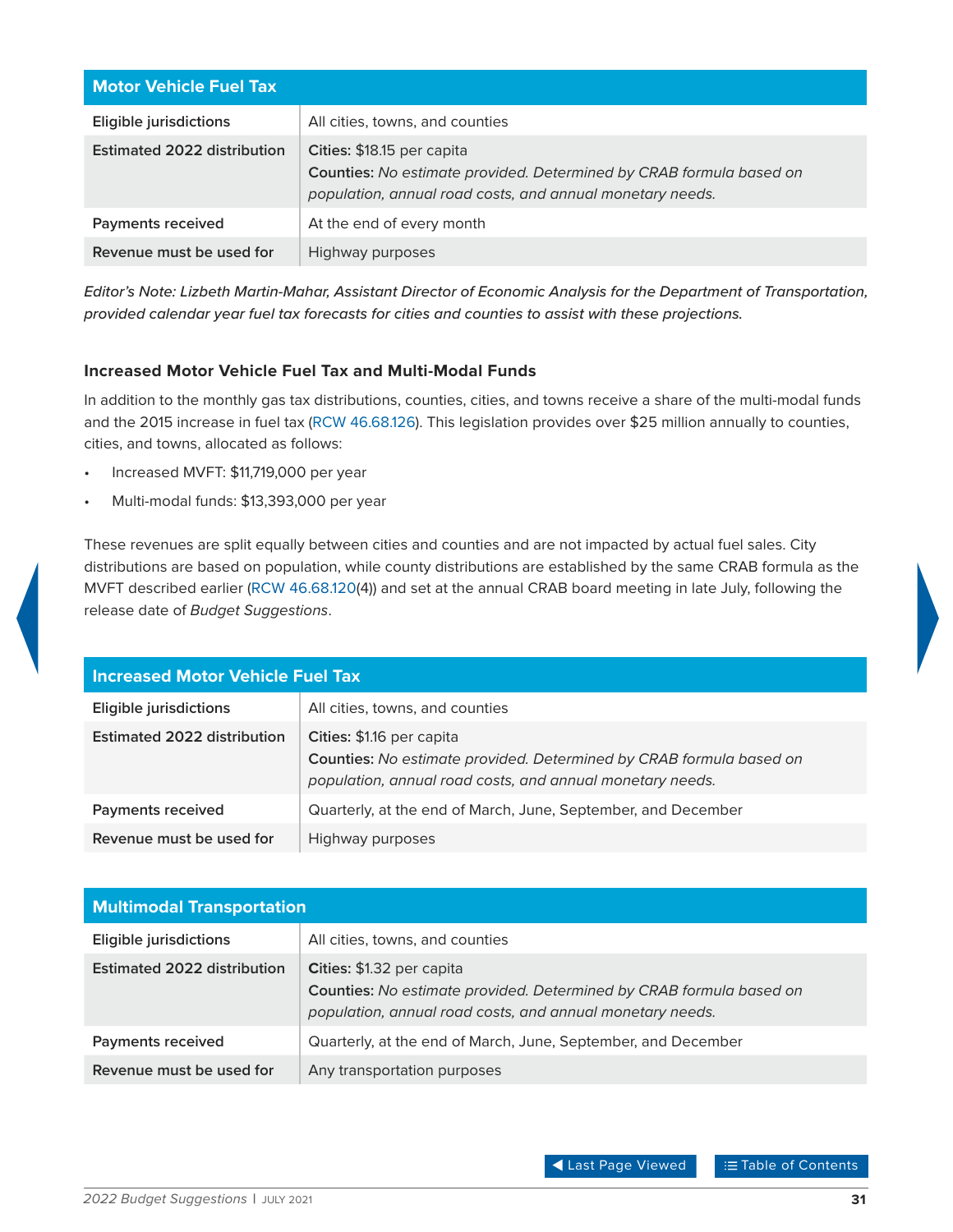# <span id="page-35-0"></span>**PER CAPITA SHARED REVENUE FORECAST TABLES – CITIES**

The tables below include projections and estimates for the 2022 and 2023 budget years. These are based upon current information that we have received from WSDOT, ERFC, and other state agencies, population growth, and inflationary increases such as the fiscal growth factor for criminal justice. Also see our online [State Shared Revenue](http://mrsc.org/Home/Explore-Topics/Finance/Budgets/State-Shared-Revenue-Estimator.aspx)  [Estimator](http://mrsc.org/Home/Explore-Topics/Finance/Budgets/State-Shared-Revenue-Estimator.aspx) for forecasts tailored to your specific jurisdiction (for 2022 only).

Please note that these are point-in-time estimates as of July 2021. Some of these distributions are relatively stable and are not likely to change much unless there is new legislation. However, other distributions may fluctuate. In particular, gas tax and liquor excise revenues depend upon gallons sold at the pump and actual liquor sales, while per capita marijuana distributions may change as cities enact or repeal marijuana bans. To mitigate fluctuations in these more volatile revenues, consider reviewing the state's quarterly [Transportation Revenue Forecast](https://www.ofm.wa.gov/budget/budget-instructions/transportation-revenue-information) (for MVFT) and [ERFC Revenue Forecast](https://erfc.wa.gov/forecasts/revenue-forecast) (for overall liquor revenues).

| <b>Total Distributions to All Cities and Towns</b> |               |               |               |            |                                              |             |
|----------------------------------------------------|---------------|---------------|---------------|------------|----------------------------------------------|-------------|
|                                                    | 2018          | 2019          | 2020          |            | 2021 Revised   2022 Forecast   2023 Forecast |             |
| Gas Tax (MVFT)                                     | 98,222,951    | 94,901,817    | 84,622,419    | 87,160,975 | 91,914,993                                   | 92,782,358  |
| <b>Multi-Modal Distribution</b>                    | 6,696,500     | 6,696,500     | 6,696,500     | 6,696,500  | 6,696,500                                    | 6,696,500   |
| <b>Increased MVFT</b>                              | 5,859,500     | 5,859,500     | 5,859,500     | 5,859,500  | 5,859,500                                    | 5,859,500   |
| <b>Liquor Profits</b>                              | 39,431,749    | 39,431,749    | 39,431,749    | 39,431,749 | 39,431,749                                   | 39,431,749  |
| <b>Liquor Excise</b>                               | 21,187,169    | 26,478,004    | 31,128,298    | 34,652,337 | 32,645,124                                   | 33,018,723  |
| Marijuana - Per Capita Share Only                  | 5,460,000     | 4,200,000     | 4,200,000     | 4,900,000  | 5,600,000                                    | 5,600,000   |
| <b>Criminal Justice-Special Programs</b>           | 5,052,613     | 5,254,718     | 5,521,658     | 5,847,988  | 6,186,586                                    | 6,531,798   |
| Criminal Justice-Population                        | 1,497,071     | 1,556,953     | 1,636,047     | 1,732,737  | 1,833,063                                    | 1,935,347   |
| <b>TOTAL</b>                                       | \$183,407,553 | \$184,379,241 | \$179,096,171 |            | \$186,281,786 \$190,167,514                  | 191,855,975 |

| <b>Estimated Per Capita Distributions for Each City/Town</b> |       |       |       |       |                                              |       |
|--------------------------------------------------------------|-------|-------|-------|-------|----------------------------------------------|-------|
|                                                              | 2018  | 2019  | 2020  |       | 2021 Revised   2022 Forecast   2023 Forecast |       |
| Gas Tax (MVFT)                                               | 20.67 | 19.62 | 17.23 | 17.46 | 18.15                                        | 18.05 |
| <b>Multi-Modal Distribution</b>                              | 1.41  | 1.39  | 1.36  | 1.34  | 1.32                                         | 1.30  |
| <b>Increased MVFT</b>                                        | 1.23  | 1.21  | 1.19  | 1.17  | 1.16                                         | 1.14  |
| <b>Liquor Profits</b>                                        | 8.30  | 8.15  | 8.03  | 7.90  | 7.79                                         | 7.67  |
| Liquor Excise                                                | 4.46  | 5.48  | 6.34  | 6.94  | 6.45                                         | 6.42  |
| Marijuana - Per Capita Share Only <sup>1</sup>               | 1.53  | 1.16  | 1.14  | 1.34  | 1.49                                         | 1.47  |
| Criminal Justice-Special Programs                            | 1.07  | 1.07  | 1.12  | 1.17  | 1.24                                         | 1.29  |
| Criminal Justice-Population <sup>2</sup>                     | 0.32  | 0.30  | 0.31  | 0.33  | 0.35                                         | 0.37  |

*1. Marijuana excise funds may only be distributed to cities/towns that do not prohibit the siting of any state licensed marijuana producer, processor, or retailer. Changes to local ordinances can potentially impact the per capita distribution amounts.*

*2. Minimum distribution of \$1,000 per city/town, regardless of population.*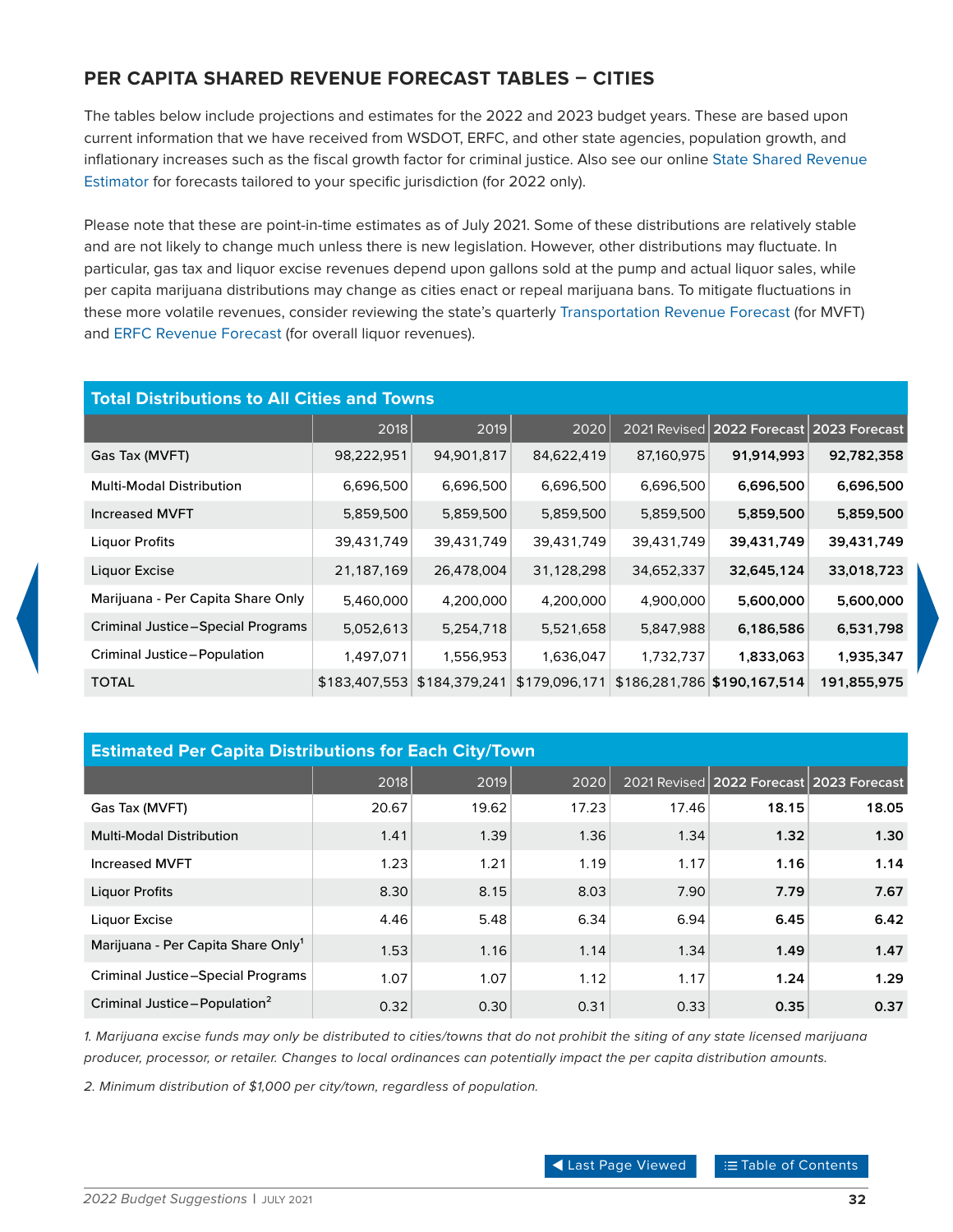# <span id="page-36-0"></span>**PER CAPITA SHARED REVENUE FORECAST TABLES – COUNTIES**

The tables below include projections and estimates for the 2022 and 2023 budget years. These are based upon current information that we have received from ERFC and other state agencies, as well as population growth. Also see our online [State Shared Revenue Estimator](http://mrsc.org/Home/Explore-Topics/Finance/Budgets/State-Shared-Revenue-Estimator.aspx) for forecasts tailored to your specific jurisdiction (for 2022 only).

Please note that these are point-in-time estimates as of July 2021. Some of these distributions are relatively stable and are not likely to change much unless there is new legislation. However, other distributions may fluctuate. In particular, liquor excise revenues depend upon actual liquor sales, while per capita marijuana distributions may change as counties enact or repeal marijuana bans. To mitigate fluctuations in liquor revenues, consider reviewing the quarterly [ERFC Revenue Forecast](https://erfc.wa.gov/forecasts/revenue-forecast), which can provide an indicator of overall liquor revenue increases or decreases.

| <b>Total Distributions to All Counties</b> |              |              |              |              |                                          |              |
|--------------------------------------------|--------------|--------------|--------------|--------------|------------------------------------------|--------------|
|                                            | 2018         | 2019         | 2020         |              | 2021 Revised 2022 Forecast 2023 Forecast |              |
| Liguor Profits                             | 9,857,937    | 9.857.937    | 9,857,937    | 9.857.937    | 9,857,937                                | 9,857,937    |
| Liquor Excise                              | 5,523,993    | 6.024.018    | 7,134,559    | 8.015.569    | 7,513,766                                | 7,607,166    |
| Marijuana - Per Capita Share Only          | 8,190,000    | 6.300.000    | 6,300,000    | 7.350.000    | 8,400,000                                | 8,400,000    |
| <b>TOTAL</b>                               | \$23,571,930 | \$22,181,955 | \$23,292,496 | \$25,223,506 | \$25,771,703                             | \$25,865,103 |

| <b>Estimated Per Capita Distributions for Each County</b> |      |      |      |      |      |                                          |
|-----------------------------------------------------------|------|------|------|------|------|------------------------------------------|
|                                                           | 2018 | 2019 | 2020 |      |      | 2021 Revised 2022 Forecast 2023 Forecast |
| Liquor Profits <sup>1</sup>                               | 3.85 | 3.80 | 3.74 | 3.70 | 3.65 | 3.61                                     |
| Liquor Excise <sup>1</sup>                                | 1.89 | 2.32 | 2.71 | 3.01 | 2.78 | 2.79                                     |
| Marijuana - Per Capita Share Only <sup>2</sup>            | 1.32 | 1.02 | 0.97 | 1.13 | 1.21 | 1.19                                     |

*1. Liquor distributions are based on unincorporated population.*

*2. Marijuana distributions are based on "total proportional" population, including incorporated areas. Funds may only be distributed to counties that do not prohibit the siting of any state licensed marijuana producer, processor, or retailer. Changes to local ordinances can potentially impact the per capita distribution amounts.*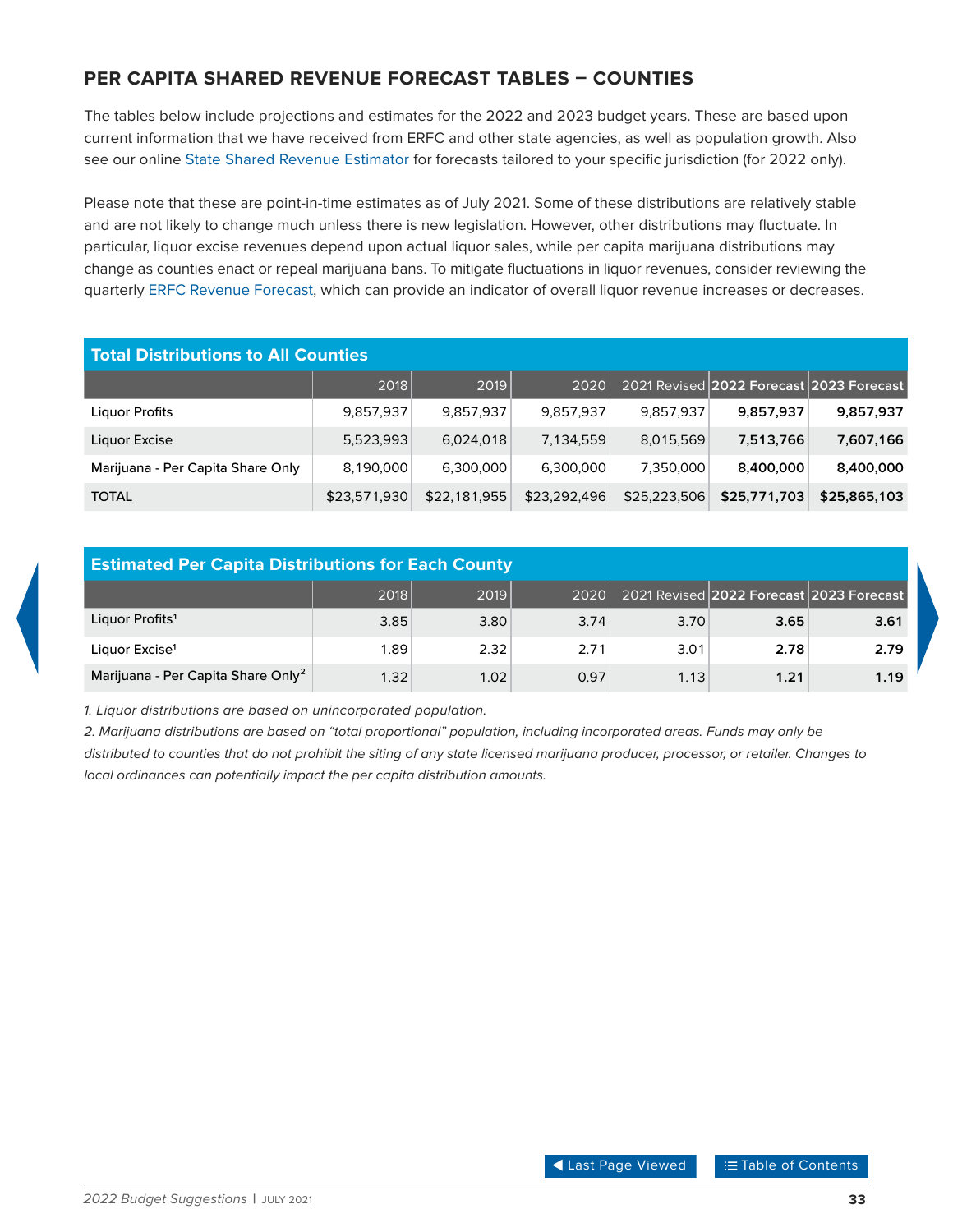# <span id="page-37-0"></span>**Assessing Your Budget Document**

We conclude *Budget Suggestions* with this two-page budget assessment scorecard on the following pages. This tool may also be found on our website at [mrsc.org/budgeting,](http://mrsc.org/budgeting) and we hope that you decide to take this first step to a more comprehensive budget document.

This scorecard is intended to help you evaluate and make small steps over the course of several years to improve the content of your comprehensive budget document, with the goal of providing your reader with a more transparent and easily understood budget.

In addition, the GFOA has a [Distinguished Budget Presentation Award Program \(Budget Awards Program\)](https://www.gfoa.org/budget-award) that goes into much further detail.

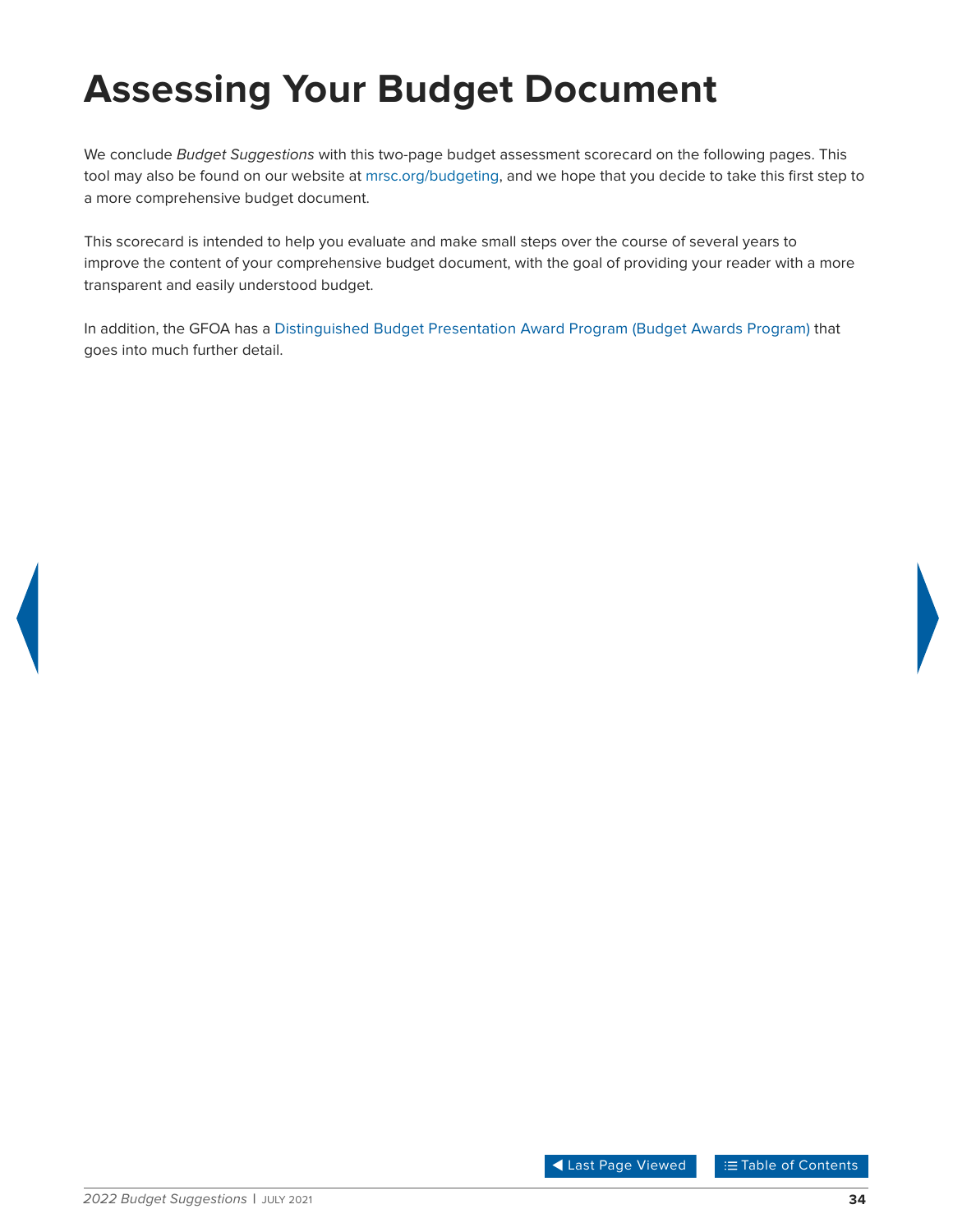# <span id="page-38-0"></span>**Budget Document Scorecard**



Use the following evaluation scorecard to see where your budget document excels and where there might be room for improvement. If you fill out this form electronically using Adobe Acrobat or [Acrobat Reader](https://get.adobe.com/reader/) (free), the point total at the bottom will be calculated automatically. *(Some web browsers also support this feature, but others may not.)*

| <b>ASSESSMENT QUESTION (SEE NEXT PAGE FOR FURTHER GUIDANCE)</b>                                                                                                  | <b>POINT RANGE</b> | <b>SCORE</b>     |
|------------------------------------------------------------------------------------------------------------------------------------------------------------------|--------------------|------------------|
| Does the budget include a table of contents and a glossary of terms?                                                                                             | $0 - 2$            |                  |
| Does the budget describe the organization (such as an org chart)?                                                                                                | $0 - 2$            |                  |
| Does the budget message address major strategic issues (assumptions, trends,<br>problems, and opportunities)?                                                    | $0 - 4$            |                  |
| Does it include a clear mission or "broad goals" statement?                                                                                                      | $0 - 2$            |                  |
| Does the budget include goals for the year / biennium, including how they connect<br>to strategic long-term goals?                                               | $0 - 3$            |                  |
| Are relevant financial policies included and referenced?                                                                                                         | $0 - 3$            |                  |
| Does the budget include a summary of major revenues and expenditures for at<br>least a three-year period (prior year actual, current year, and proposed budget)? | $0 - 3$            |                  |
| Is the overall financial plan clear? Is there a forecast of at least 3 years?                                                                                    | $0 - 5$            |                  |
| Is there a chart showing staffing by department which provides historical<br>information (comparative) such as FTEs?                                             | $0 - 4$            |                  |
| Does the budget document discuss reserves (policy, targets, levels, planned uses,<br>plans to restore)?                                                          | $0 - 4$            |                  |
| Is there a description of the programs and activities provided that includes<br>measurable objectives? Are they related to the goals?                            | $0 - 4$            |                  |
| Does the budget discuss current debt levels by debt types (general obligation,<br>revenue, assessment) including comparisons to legal limits?                    | $0 - 3$            |                  |
| Does the budget include a list of capital projects for the year? Does it discuss how<br>the improvements will impact future operating budgets?                   | $0 - 4$            |                  |
| Does the budget convey its messages clearly with graphs, tables, or other means<br>throughout the document?                                                      | $0 - 2$            |                  |
| Is the overall budget format easy to follow and use?                                                                                                             | $0 - 2$            |                  |
| Would a citizen or an elected official feel this is a user-friendly budget?                                                                                      | $0 - 4$            |                  |
| Does the budget document provide the reader with opportunities to gain further<br>information?                                                                   | $0 - 2$            |                  |
| <b>Total</b>                                                                                                                                                     | 53 possible        | $\boldsymbol{0}$ |

◀ Last Page Viewed  $\blacksquare$  I Table of Contents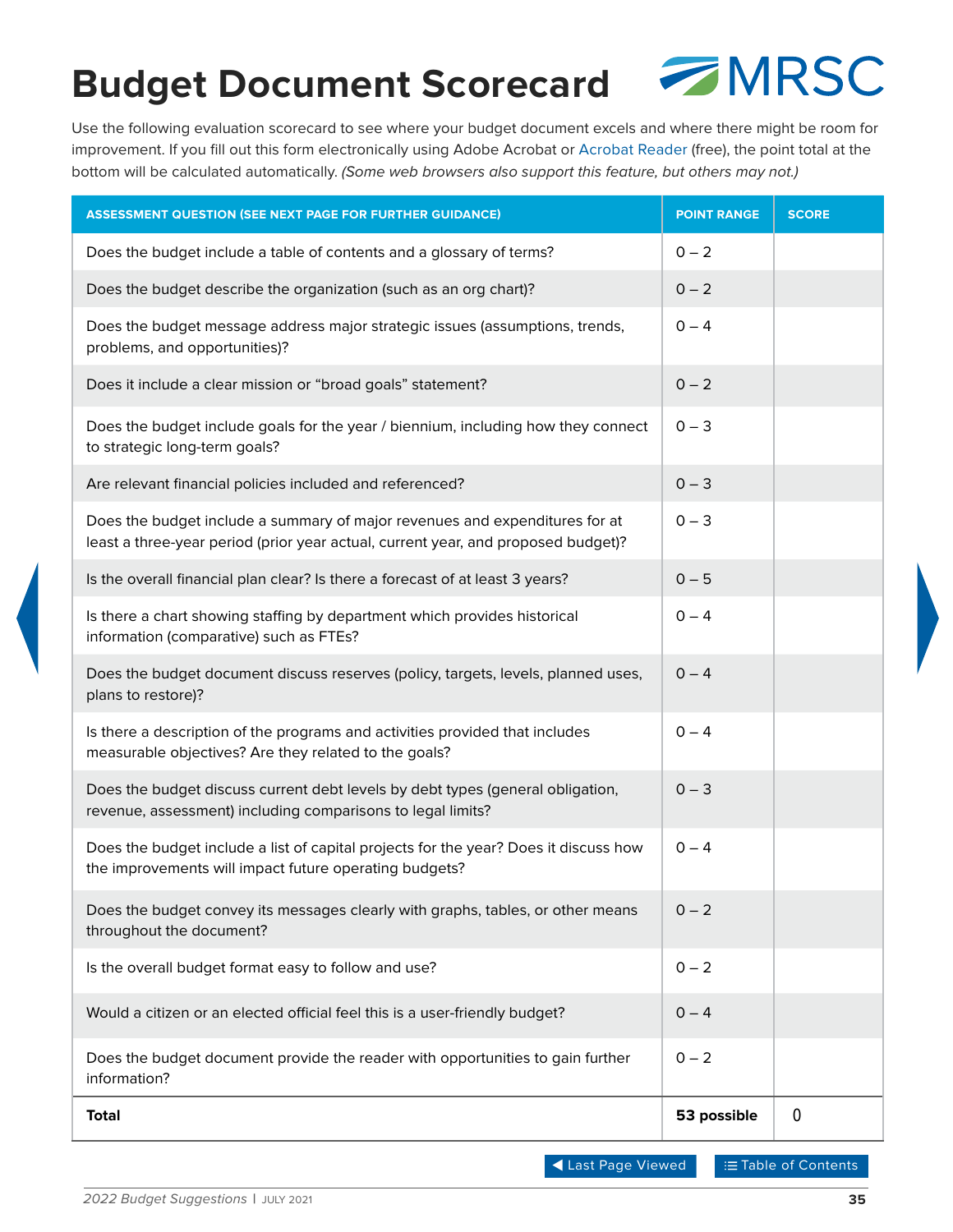**Further guidance regarding the Budget Document Scorecard:** The order of the questions typically represents the order this information is found in budget documents. The following is a description of the ideals for each section.

#### **Does the budget include a table of contents and a glossary of terms?**

A simple table of contents should be included. A glossary of terms unique to budgeting and to your particular organization should also be included. An index is a bonus.

#### **Does the budget describe the organization (such as an org chart)?**

An organization chart of the entire government is needed but often not enough to describe the organization to an "outsider." Add defining narrative to help bridge the gap.

#### **Does the budget message address major strategic issues (assumptions, trends, problems, and opportunities)?**

The most important element of your budget is your message. Here you can incorporate other elements (see below) but should be sure to tell your story. Describe what you emphasized (and de-emphasized) in this budget and why! Talk about more than numbers.

#### **Does it include a clear mission or "broad goals" statement?**

What is the purpose of your organization? If you haven't discussed it and written it down, there is likely confusion on that point. Be sure to include it in the budget!

#### **Does the budget include goals for the year / biennium, including how they connect to strategic long-term goals?**

A great budget message element is to describe what things of significance you hope to accomplish during the budget period.

#### **Are relevant financial policies included and referenced?**

At a minimum discuss reserve, revenue, budget and expenditure policies. Don't include non-budget policies (such as purchasing or investments), but you can make reference to them. Describe where this budget might deviate from your policy guidance (or clearly state that it is consistent with policy).

#### **Does the budget include a summary of major revenues and expenditures for at least a three-year period (prior year actual, current year, and proposed budget)?**

Include fund balances as well. This is your "financial plan." Fewer, simple charts are best! Graphs are great but need some captions to interpret them – and make your points.

#### **Is the overall financial plan clear? Is there a forecast of at least 3 years?**

Along with the financial summary, include a forecast of the major operating funds. Keep to high-level account descriptions (avoid too much detail). Summarize into thousands.

#### **Is there a chart showing staffing by department which provides historical information (comparative) such as FTEs?**

Staffing is often the most significant cost. Also, this can help provide insight into how the government is organized.

#### **Does the budget document discuss reserves (policy, targets, levels, planned uses, plans to restore)?**

Fund balance changes of more than 10% should be explained. Uses of fund balance in your budget should be explained as well.

#### **Is there a description of the programs and activities provided that includes measurable objectives? Are they related to the goals?**

"Narratives" take many forms. Basically describe what you are doing, why you are doing it, and who is the customer. This can be organized by department, fund, program, or community priority.

#### **Does the budget discuss current debt levels by debt types (general obligation, revenue, assessment) including comparisons to legal limits?**

Debt or other legal / financial obligations can be a significant budgetary and financial issue. Transparency is the key – but again at a summary level. What debt exists and why? How does it compare to legal limits and ability to pay?

#### **Does the budget include a list of capital projects for the year? Does it discuss how the improvements will impact future operating budgets?**

Capital budgets are challenging to present in clear and simple ways. However a few schedules of sources and uses of funds, along with descriptions of your largest projects, works well. Be sure to discuss operating budget impacts.

#### **Does the budget convey its messages clearly with graphs, tables, or other means throughout the document?**

Budgets can be intimidating – try to avoid jargon, long-running paragraphs of text, too many details, and other potential distractions.

#### **Is the overall budget format easy to follow and use?**

Consider a "highlights" or other ways to convey the most important points. Most casual readers will look at the message and a few additional pages. Use this limited attention well!

#### **Would a citizen or an elected official feel this is a user-friendly budget?**

 A "budget in brief" or some other summary is often helpful. Put the hot-button issues right up front. Be clear about what you are proposing – in simple terms.

#### **Does the budget document provide the reader with opportunities to gain further information?**

Provide references to your website, other documents, staff contacts, and other ways that someone can find out more about the budget or a related topic.



◀ Last Page Viewed Fable of Contents